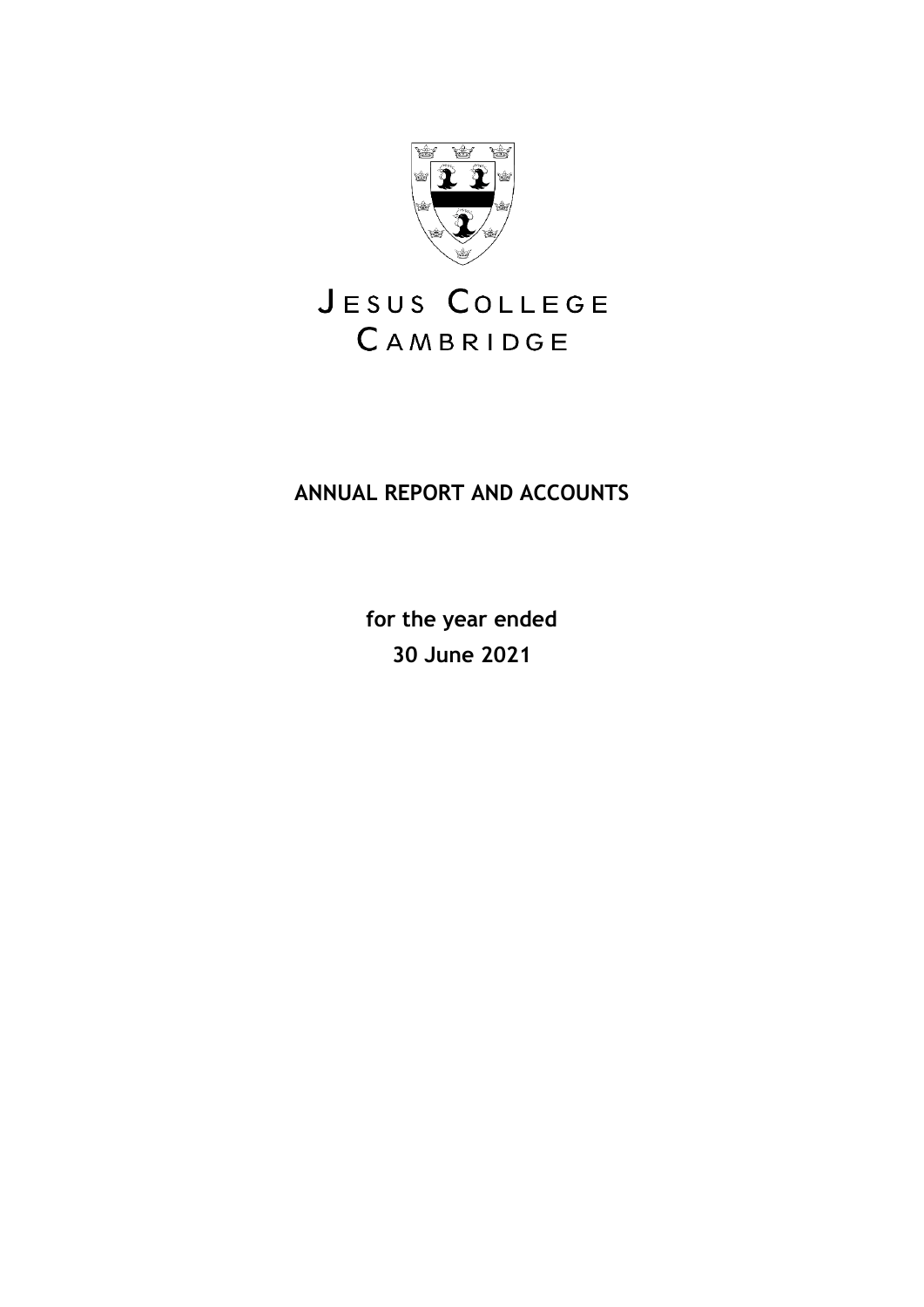## **JESUS COLLEGE, CAMBRIDGE**

## **ANNUAL REPORT AND ACCOUNTS**

## **for the year ended**

## **30 June 2021**

## **Contents**

|                                                                                          | Page Number |
|------------------------------------------------------------------------------------------|-------------|
| Fellows, Emeritus Fellows, Honorary Fellows, St Radegund Fellows<br>and Fellow Commoners | 3           |
| Corporate Governance                                                                     | 6           |
| Officers, Council and Principal Professional Advisers                                    | 7           |
| <b>Financial and Operating Review</b>                                                    | 9           |
| Statement of Internal Control                                                            | 16          |
| Responsibilities of the College Council                                                  | 16          |
| Independent Auditors' Report                                                             | 17          |
| Statement of Principal Accounting Policies                                               | 21          |
| Consolidated Statement of Comprehensive Income and Expenditure                           | 28          |
| Consolidated and College Balance Sheet                                                   | 29          |
| Statement of Changes in Reserves                                                         | 30          |
| <b>Consolidated Cash Flow Statement</b>                                                  | 31          |
| Notes to the Accounts                                                                    | 32          |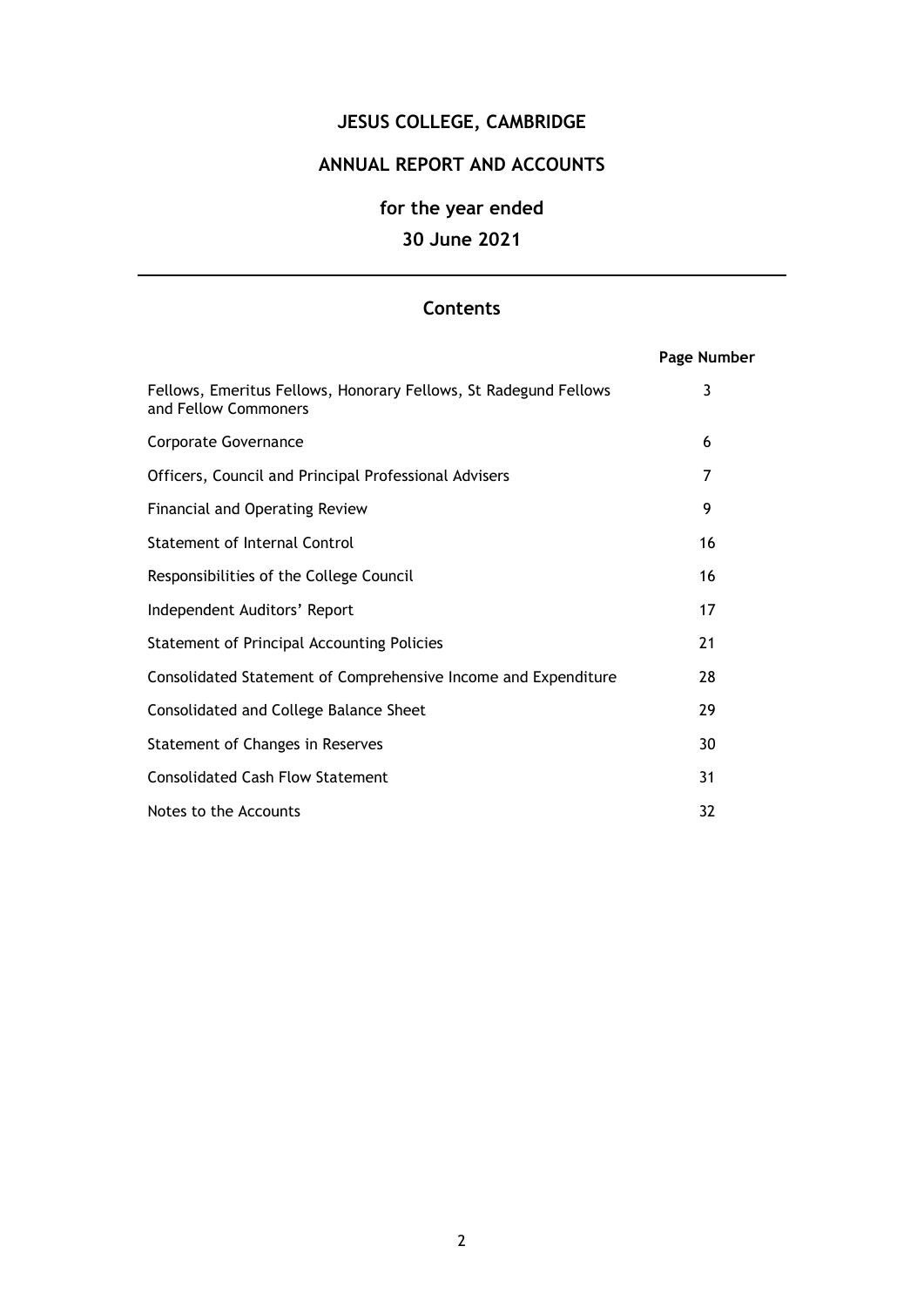#### **JESUS COLLEGE CAMBRIDGE CB5 8BL**

**Visitor:** The Bishop of Ely

**Master:** Ms S. Alleyne, O.B.E., F.R.A., F.R.S.A. **President:** Professor J.P.T. Clackson

#### **The Fellows of the College (in order of election):**

Professor P.H. Nolan, C.B.E. Professor I. Paterson, F.R.S. Professor M.L.S. Sørensen Dr G.T. Parks Dr R. Mengham Professor R. Cipolla, F.R.Eng. Dr S. Fennell Professor D.I. Wilson, C.Eng., Sc.D. Dr J.W. Ajioka Professor J.P.T. Clackson Professor M.R. Laven Dr T.S. Aidt Professor T.D. Wilkinson Dr V. Mottier Dr F. Green Professor I.H. White Professor J.A. Dowdeswell, Sc.D. Professor N.G. Berloff Professor S.M. Clarke Dr W. Federle Dr B. Walton Professor O.A. Scherman Dr R.E. Flemming Professor C.E. Chambers Professor J.J. Baumberg, F.R.S. Professor G.N. Wells Professor D.J. Kelly Dr C.M. Burlinson Professor B.M.B. Post Professor A.H. Brand, F.R.S. Dr M.J. Edwards Professor K.S. Lilley Professor C. Mascolo Professor C-B. Schoenlieb Dr R. Morieux Mrs A. Künzl-Snodgrass Dr R. Reich Dr F.G.F. Stark Dr S. Schnall Dr M. Condé Dr D.A. Cooper Dr T. Savin Professor S. Colvin Professor A. Vignoles, C.B.E., F.B.A. (Until 31 January 2021)

Dr S.V. Stinchcombe Professor V.P.M. Carvalho Professor K.A. Steemers Dr Y. Peleg Dr M. Harper Dr U. Schneider Dr C. Fenton-Glynn Dr D. Nally Dr S.R.L. Stacpoole Dr H. Williams Dr H. Taylor Professor E. Benvenisti, C.B.E. Professor P.J. Williamson Dr S. Dutton Dr J. Green Dr M. Elliott Dr J.L. Huppert Mr R. Pinel Dr R.F. Anthony Dr L. Tagliapietra (until 3 February 2021) Dr A.J. Grant Dr J.A. Linebaugh Dr J.L. Berenbeim Dr E.D. Robson Ms E. Williams Dr J. Bellingham Mr J. Grower Professor J. Danesh Dr R. Evans Dr E. Osorio Whewell Dr C. Eigen Mrs M. de Vincent-Humphreys Rev'd J. Crockford Dr J. Hirst Dr R. Barr Dr N. Guyatt Dr C. Cole (from 1 October 2020) Dr H. McCarthy (from 1 October 2020) Dr S. Marino (from 1 October 2020) Ms A. Goymour (from 1 October 2020) Dr M. Wilkinson (from 1 October 2020) Dr A.R Bowden (from 1 October 2020) Mr S. Websdale (from 15 February 2021)

#### **Emeritus Fellows:**

Dr C.J. Adkins, F.Inst.P. (until 17 July 2020) Dr J.A. Hudson Dr J.E. Roseblade

Dr W.C. Saslaw Mr P.R. Glazebrook, M.A. Professor J.T. Killen, F.B.A.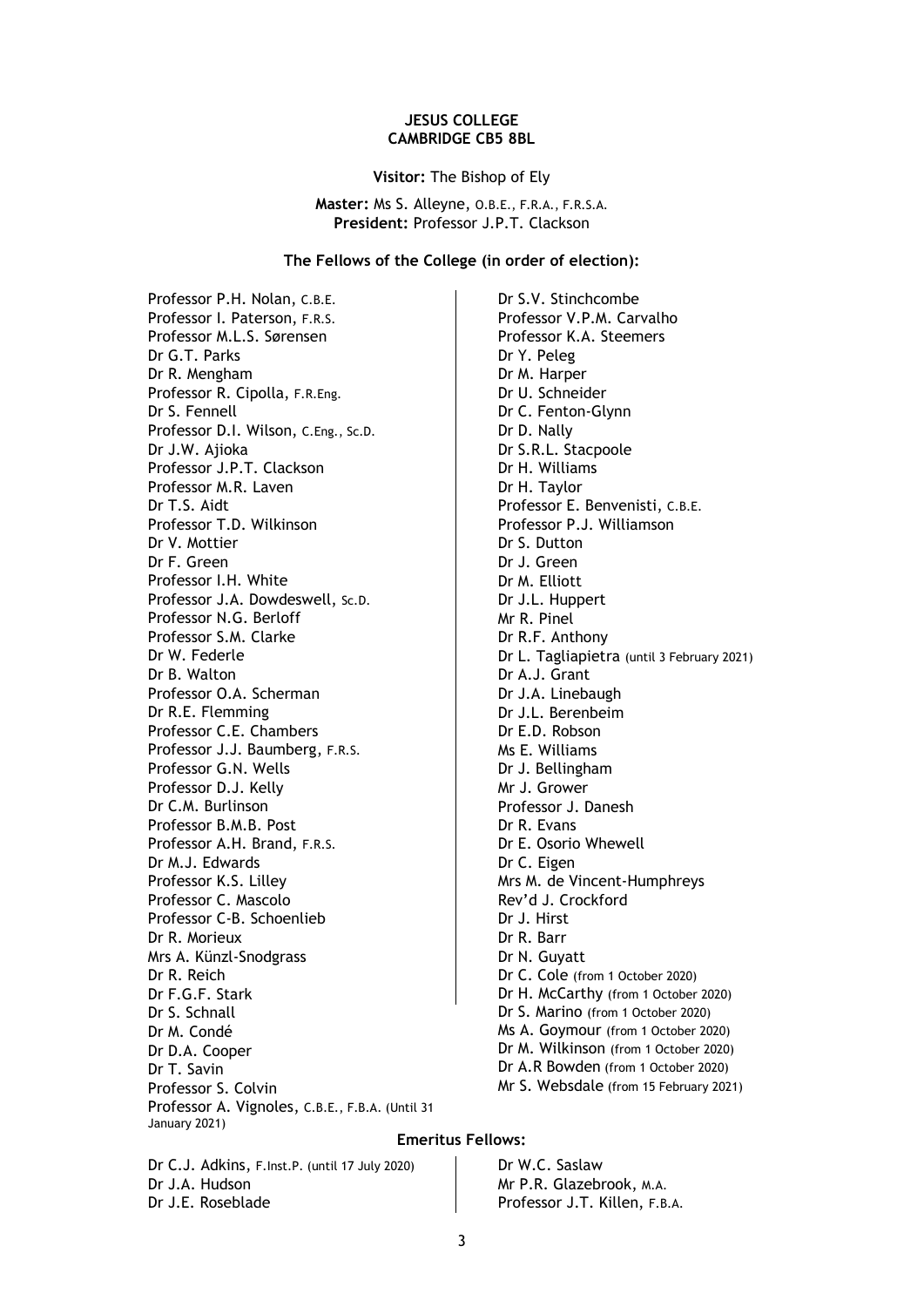Professor S.C. Heath, Litt.D. Professor P.D.A. Garnsey, F.B.A. Dr S.B. Hladky Dr D.E. Hanke Dr M.R. Minden Mr N.J. Ray, M.A., A.R.I.B.A. Professor J.B.Thompson Professor J.R. Howlett Dr G.C. Harcourt, A.O., A.C., Litt.D., F.A.S.S.A., F.Ac.S.S. Professor W.J. Stronge Dr R.D. Bowers Professor Lord Renfrew of Kaimsthorn, Sc.D., Hon.D.Lit., F.B.A. (Honorary Fellow) Professor R. Freeman, Sc.D., F.R.S. Dr M.P.C. Oldham Professor J.M. Soskice

Professor D.A.S. Compston, C.B.E., F.R.C.P., F.R.S. Revd Dr T.D. Jenkins Professor M.M. Arnot, F.R.S.A., F.Ac.S.S. Professor J.R. Crawford, S.C., F.B.A., A.C. (Honorary Fellow) (until 31 May 2021) Professor Sir Bruce Ponder, F.R.C.P., F.R.S. Dr A.J. Bowen Professor J.C.W. Mitchell, F.B.A. Professor S.A.T. Redfern Professor J.M. Bacon, Hon.D.Univ Mr S.J. Barton, M.A. Professor Lord Mair, C.B.E., F.R.Eng., F.R.S. (Honorary Fellow) Professor H. le B. Skaer Mr R.J.P. Dennis, M.A.

#### **Honorary Fellows:**

Sir Samuel Brittan, M.A., Hon.D.Litt. (until 12 October 2020) Hon. A.R. Gubbay, M.A., LL.M., Hon.LL.D. Lord Renwick of Clifton, M.A., Hon.LL.D., Hon.D.Litt., F.R.S.A. Lord Rees of Ludlow, O.M., M.A., Hon.Sc.D., F.R.S. Professor R.F. Tuck, M.A., F.B.A. Professor Dame Sandra Dawson, D.B.E., M.A., Hon.D.Sc., F.I.P.H., F.C.G.I., C.I.M. Sir David Hare, M.A., Hon.Litt.D., F.R.S.L. Mr A.M.D. Gormley, O.B.E., M.A., Hon.Litt.D. Reverend Professor Sir Bernard Silverman, M.A., Sc.D., F.R.S. Lord Watson of Richmond, C.B.E., M.A., F.R.T.S. Professor Lord Renfrew of Kaimsthorn, Sc.D., Hon.D.Lit., F.B.A. (Emeritus Fellow) Mr M. Perahia, F.R.C.M. Professor K. E. Wrightson, M.A., F.R.Hist.S., F.B.A. Professor E.S. Maskin, Hon.Sc.D., F.B.A. The Rt Hon Sir Rupert Jackson, P.C., M.A., LL.B. Professor T.F. Eagleton, M.A., F.B.A. Mr J.A. O'Donnell, M.A., K.C.S.G., F.R.C.O., F.R.S.C.M., F.G.C.M., F.R.C.M.

The Rt Hon Sir Colman Treacy, P.C., M.A. Sir David Wootton, M.A. Sir Richard Long, C.B.E., R.A. Professor J.R. Crawford, S.C., F.B.A., A.C. (Emeritus Fellow) (until 31 May 2021) Professor R.J.W. Evans, Hon.Litt.D., F.B.A., F.L.S.W. Sir Jonathan Ive, C.B.E., Hon.Sc.D. The Rt Hon Sir Stephen Irwin, P.C., M.A. Sir Alan Fersht, Ph.D., F.R.S. Professor Lord Mair, C.B.E., F.R.Eng., F.R.S. (Emeritus Fellow) Dr B.J. Wilkes, F.R.A.S. Ms A. Wilding, R.A. Professor R.L. Gilchrist, M.C.If.A, F.S.A., F.B.A. Professor M.M. McCabe F.B.A. (from 2 October 2020) Professor A. Bashford [F.A.H.A.](https://en.wikipedia.org/wiki/Fellow_of_the_Australian_Academy_of_the_Humanities) [F.B.A.](https://en.wikipedia.org/wiki/Fellow_of_the_British_Academy) (from 2 October 2020) Mr D. Murray (from 2 October 2020) Professor V. Shepherd (from 2 October 2020) Ms F. Morris MA (from 26 October 2020) Professor S. Rutherford (from 26 October 2020)

#### **St Radegund Fellows:**

Mr J.W. Hudleston Mr R. P-L. Kwok, M.A. Mr P.J.S. Yates, M.A. Mrs S.J. Yates, M.A. Mr B.N. Buckley Ms J. Sainsbury, M.A.

Professor P. Frankopan, M.A. Dr L. Rausing Professor P. Baldwin Mr G.F Hart Mr R.F. Davies, M.A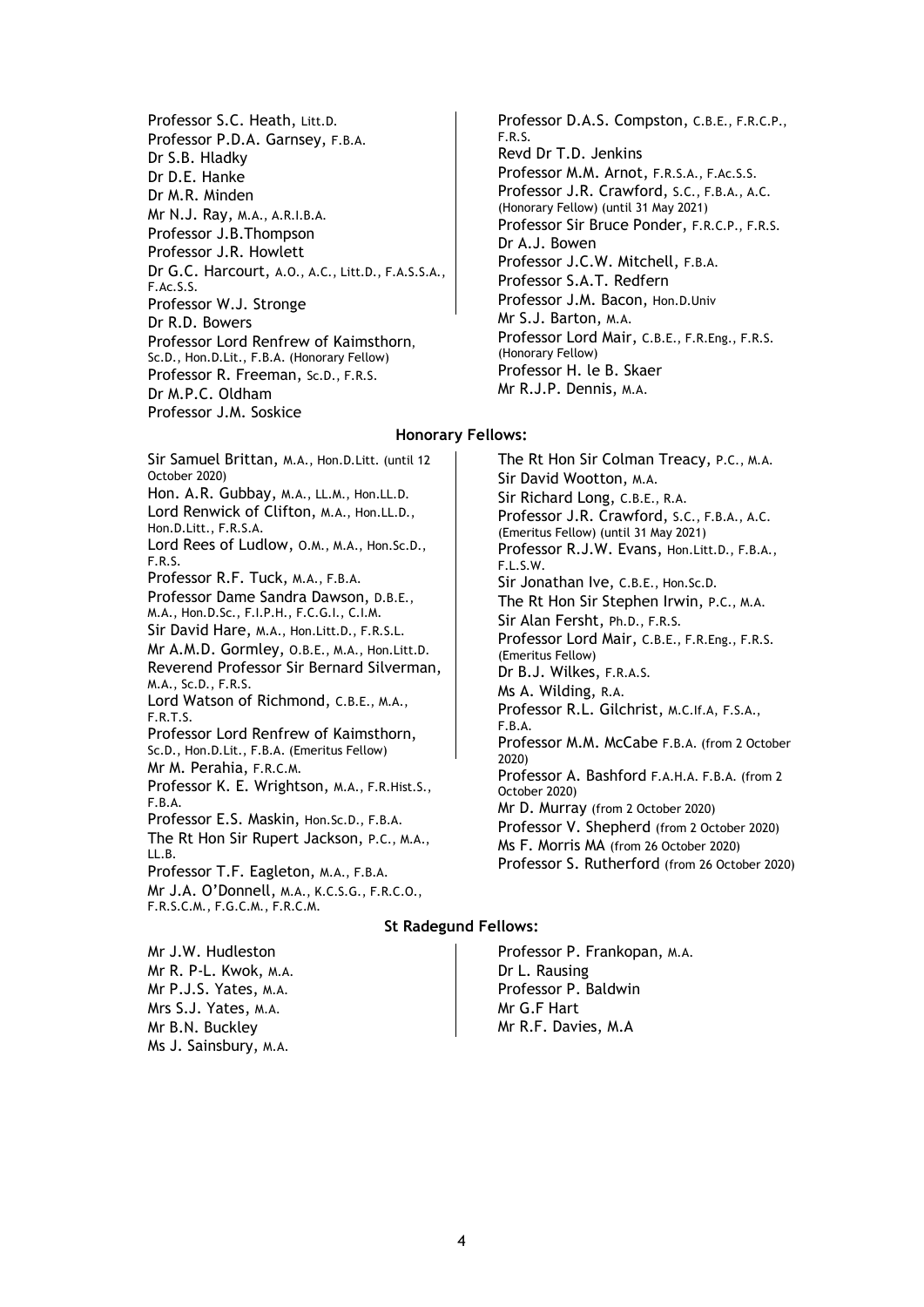## **Fellow Commoners:**

Mr J. Cornwell, M.A. Professor B.A.K. Rider, O.B.E., Hon.LLD. Dr S.S. Saxena

Dr P. Taneja (until 30 September 2020) Rev'd Dr J. Leach Dr J. Filling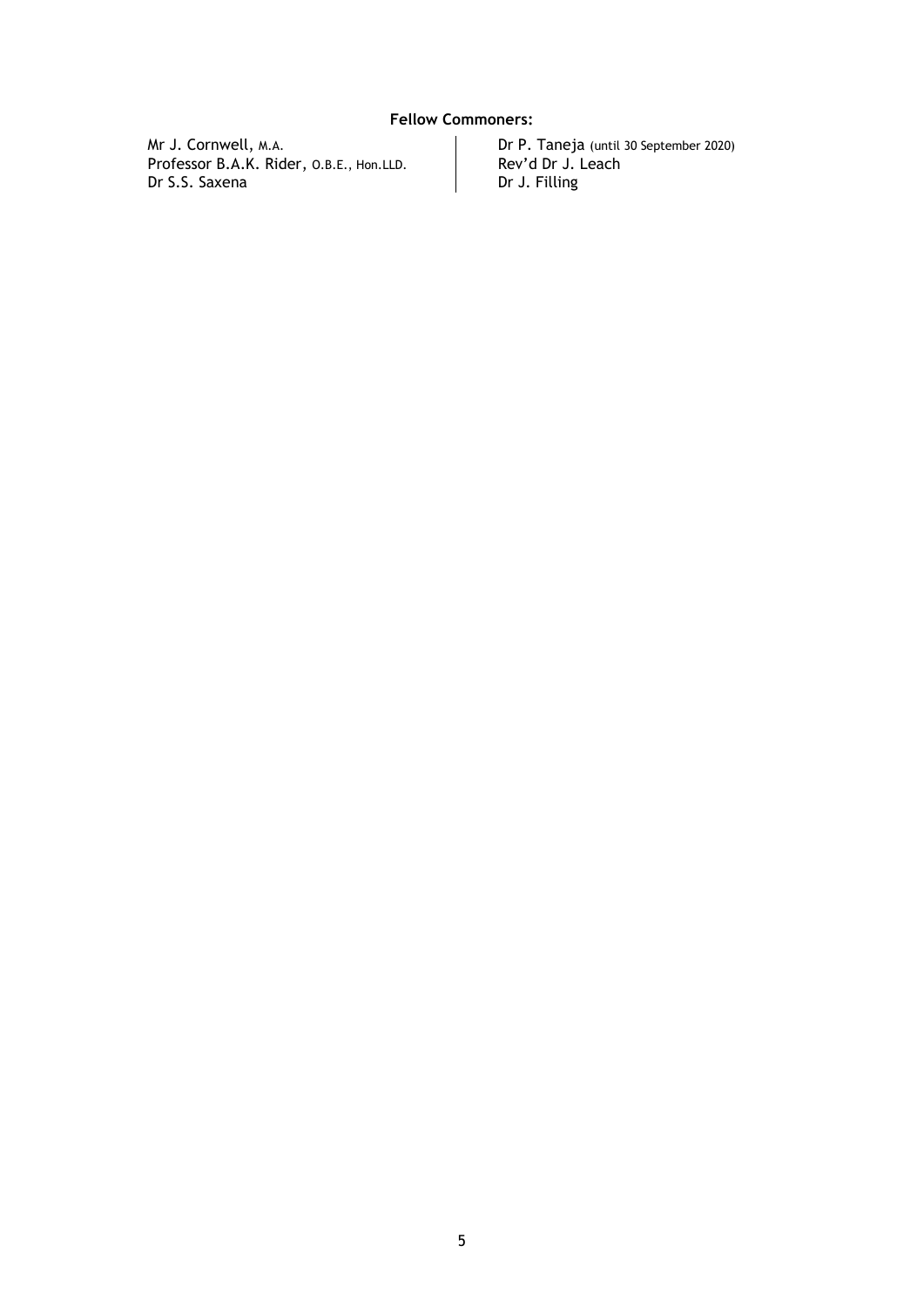## **Corporate Governance**

- 1. The following statement is provided by the Trustees (Council) to enable readers of the financial statements to obtain a better understanding of the arrangements in the College for the management of its resources and for audit.
- 2. The College is a registered charity (registered number 1137462) and subject to regulation by the Charity Commission for England and Wales. The members of Council are the charity trustees and are responsible for ensuring compliance with charity law.
- 3. The Trustees are the Council which is advised in carrying out its duties by a number of Committees. These include the Bursarial Committee, Investment Committees (Financial and Property), Education Board, Development Committee, Buildings Committee and Staff Committee.
- 4. It is the duty of the Bursarial Committee to keep under review the effectiveness of the College's internal systems of financial and other controls; to advise the Trustees (Council) on the appointment of external auditors; to consider reports submitted by the auditors, both external and internal; to monitor the implementation of recommendations made by the auditors; to make an annual report to the Trustees (Council).
- 5. There is a Register of Interests of Trustees (Members of the Council). Declarations of interest are made systematically at meetings.
- 6. The College's Trustees (Members of the Council) during the year ended 30 June 2021 are set out on page 7.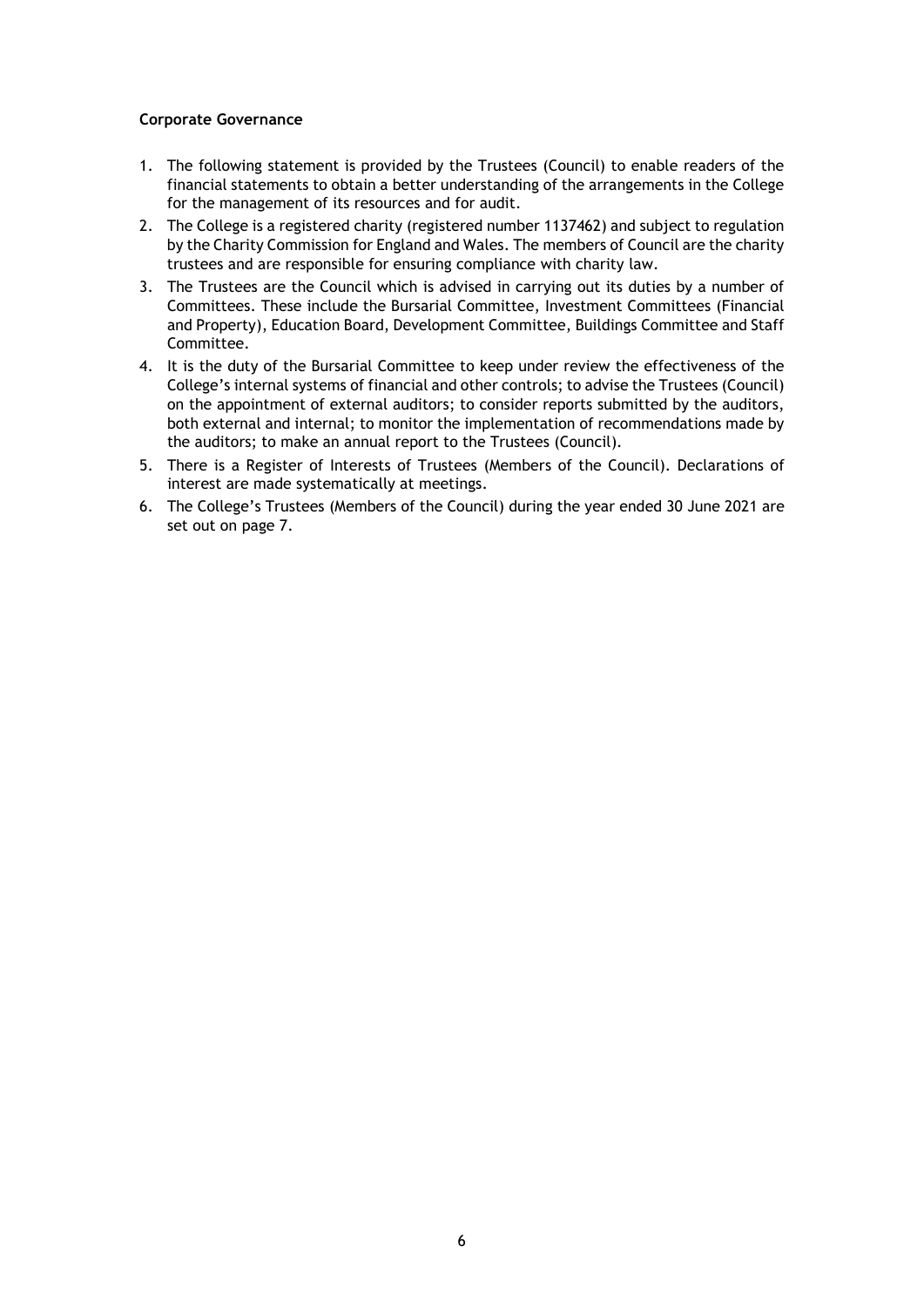#### **Officers, Council and Principal Professional Advisers**

**Master:** Ms S Alleyne OBE FRA FRSA **President:** Professor J.P.T. Clackson **Senior Tutor:** Dr G.T. Parks **Bursar:** Dr R.F. Anthony **Domestic Bursar:** Mr S. Websdale

#### **Council**

Ms S Alleyne, Master Professor J.P.T. Clackson, President Dr G.T. Parks, Senior Tutor Dr R.F. Anthony, Bursar Professor I. Wilson (from 1 October 2020)<br>Professor K. Steemers (from 1 October 2020) (from 1 October 2020) Dr D. Nally (from 1 October 2020) Dr S. Fennell (from 1 October 2020) Dr Y. Peleg Professor B.M.B. Post Professor C. Schoenlieb Professor H. Skaer Professor P. Nolan Dr J.L. Huppert Ms E. Williams Mrs A. Künzl-Snodgrass Professor T.D. Wilkinson (until 30 September 2020) Professor P.J. Williamson (until 30 September 2020) Dr J. Green (until 30 September 2020) Dr F. Green (until 30 September 2020) Mr A. Petrucci, J.C.S.U President Mr. J Powell, J.C.S.U President Ms M. Olver, J.C.S.U. Mr Z. Coleman, J.C.S.U. Mr J. Shaugnessy, MCR President Mr L. Ramirez-Garcia, MCR President Mr J. Perlo, MCR. Mr C. Magnus von Behr, MCR. (until Michaelmas 2020) (from Lent 2021) (until Michaelmas 2020) (from Lent 2021) (until 30 September 2020) (from Michaelmas 2020) (until 22 November 2020) (from 23 November 2020)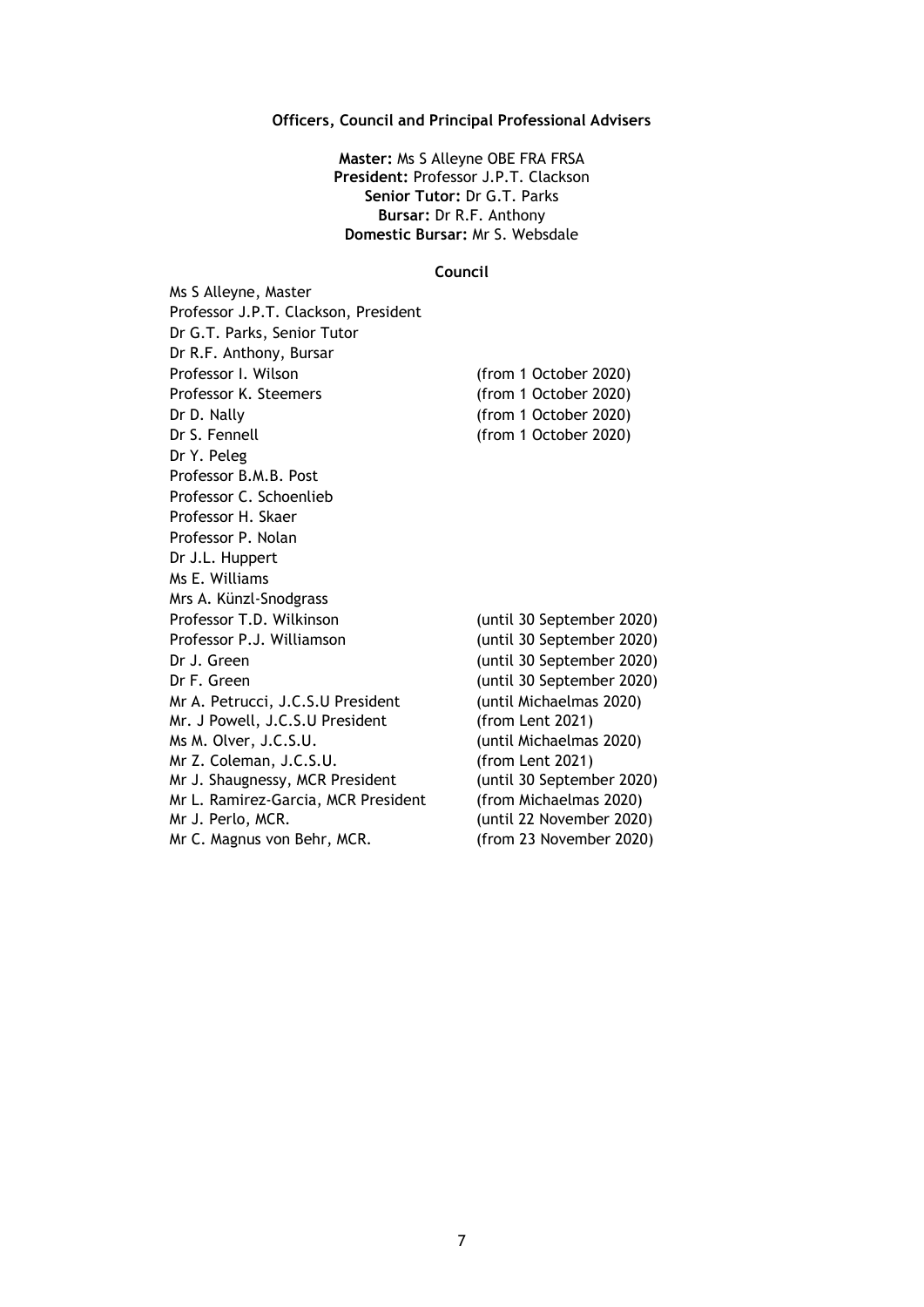#### **Auditors:** Peters Elworthy & Moore Salisbury House Station Road, Cambridge CB1 2LA

## **Financial Advisers:**

Cazenove Capital 1 London Wall Place London EC2Y 5AU

#### **Pension Scheme Actuaries:**

Mercer (a wholly owned subsidiary of Marsh & McLennan Companies) (for Phoenix Life Ltd) 1st Floor, Rosemoor Court Pynes Hill Exeter EX2 5TU

## **Property Managers (Agricultural & Commercial):** Bidwells LLP

Trumpington Road Cambridge CB2 2LD

#### **Bankers:** Lloyds Bank, Wholesale Banking & Markets East Anglia & South Midlands Endeavour House, Chivers Way Histon, Cambridge CB24 9ZR

#### **Financial Advisers:** Cambridge University Endowment Fund Bateman House 1st Floor, 82-88 Hills Road Cambridge CB2 1LQ

## **Insurance Brokers:**

Aon UK Ltd The Aon Centre The Leadenhall Building 122 Leadenhall Street London EC3V 4AN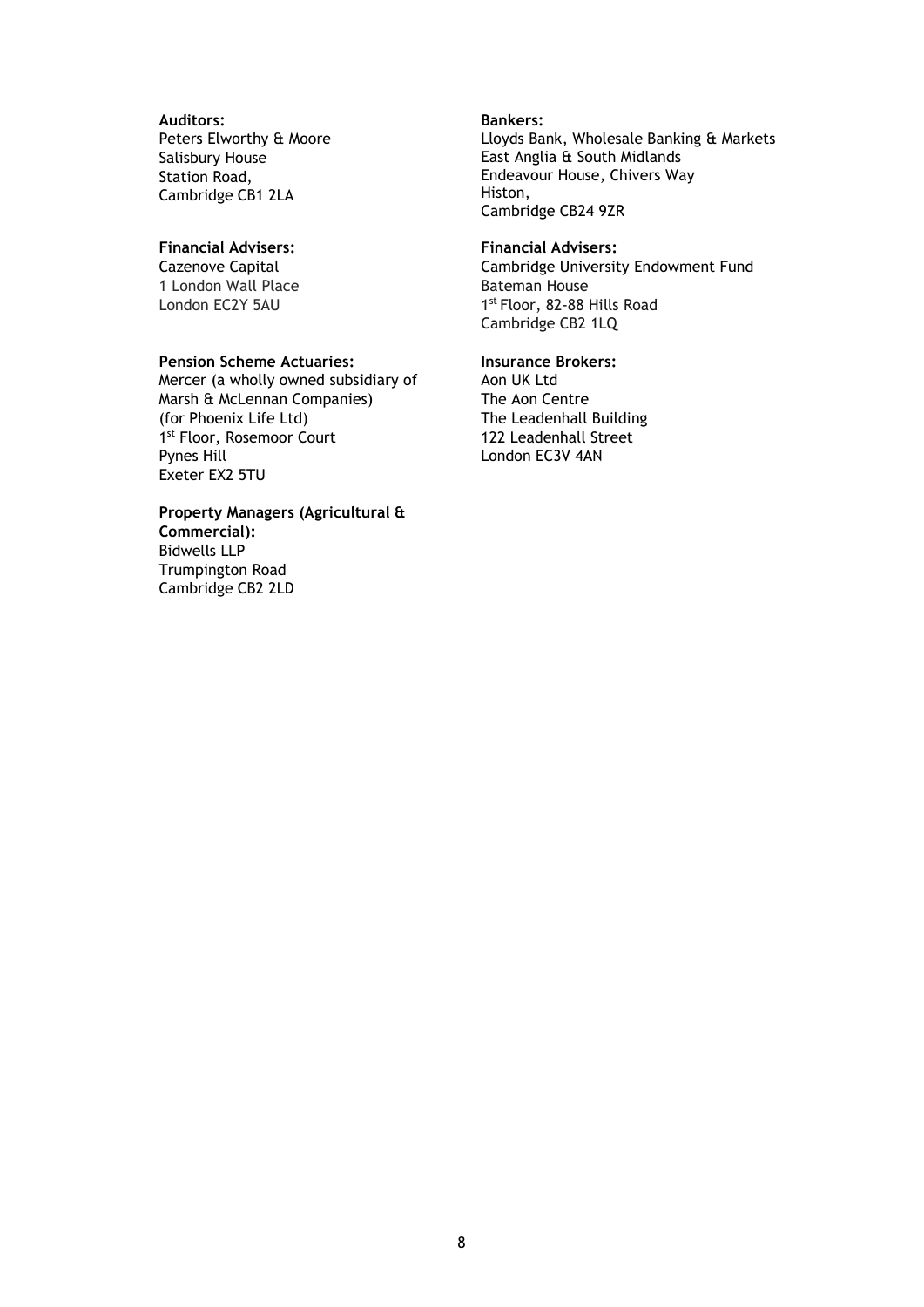## **Financial and Operating Review**

#### **Introduction**

Jesus College was founded in 1496 when it was granted its Royal Charter. The College is an autonomous, self-governing community of scholars, one of the 31 colleges within the University of Cambridge. Jesus College admits students to study for all degrees at the University. In 2020-21 there were 538 undergraduate and 416 postgraduate students at the College. For the purposes of the Oxford and Cambridge Act 1923 the governing body is the Society, consisting of the Master and 86 Fellows, who are mostly academics holding teaching and research posts at the University and the College. The College Council has control and management of the affairs of the College and its members are the Charity Trustees.

#### **Aims and objectives of the College**

The College's charitable objectives are to establish a college within the University of Cambridge for the advancement of education, learning, research and religion.

#### **Public Benefit**

The College provides, in conjunction with the University of Cambridge, an education for undergraduate and postgraduate students, which is recognised internationally as being of the highest standard. This education develops students academically and advances their leadership qualities and interpersonal skills, and so prepares them to play full and effective roles in society. The College maintains teaching, library and study facilities in support of these activities.

The College admits as students those who have the highest potential for benefiting from the education provided by the College and the University and recruits as academic staff those who are able to contribute most to the academic excellence of the College, regardless of their financial, social, religious or ethnic background. The College provides financial support to its students through scholarships, awards and prizes to fund fees, maintenance, research, and travel costs. It contributes, together with the University and the other Cambridge Colleges, to the Cambridge Bursary scheme, which is the primary mechanism of financial support for undergraduates to study at Cambridge, and to the Vice Chancellor's Awards and the Cambridge UK Masters Scholarships to support postgraduates. The College also funds a number of undergraduate and postgraduate scholarships, details of which can be found on the College's website.

In terms of broader educational opportunities, the College, with the assistance of the JCSU and MCR and with the support of the Jesus College Boat Club Trust, funds and provides for a wide range of activities, including sports, music, theatre and other cultural activities.

The College advances research through:

- Providing stipendiary Research Fellowships in the humanities and sciences to outstanding academics at the early stages of their careers, which enable them to develop and focus on their research.
- Supporting research work pursued by its Fellows financially and through promoting interaction across disciplines.
- Encouraging visits from outstanding academics from across the world in all disciplines.

The work of the Intellectual Forum and the Jesus College Perspectives is aimed at bringing together academic research with experts from industry, governments and not-for-profit organisations to address key contemporary issues. The Global Issues Dialogue Centre (GIDC), the China Centre and the Cambridge Central Asia Forum are interdisciplinary centres which examine issues that impact on overseas national and regional areas, particularly in relation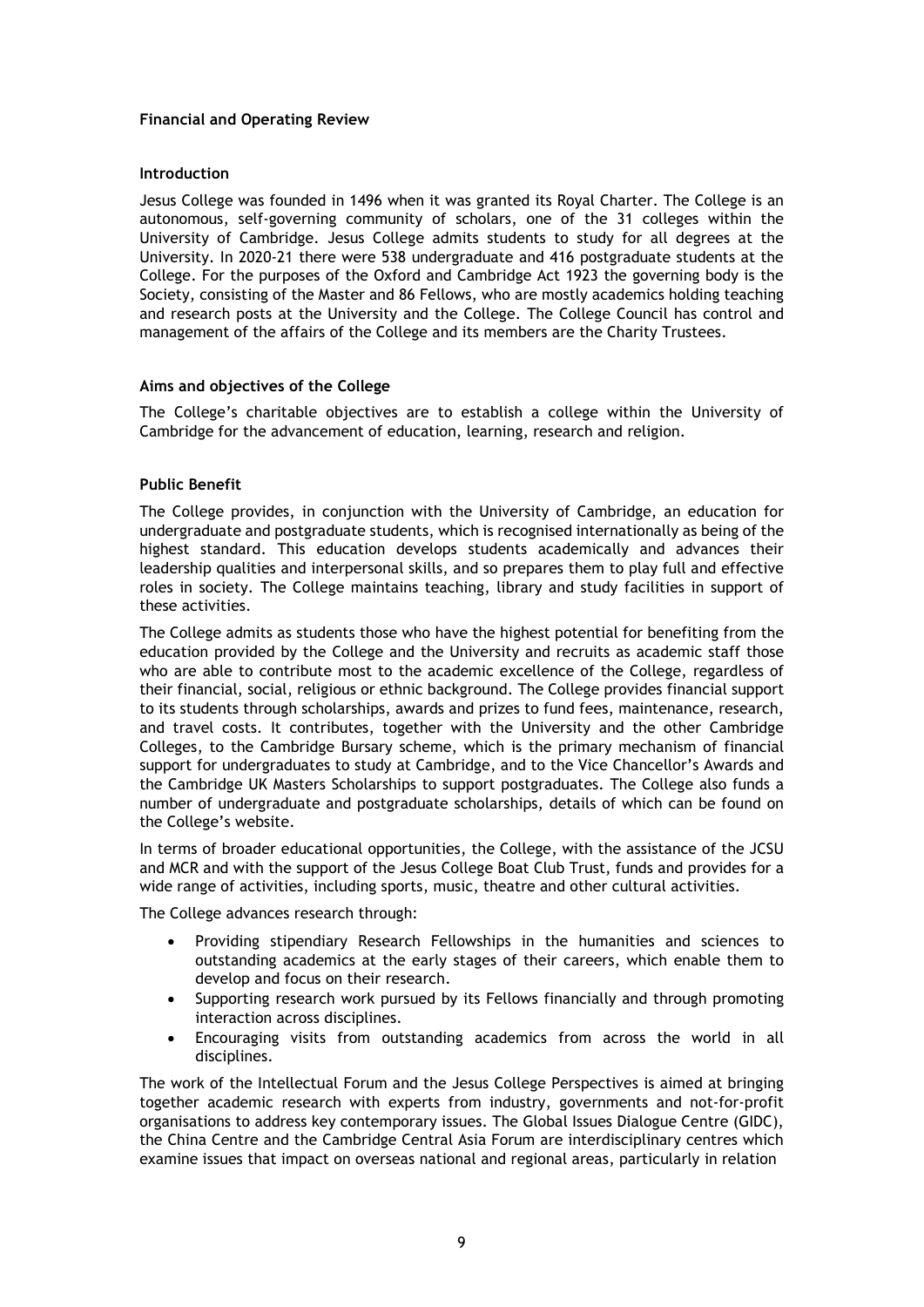to China, and Central Asia and the Caucasus, organising a range of events and initiatives, and in the case of the GIDC, undertaking research.

The College provides support to a range of musical activities, in particular through the College and Chapel Choirs. The College employs a full-time Director of Music, and each year awards a number of Choral and Organ scholarships. In addition, it offers places in the Chapel Choir for younger choristers from the Cambridge area.

The College advances religion primarily through its Chapel, which has been in continuous use since before the College's foundation. Regular services are held, which are open to the public. The College employs the Dean of Chapel, who is an Anglican priest, and who provides for wider spiritual and pastoral care for the students, staff and Fellows.

The College provides accommodation and catering services to many of its members, and which it regards as an essential part of developing and maintaining a collegiate community.

## **Funding**

The College levies fees and charges for the following:

- To undergraduates at externally regulated rates for those Home/EU students who are eligible for public support, and to other undergraduates to contribute towards the cost of their education.
- To postgraduate students to contribute towards the cost of their education
- For accommodation and meals at subsidised rates

The fees and charges made to students are significantly below the full economic cost of providing the education, accommodation, meals and other services. These subsidies are funded through:

- The provision of the College's accommodation, catering and other facilities for external conferencing activities, which are charged at commercial rates.
- The return from the College's endowment assets.
- Donations from the College's alumni and supporters.

## **Achievements**

The most significant achievement has been the College's ability to maintain educational, accommodation and catering services during the pandemic. The move of teaching and admissions online, the support available to students who continued to be resident in college and who often had to self-isolate, and the continued provision of catering, including during the lockdown periods, are just a few examples of this. The financial strength of the College, particularly through its endowment and the support of its donors, are key factors in enabling the College to do so during such a difficult time.

Despite the impact of the pandemic, the College made good progress on its major Kitchen project. The first stage of which is the redevelopment of the Forum buildings (formerly part of Marshalls garage) into high-quality catering and conferencing buildings, and was completed in September 2020 in time for the start of the academic year. The College's catering services transferred to the Forum, which is an excellent example of repurposing an older building, and the College reduced its carbon footprint by switching to an all-electric kitchen. The College's historic dining hall and kitchen have been closed where works have started on the main part of the project, which has included extensive archaeological investigations in the old kitchen and Pump Court.

In June 2020, the College launched its Responsible Investment Policy, which states clear targets for the transitioning the College's endowment to a net zero-carbon economy. Alongside this was the adoption of a Sustainability Strategy, which sets out how the College will reduce its carbon footprint and improve its environmental performance in relations to its operations over the next decade. As a result, the College is a leader amongst its peers in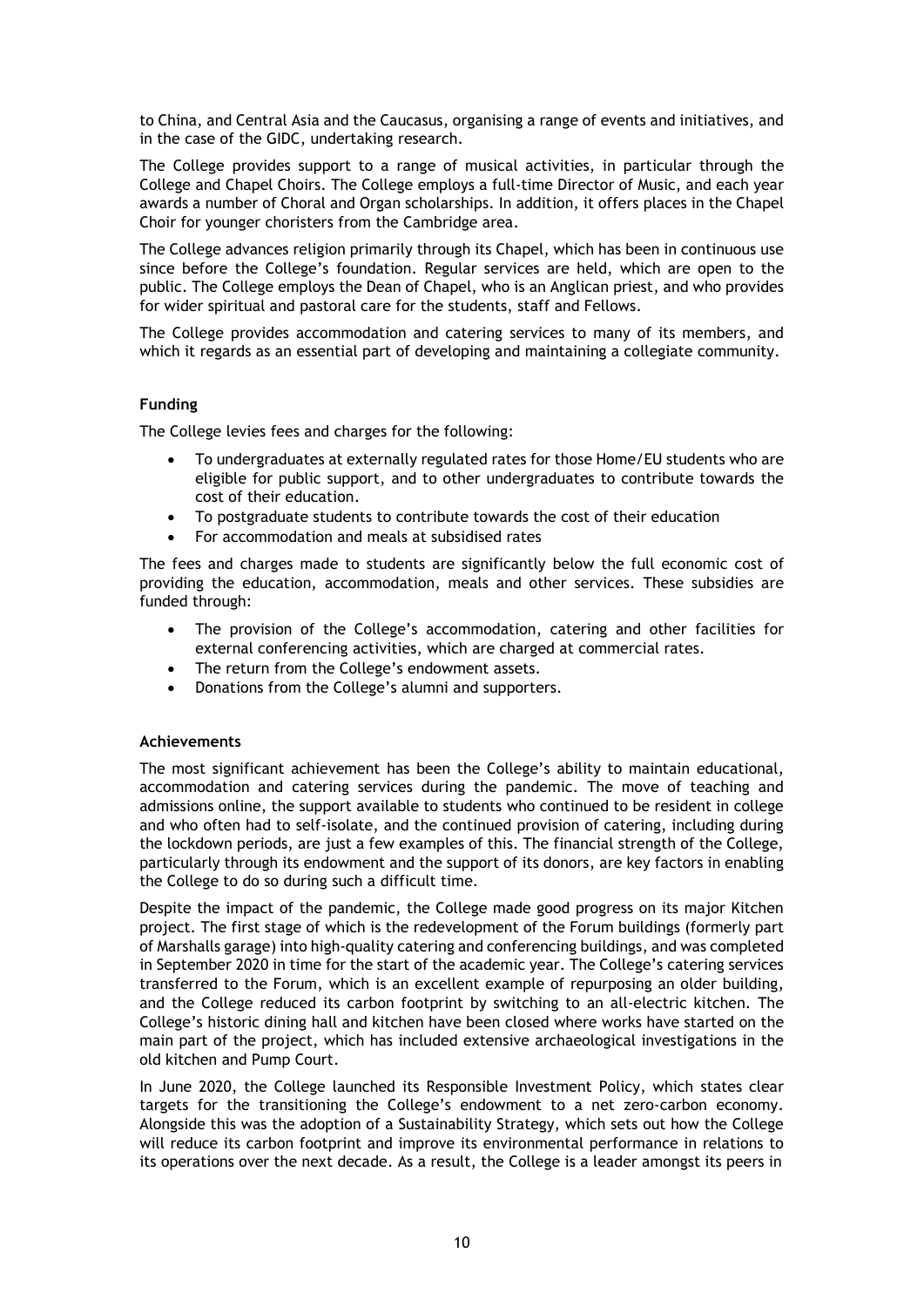environmental initiatives and recognises the example that it can provide in responding to the climate crisis.

The College remains a highly popular college for applicants, especially undergraduate. The College continues to see a rising number of undergraduate applicants, offers and entrants from state-educated and disadvantaged backgrounds.

The multiple achievements of the College members are listed extensively in the College's Annual Report, which is available at [https://www.jesus.cam.ac.uk/alumni/college](https://www.jesus.cam.ac.uk/alumni/college-publications)[publications.](https://www.jesus.cam.ac.uk/alumni/college-publications)

## **Financial Review**

#### *Income and Expenditure*

Income from the College's unrestricted activities fell by 19%, while expenditure decreased by 4%. As a result, the operating shortfall increased significantly to £5.6m. Endowment and donations income was 9% lower. As a consequence the surplus fell:

| Unrestricted Income & Expenditure | 2020-21   | 2019-20   |  |
|-----------------------------------|-----------|-----------|--|
|                                   | £'000     | £'000     |  |
| <b>Total Operating Income</b>     | 8,670     | 10,757    |  |
| <b>Total Expenditure</b>          | (14, 294) | (14, 839) |  |
| Operating shortfall               | (5,624)   | (4,082)   |  |
| Endowment income and donations    | 6,165     | 5,644     |  |
| Surplus                           | 541       | 1,562     |  |

The surplus would have been £0.3m higher if the impact of a pension accounting charge is excluded. This is a non-cash item that does not reflect the operational activities of the College or an actuarial valuation of USS. The College also benefitted from £0.8m in grants from the Coronavirus Job Retention Scheme. If the impact of these two items is excluded, then the underlying surplus would be zero.

#### *Operating Income*

The College's operating income consists primarily of its academic fees, student rents and catering and conferencing receipts. The decrease was caused by coronavirus, which resulted in significant reductions in accommodation, catering and conferencing income:

- Fee income increased by 3%, as a result of increased student numbers;
- Student rent income increased by 3%, due to many students staying in College during the lockdowns. However, restrictions in services caused by the pandemic resulted in College catering income falling by 38%;
- Conferencing income declined massively by 89%;
- Other income increased from £0.7m to £0.9m, and was nearly all made up of furlough grants.

#### *Operating expenditure*

Operating expenditure fell by 5%, principally due to the impact of reduced activity in conferencing and catering.

#### *Education*

The College ran a deficit of £2.9m on its educational account as fee income is significantly below the costs of admitting, teaching and supporting students. This also includes the cost of supporting research, which accounts for £0.9m of costs. The deficit is only sustainable through funding from donations and endowment income.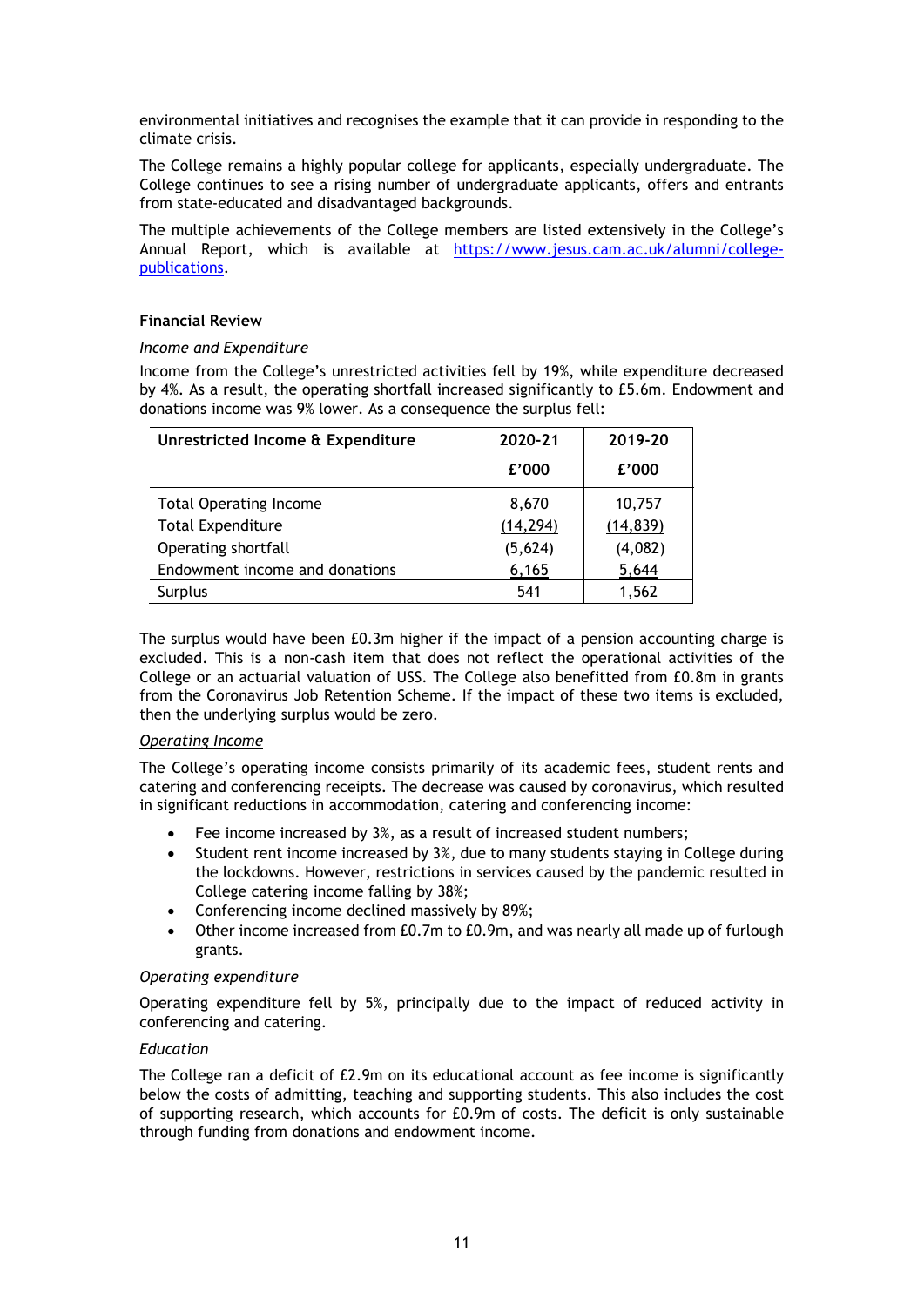#### *Accommodation, Conferencing and Catering*

Income fell significantly from £6.2m to £3.6m demonstrating the very substantial impact of coronavirus. Costs only fell slightly as these are relatively fixed, notably staff and buildings. Having come close to eliminating the deficit on these activities in 2018-19, it has increased further from £1.8m to £3.6m. The College did furlough a large number of staff in these areas, with the benefit being disclosed as Other Income (see above).

Payroll costs, which are the largest element of the College's expenditure, increased to 45% of total expenditure.

#### *Operating Shortfall*

The Operating Shortfall measures the excess of College costs over Operating Income. The financial pressure on the College in terms of its core educational, accommodation and catering activities means that the College is reliant on the support of donations, its conferencing business and its endowment income to enable it to generate a surplus. The income from endowment ensures that the College is able to keep pace with the growing demands placed upon it. However, during this year, the coronavirus pandemic significantly impacted the contribution from conferencing.

#### *Investment Performance*

The College's investment portfolio produced a total return of 15.4% *(2019-20: 2.2%)* during the year. The capital value increased from £182m to £211m, comprising the College's financial assets (£109.2m) and property (£101.4m). The overall performance was significantly above that of the long-run target return of CPI+5% (7.6%). The financial portfolio saw a substantial uplift across the year, reflecting the rise in most global public markets. The return for the year was 20.1%. The College's financial investments are managed by the Cambridge University Endowment Fund and Cazenove Capital. Whilst coronavirus affected the rental receipts from some property sectors such as retail, leisure and education, the College saw substantial rises in the value of its residential and commercial ground lease properties. The College also sold an industrial property in Leeds and a parcel of land in Cambridge at prices significantly above their historic valuations. As a result the capital value increased 7.7%, which, with an income return of 3.4%, resulted in an overall return of 11.1%.

The College is advised on its investments by two committees, the Financial Investment Committee and the Property Investment Committee, with the majority of the membership consisting of external experts.

#### *Investment Costs*

The costs of managing the College's endowment are charged directly to the endowment and do not form part of the Operating Income and Expenditure calculations.

Investment costs for the financial portfolio were £0.2m (*2019-20, £0.2m*).

Investment costs for the property portfolio (Land and building) are a mixture of agency fees, buildings repair costs, and additions/disposals costs. The total was £0.9m (*2019-20: £0.8m*), and includes a bad debt provision of £0.1m in relation to rents. Costs associated with property development activities are included under 'Other investments', which increased from £0.5m to £0.8m, reflecting work in relation to submissions to the Greater Cambridge Local Plan Review.

## *Capital Expenditure*

The total capital expenditure on fixed assets in the year was £5.1m (2019-20: £4.7m). The majority of which comprised the costs for the major Kitchen redevelopment project, together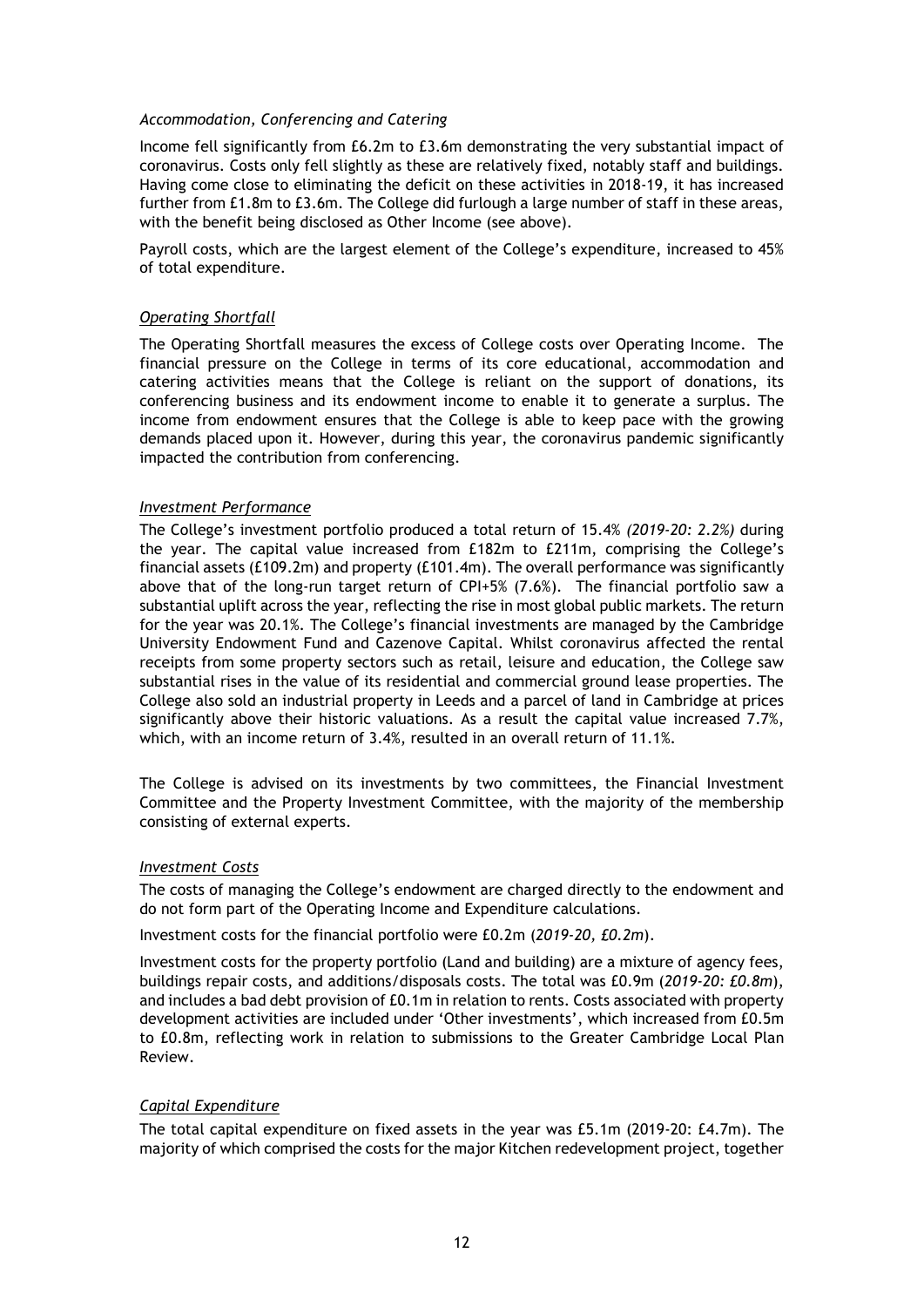with the redevelopment of the Forum buildings into catering and conferencing facilities (completed in September 2020).

#### *Balance Sheet and Reserves*

Net College assets increased from £345m to £373m, driven by the very significant growth in investment assets.

Long-term creditors represent unsecured bank loans and bonds. In October 2018 the College undertook a private placement transaction consisting of two tranches of bonds, £20m each, repayable in 2058 and 2068 and with fixed interest rates of 2.63% and 2.65% respectively, with the drawdown of the 2068 tranche occurring in October 2020. The College also has a £20m bank loan repayable in 2039 with an interest rate fixed, for the most part, at 4.6%.

Restricted reserves increased by £27m to £236m, whilst Unrestricted reserves increased by £1m to £137m. The College's reserves movements are primarily driven by changes to the value of its investment assets. The Restricted reserves are primarily made up of the College's permanent endowment and are therefore significantly affected by the movement in the investment values. The Unrestricted reserves benefitted from the surplus on the income and expenditure account, enhanced by an actuarial gain on the College's defined benefit pension scheme. The College is committed to a steady long-term increase in its financial resources to ensure that it can continue to meets the needs of its members in the future, and it has adopted a policy of maintaining the value of its reserves in real terms over the long term. This is consistent with a charity with the history and position of the College that has met the needs of its members over many centuries.

## *Staff and Pensions*

Academic and non-academic staff numbers fell, the latter due to the pandemic. Payroll costs during the year were broadly the same, but were affected by an increase in pension provisions, without which there would have been a decrease in staff costs. The College's defined benefit pension scheme for non-academic staff, the Jesus College Cambridge Pension Scheme (JCCPS), which is closed to new members, incurred a net charge of £0.2m, and the position also slightly worsened for USS, which is for its fellows and academic staff, where the liability increased by £0.1m. It should be noted that the basis on which these numbers are calculated is very different for the two schemes, with all the movement in the provision for USS being included in payroll costs. As a result, £0.3m charge was accounted for through the payroll costs for both the JCCPS and USS, reducing the income and expenditure surplus for the year. A separate £0.3m actuarial gain was included as income in Other Comprehensive Income solely in relation to the JCCPS. All of these movements are non-cash adjustments.

The positive net asset position of the JCCPS of £2m arises from a long-term with-profit contract with a life assurance company, and explains why the scheme has remained consistently in surplus. With regard to USS, the provision is not calculated on an actuarial basis, but represents the discounted cost of future deficit recovery payments. The current year charge is specifically a result of movements in the discounted value of the deficit recovery contribution rate in the 2018 valuation, which is the valuation that applied at the year end. This calculation bears no relation to the overall liabilities of USS, where the College has an unspecified contingent liability, due to the multi-employer, 'last-man standing' nature of the scheme.

## *Fundraising*

Participation in the Jesus College Annual Fund is 14% (1,311 alumni). Donations were significantly up at £4.1m (*2019-20: £1.1m*). Fundraising costs during the year amounted to £0.2m.

The College's fundraising is focused on its alumni and supporters, who have established connections with the College. The College does not use external fundraisers. Fundraising and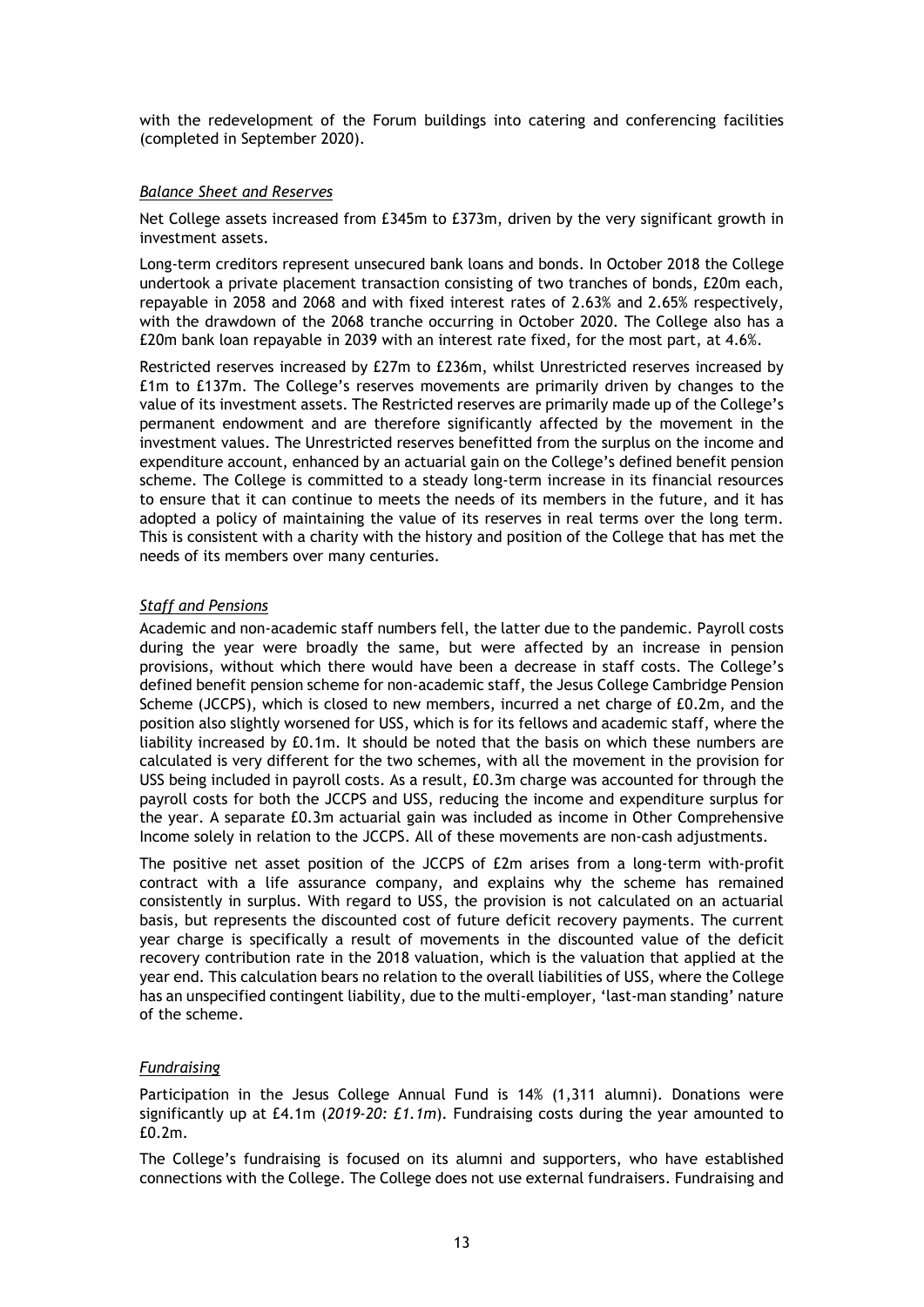alumni relations are the responsibility of the College's Director of Development & Alumni Relations, who is a Fellow and who reports to the Development Committee and the College Council. The College is registered with the Fundraising Regulator and complies with the Code of Fundraising Practice.

## **Coronavirus**

From March 2020 onwards, the coronavirus pandemic has had a substantial impact on the operations and finances of the College, which has continued throughout 2020-21:

- Most students returned in the Michaelmas Term, with a significant number returning during the Lent Term, and most back in the Easter Term.
- The various stages of restrictions and multiple lockdowns severely disrupted the College's catering services.
- The conferencing business, which had been growing in recent years following the opening of West Court, had ceased by the summer of 2020. There was some business in the second half of the year, but it was limited to accommodation.
- The College furloughed a significant number of staff during the lockdowns, benefitting from the support available from the Coronavirus Job Retention Scheme.
- The College's directly-held property portfolio has some exposure to retail, leisure and education tenants in Cambridge, where rental collection was deferred, and in some cases, write-offs were agreed on a case-by-case basis.

The College, through the Bursarial Committee, did taken action to reduce its costs. However, there were significant additional coronavirus-related costs in relation to supporting and accommodating students and making changes to the way the College operates. Whilst there is some uncertainty as regards the timing and nature of the recovery of the conferencing business, the Bursarial Committee has reviewed the College's longer-term financial position under a number of scenarios and is confident that the College will be able to maintain its core charitable activities in the future.

## **Principal risks and uncertainties**

The major risks to which the College is exposed are assessed by the responsible College departments and Committees reporting to the Council, using a College Risk Register, which is reviewed each Lent Term.

The most significant short term risk facing the College relates to the ongoing impact of coronavirus, particularly on the College's conferencing business. Students have returned to the College for Michaelmas Term 2021, and while most activities are operating normally, there remains uncertainty concerning the future impact of the pandemic. In addition, there remains the uncertainty associated with Brexit, where there is evidence of some disruption to higher education and to supply chains. There is also considerable uncertainty relating to the future of pensions provided by the USS, where the scheme trustees are in the process of completing a valuation, the proposals from which result in a reduction in member benefits and the requirement for additional commitment and support from employers.

Although the College's investments have performed exceptional and unexpectedly well during the year, concerns remain about the volatility of the global economy as a result of coronavirus, and in relation to the impact of Brexit on the UK economy. The diversified nature of the College's endowment helps to mitigate risks associated with the return from its investments, which are managed on a long-term total return basis. The College's property portfolio is heavily focused on the Cambridge region, which has substantial development potential and has been of financial benefit given the sustained long-term growth of the Cambridge economy. The College's debt exposure is managed through long-term loans and bonds at fixed interest rates.

The long-term performance of the College is very closely linked to that of the University and the other Cambridge colleges.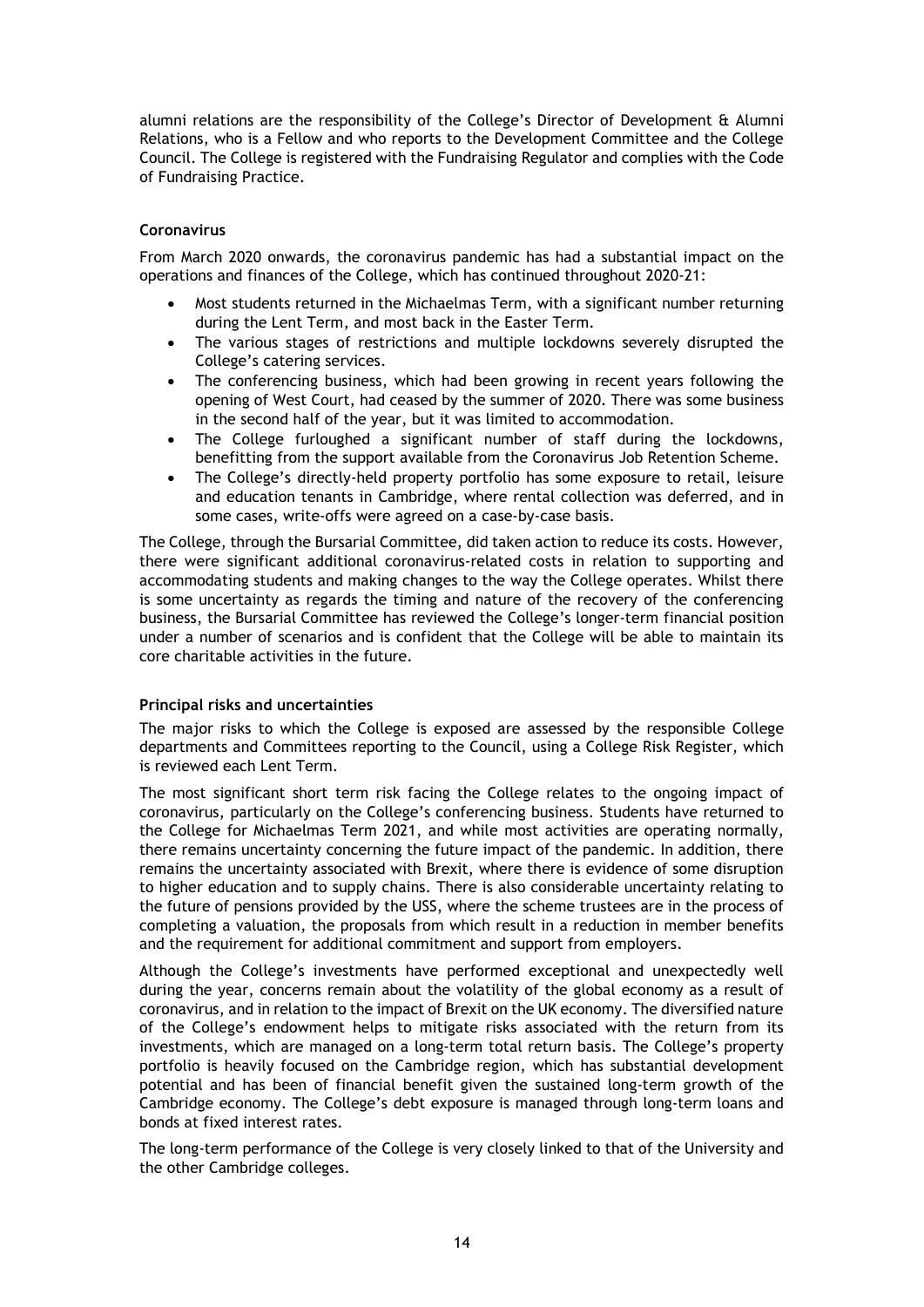#### **The Future**

The College has coped well with the unprecedented challenge of coronavirus, which has had a major impact on the provision of higher education and on the College's conferencing business. The longer term impact of coronavirus on the wider economy and society and on the College's members remains unclear. The College has responded to the challenge of climate change, and will continue to play a lead in the collegiate University. The position of USS, which the College is exposed to with its small membership, but relatively large asset base, is of ongoing concern, although there are positive moves towards a medium-term reform of the scheme. With a continuing deficit on its core educational activities, and an increased deficit on its accommodation, catering and conferencing account, it is important that the College strengthens its financial position to meet these challenges, which it can do so by increasing donations, recovering its conferencing business, and protecting and growing its endowment.

The College remains in robust financial health, and it is important that careful financial management is continued in order to maintain this position.

On behalf of the College Council:

Ms S. Alleyne Communications of R.F. Anthony

Sonita Alleyne OBE **Dr Richard Anthony** Master **Bursar** Bursar **Bursar** 

8 November 2021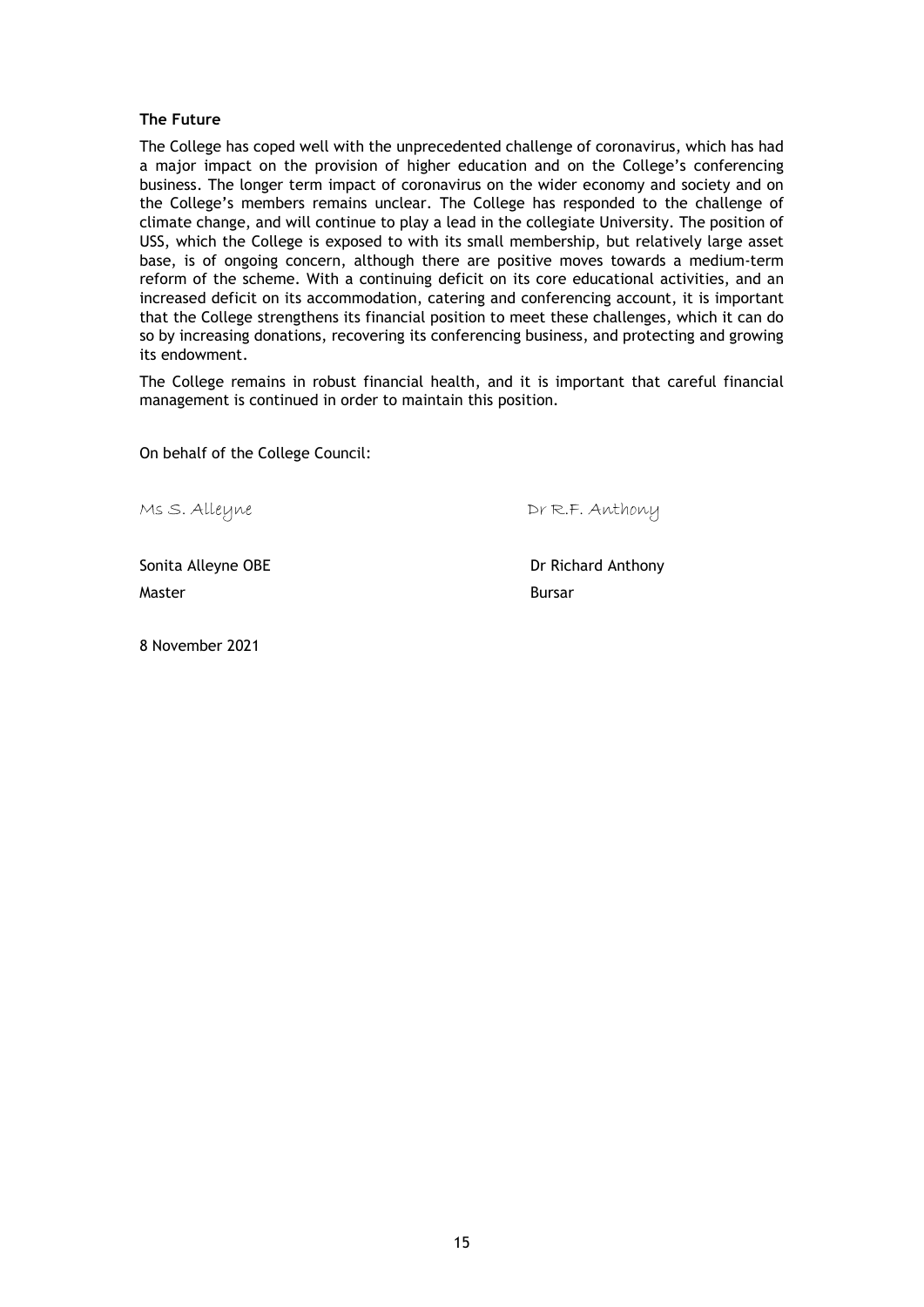## **Statement of Internal Control**

- 1. The Council is responsible for maintaining a sound system of internal control that supports the achievement of policy, aims, and objectives while safeguarding the public and other funds and assets for which the Governing Body is responsible, in accordance with the College's Statutes.
- 2. The system of internal control is designed to manage rather than eliminate the risk of failure to achieve policies, aims, and objectives; it therefore provides reasonable but not absolute assurance of effectiveness.
- 3. The system of internal control is designed to identify the principal risks to the achievement of policies, aims and objectives, to evaluate the nature and extent of those risks and to manage them efficiently, effectively, and economically. This process was in place for the year ended 30 June 2021 and up to the date of approval of the financial statements.
- 4. The Council is responsible for reviewing the effectiveness of the system of internal control. The following processes have been established:
- 5. The Council's review of the effectiveness of the system of internal control is informed by the work of the various Committees, Bursar, and College officers, who have responsibility for the development and maintenance of the internal control framework, and by comments made by the external auditors in their management letter and other reports.

## **Responsibilities of the College Council**

The Council is responsible for preparing the Annual Report and financial statements in accordance with applicable law and United Kingdom Accounting Standards (United Kingdom Generally Accepted Accounting Practice).

The College's Statutes and the Statutes and Ordinances of the University of Cambridge require the Governing Body to prepare financial statements for each financial year which give a true and fair view of the state of affairs of the College and of the surplus or deficit of the College for that period. In preparing these financial statements, the Council is required to:

- select suitable accounting policies and then apply them consistently;
- make judgements and estimates that are reasonable and prudent;
- state whether applicable accounting standards have been followed, subject to any material departures disclosed and explained in the financial statements; and
- prepare the financial statements on the going concern basis unless it is inappropriate to presume that the College will continue in operation.

The Council is responsible for keeping accounting records which disclose with reasonable accuracy at any time the financial position of the College and enable them to ensure that the financial statements comply with the Statutes of the University of Cambridge. They are also responsible for safeguarding the assets of the College and hence for taking reasonable steps for the prevention and detection of fraud and other irregularities.

The Council is responsible for the maintenance and integrity of the corporate and financial information included on the College's website.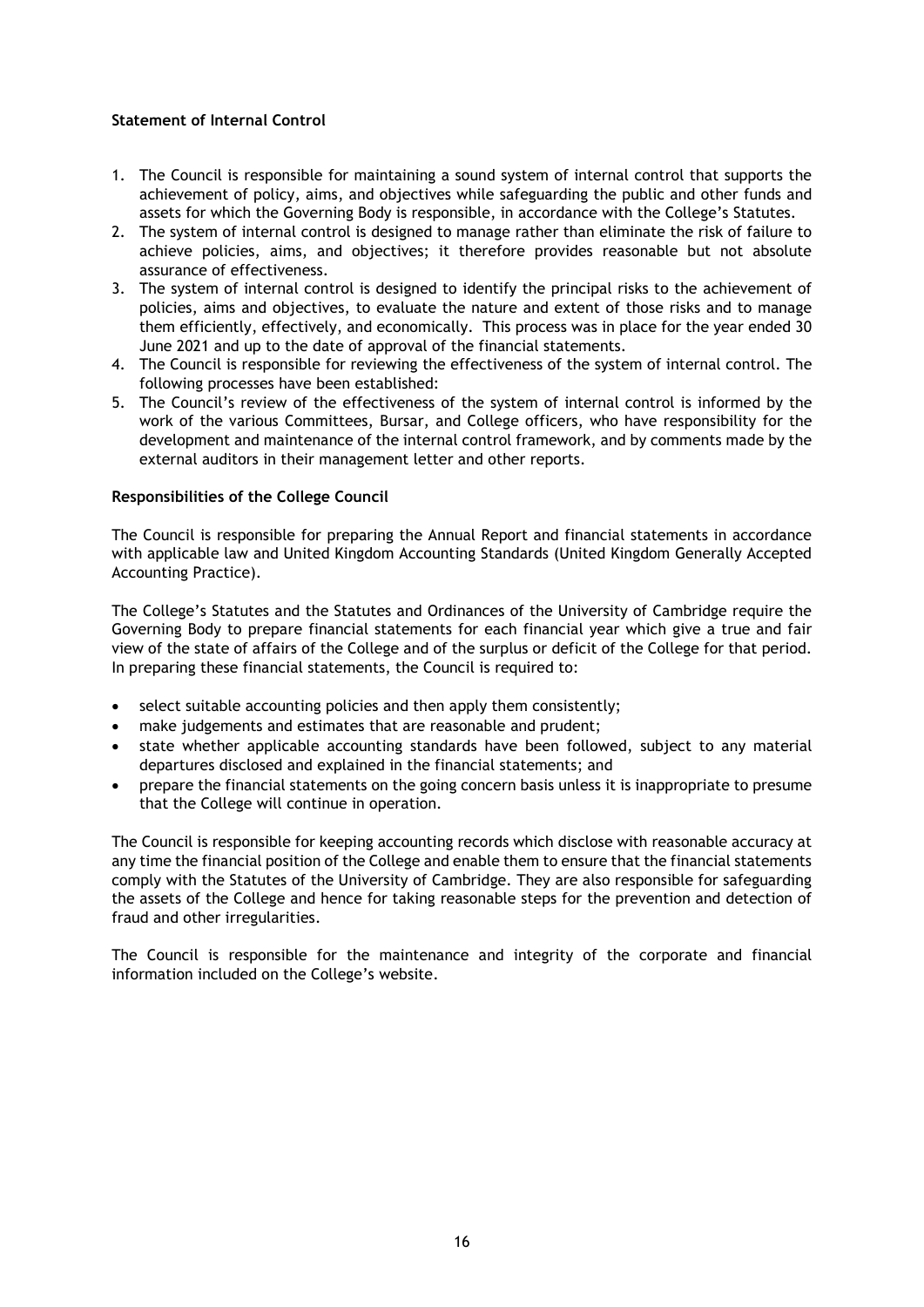#### **Independent auditors' report to the Governing Body of Jesus College, Cambridge**

#### **Opinion**

We have audited the financial statements of Jesus College (the 'College) for the year ended 30 June 2021 which comprise the Statement of Comprehensive Income and Expenditure, the Statement of Changes in Reserves, the Balance Sheet, the Cash Flow Statement and notes to the financial statements, including a summary of significant accounting policies. The financial reporting framework that has been applied in their preparation is applicable law and United Kingdom Accounting Standards, including Financial Reporting Standard 102 The Financial Reporting Standard applicable in the UK and Republic of Ireland (United Kingdom Generally Accepted Accounting Practice).

In our opinion, the financial statements:

- give a true and fair view of the state of the College's affairs as at 30 June 2021 and of its incoming resources and application of resources for the year then ended;
- have been properly prepared in accordance with United Kingdom Generally Accepted Accounting Practice; and
- have been prepared in accordance with the requirements of the Charities Act 2011 and the Statutes of the University of Cambridge.

#### **Basis for opinion**

We conducted our audit in accordance with International Standards on Auditing (UK) (ISAs (UK)) and applicable law. Our responsibilities under those standards are further described in the Auditors' responsibilities for the audit of the financial statements section of our report. We are independent of the College in accordance with the ethical requirements that are relevant to our audit of the financial statements in the United Kingdom, including the Financial Reporting Council's Ethical Standard, and we have fulfilled our other ethical responsibilities in accordance with these requirements. We believe that the audit evidence we have obtained is sufficient and appropriate to provide a basis for our opinion.

#### **Conclusions relating to going concern**

In auditing the financial statements, we have concluded that the Trustees' use of the going concern basis of accounting in the preparation of the financial statements is appropriate.

Based on the work we have performed, we have not identified any material uncertainties relating to events or conditions that, individually or collectively, may cast significant doubt on the College's ability to continue as a going concern for a period of at least twelve months from when the financial statements are authorised for issue.

Our responsibilities and the responsibilities of the Trustees with respect to going concern are described in the relevant sections of this report.

#### **Other information**

The Trustees are responsible for the other information. The other information comprises the information included in the Annual Report other than the financial statements and our auditors' report thereon. Our opinion on the financial statements does not cover the other information and, except to the extent otherwise explicitly stated in our report, we do not express any form of assurance conclusion thereon.

In connection with our audit of the financial statements, our responsibility is to read the other information and, in doing so, consider whether the other information is materially inconsistent with the financial statements or our knowledge obtained in the course of the audit, or otherwise appears to be materially misstated. If we identify such material inconsistencies or apparent material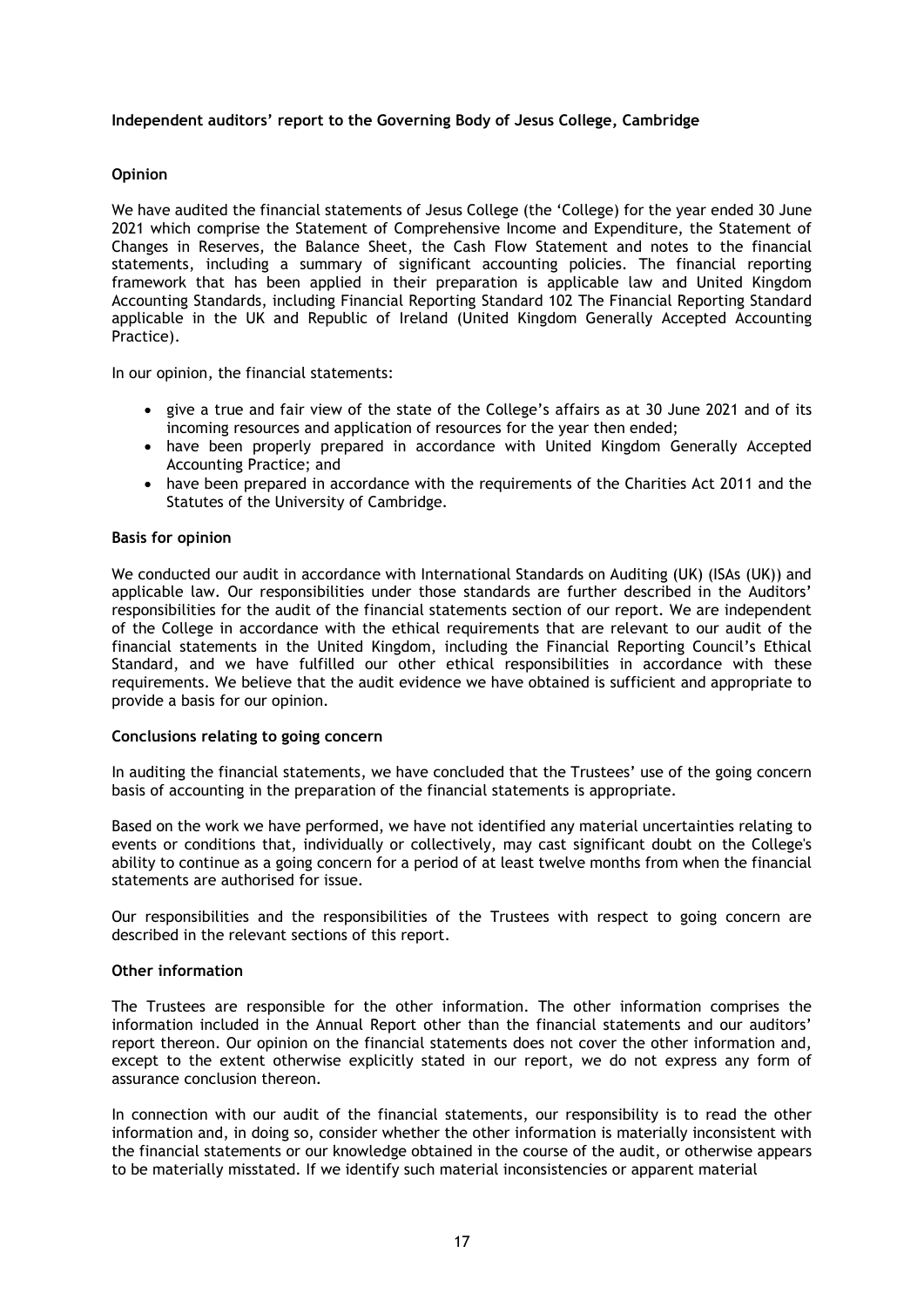misstatements, we are required to determine whether there is a material misstatement in the financial statements or a material misstatement of the other information. If, based on the work we have performed, we conclude that there is a material misstatement of this other information, we are required to report that fact.

We have nothing to report in this regard.

#### **Opinion on other matters prescribed by the Statutes of the University of Cambridge**

In our opinion based on the work undertaken in the course of the audit:

• The contribution due from the College to the University has been computed as advised in the provisional assessment by the University of Cambridge and in accordance with the provisions of Statute G,II, of the University of Cambridge.

#### **Matters on which we are required to report by exception**

In the light of the knowledge and understanding of the College and its environment obtained in the course of the audit, we have not identified material misstatements in the Financial and Operating Review.

We have nothing to report in respect of the following matters in relation to which the Charities (Accounts and Reports) Regulations 2008 require us to report to you if, in our opinion:

- sufficient accounting records have not been kept; or
- the financial statements are not in agreement with the accounting records; or
- we have not received all the information and explanations we require for our audit.

#### **Responsibilities of the College Council**

As explained more fully in the responsibilities of the College Council statement set out on page 15, the College Council are responsible for the preparation of the financial statements and for being satisfied that they give a true and fair view, and for such internal control as the College Council determine is necessary to enable the preparation of financial statements that are free from material misstatement, whether due to fraud or error.

In preparing the financial statements, the College Council are responsible for assessing the College's ability to continue as a going concern, disclosing, as applicable, matters related to going concern and using the going concern basis of accounting unless the Trustees either intend to liquidate the College or to cease operations, or have no realistic alternative but to do so.

#### **Auditors' responsibilities for the audit of the financial statements**

Our objectives are to obtain reasonable assurance about whether the financial statements as a whole are free from material misstatement, whether due to fraud or error, and to issue an Auditors' report that includes our opinion. Reasonable assurance is a high level of assurance, but is not a guarantee that an audit conducted in accordance with ISAs (UK) will always detect a material misstatement when it exists. Misstatements can arise from fraud or error and are considered material if, individually or in the aggregate, they could reasonably be expected to influence the economic decisions of users taken on the basis of these financial statements.

Irregularities, including fraud, are instances of non-compliance with laws and regulations. We design procedures in line with our responsibilities, outlined above, to detect material misstatements in respect of irregularities, including fraud. The extent to which our procedures are capable of detecting irregularities, including fraud is detailed below:

Our approach to identifying and assessing the risks of material misstatement in respect of irregularities, including fraud and non-compliance with laws and regulations, was as follows: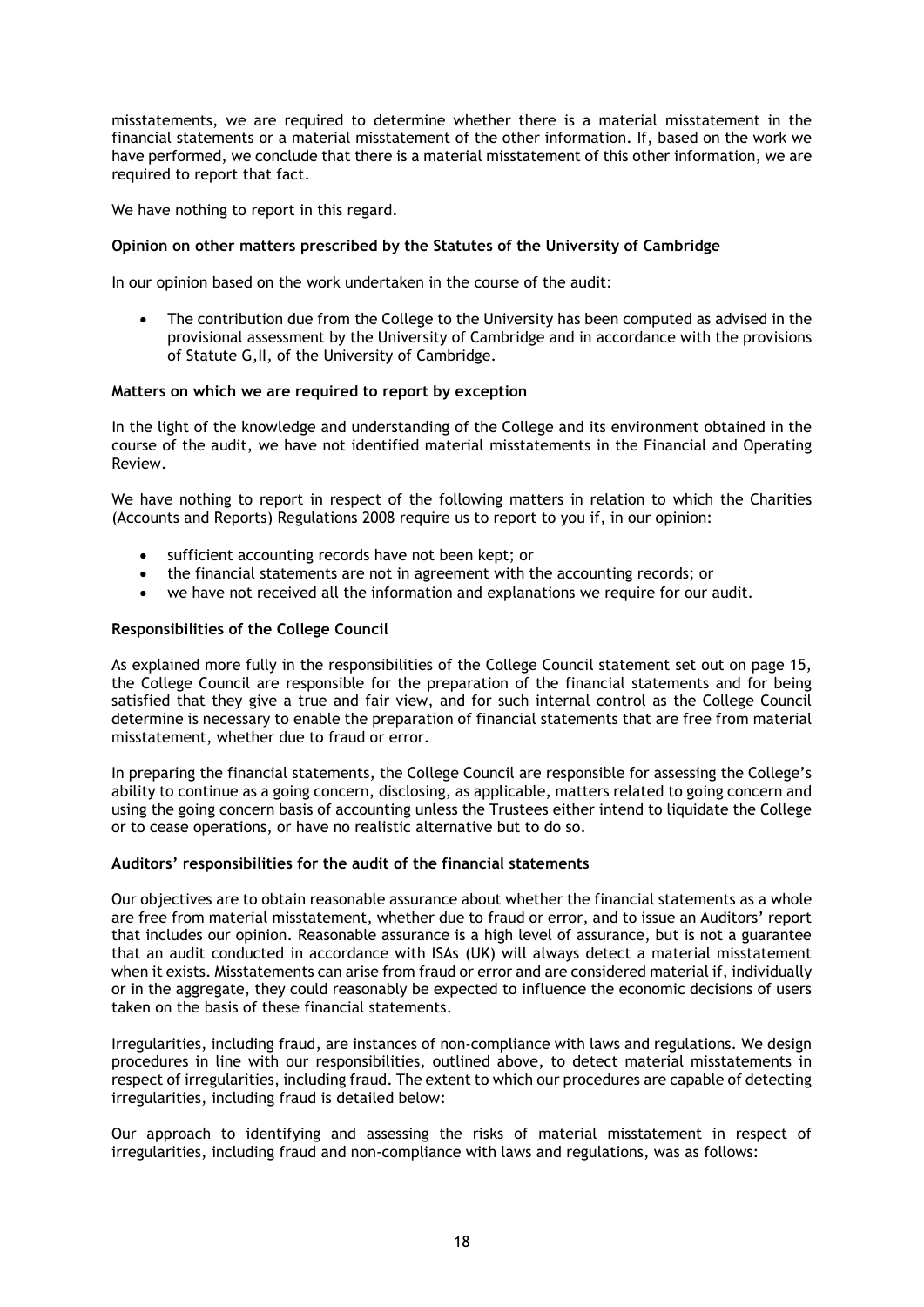- the engagement partner ensured that the engagement team collectively had the appropriate competence, capabilities and skills to identify or recognise non-compliance with applicable laws and regulations;
- we identified the laws and regulations applicable to the College through discussions with Trustees and other management, and from our knowledge and experience of the education sector;
- we obtained an understanding of the legal and regulatory framework applicable to the College and how the College is complying with that framework;
- we identified which laws and regulations were significant in the context of the College. The Laws and regulations we considered in this context were Charities Act 2011, the Statutes of the University of Cambridge and taxation legislation. We assessed the required compliance with these laws and regulations as part of our audit procedures on the related financial statement items;
- in addition, we considered provisions of other laws and regulations that do not have a direct effect on the financial statements but compliance with which might be fundamental to the College's and the Group's ability to operate or to avoid material penalty; and
- identified laws and regulations were communicated within the audit team regularly and the team remained alert to instances of non-compliance throughout the audit.

We assessed the susceptibility of the College's financial statements to material misstatement, including obtaining an understanding of how fraud might occur, by:

- making enquiries of management as to where they considered there was susceptibility to fraud, their knowledge of actual, suspected and alleged fraud; and
- considering the internal controls in place to mitigate risks of fraud and non-compliance with laws and regulations.

To address the risk of fraud through management bias and override of controls, we;

- tested journal entries to identify unusual transactions;
- assessed whether judgements and assumptions made in determining the accounting estimates set out in the accounting policy were indicative of potential bias; and
- investigated the rationale behind significant or unusual transactions.

In response to the risk of irregularities and non-compliance with laws and regulations, we designed procedures which included, but were not limited to:

- agreeing financial statement disclosures to underlying supporting documentation;
- reviewing minutes of meetings of those charged with governance;
- enquiring of management as to actual and potential litigation and claims; and
- reviewing correspondence with relevant regulators and the College's legal advisors.

There are inherent limitations in our audit procedures described above. The more removed that laws and regulations are from financial transactions, the less likely it is that we would become aware of non-compliance. Auditing standards also limit the audit procedures required to identify noncompliance with laws and regulations to enquiry of the directors and other management and the inspection of regulatory and legal correspondence, if any.

Material misstatements that arise due to fraud can be harder to detect than those that arise from error as they may involve deliberate concealment or collusion.

A further description of our responsibilities for the audit of the financial statements is located on the Financial Reporting Council's website at: www.frc.org.uk/auditorsresponsibilties. This description forms part of our auditors' report.

#### **Use of our report**

This report is made solely to the College's Council as a body, in accordance with College's statutes, the Statutes of the University of Cambridge and the Charities Act 2011. Our work has been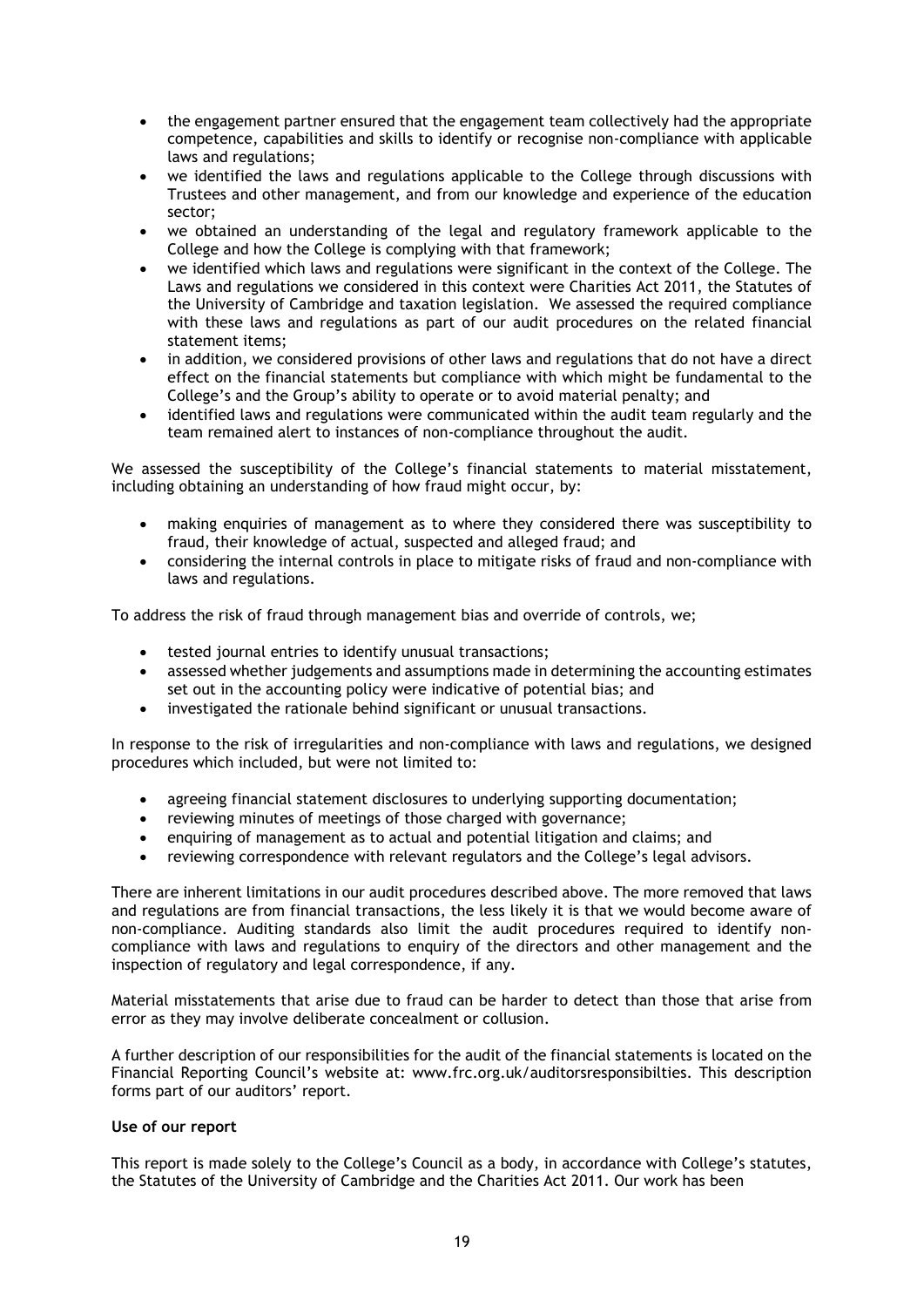undertaken so that we might state to the Council those matters we are required to state to them in an Auditors' Report and for no other purpose. To the fullest extent permitted by law, we do not accept or assume responsibility to anyone other than the College and the College's Council as a body, for our audit work, for this report, or for the opinions we have formed.

Ders Elwarttry, & Moore.

PETERS ELWORTHY & MOORE **Chartered Accountants and Statutory Auditors** 

**Salisbury House Station Road** Cambridge CB1 2LA Date: 9 December 2021

Peters Elworthy & Moore is eligible to act as an auditor in terms of section 1212 of the Companies Act 2006.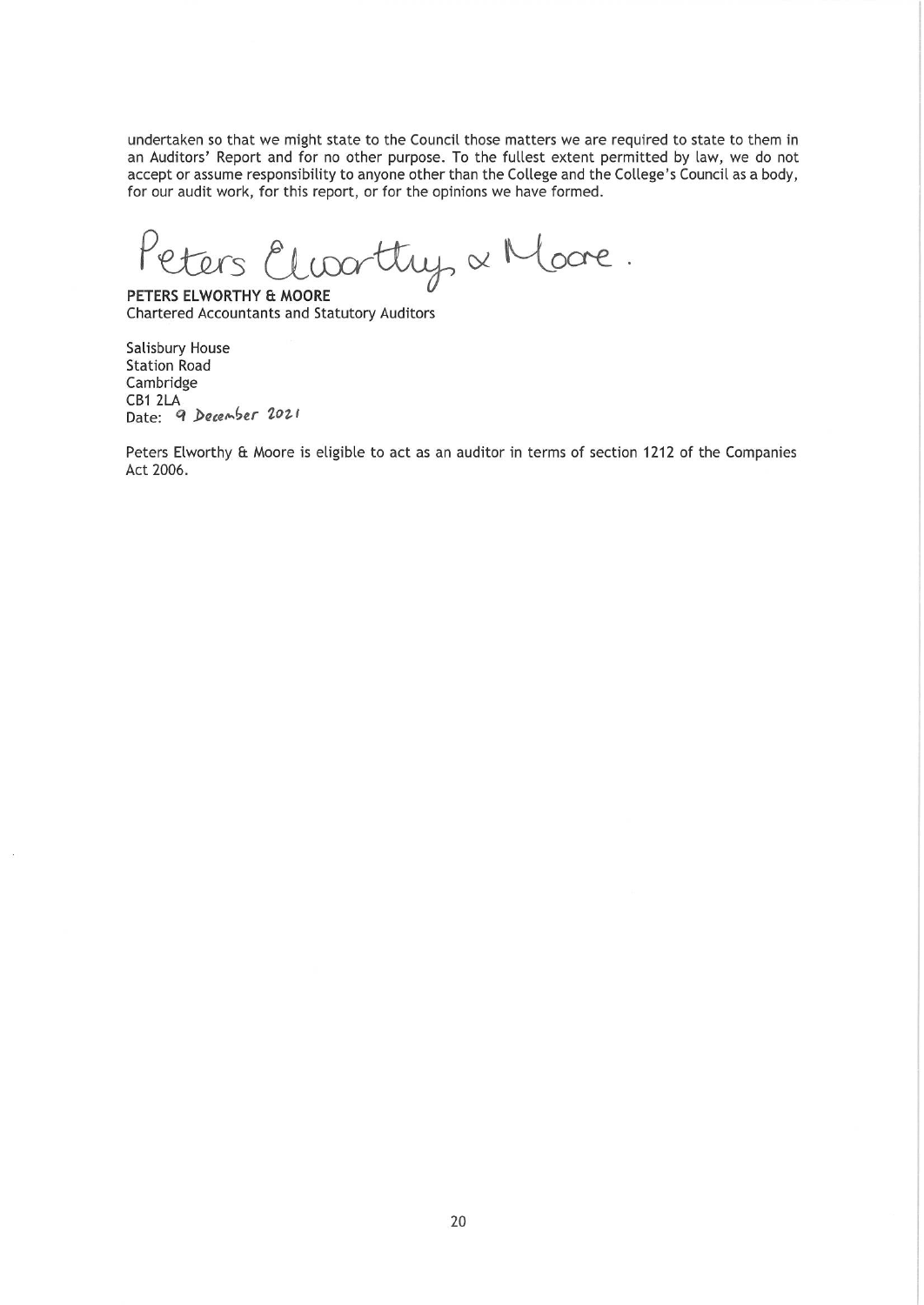#### **Statement of Principal Accounting Policies**

#### **Basis of preparation**

The financial statements have been prepared in accordance with the provisions of the Statutes of the College and of the University of Cambridge, using the Recommended Cambridge College Accounts (RCCA) format; and applicable United Kingdom Accounting Standards including Financial Reporting Standard 102 (FRS 102) and the Statement of Recommended Practice (SORP): Accounting for Further and Higher Education issued in 2019.

The Statement of Comprehensive Income and Expenditure includes activity analysis in order to demonstrate that all fee income is spent for educational purposes. The analysis required by the SORP is set out in note 6.

The College is a public benefit entity and therefore has applied the relevant public benefit requirement of the applicable UK laws and accounting standards.

#### **Going Concern**

In light of the global COVID-19 pandemic, the trustees have specifically considered the impact of the pandemic, including the extent to which the College has and will continue to experience disruption in its activities. The College has undertaken additional budgeting, forecasting and cash flow planning which is reviewed and monitored by the Bursarial Committee and Council. As such, the trustees believe the going concern basis remains appropriate.

#### **Basis of accounting**

The financial statements have been prepared under the historical cost convention, modified in respect of the treatment of investments which is included at valuation.

#### **Basis of consolidation**

The consolidated financial statements include the College and its subsidiary undertakings. Details of the subsidiary undertakings included are set out in note 26. Intra-group balances are eliminated on consolidation.

#### **Recognition of income**

#### *Academic fees*

Academic fees are recognised in the period to which they relate and include all fees chargeable to students or their sponsors

#### *Grant income*

Grants received from non-government sources (including research grants from non-government sources) are recognised within the Consolidated Statement of Comprehensive Income and Expenditure when the College is entitled to the income and performance related conditions have been met.

Income received in advance of performance related conditions is deferred on the balance sheet and released to the Consolidated Statement of Comprehensive Income and Expenditure in line with such conditions being met.

#### *Donations and endowments*

Non exchange transactions without performance related conditions are donations and endowments. Donations and endowments with donor imposed restrictions are recognised within the Consolidated Statement of Comprehensive Income and Expenditure when the College is entitled to the income. Income is retained within restricted reserves until such time that it is utilised in line with such restrictions at which point the income is released to general reserves through a reserve transfer.

Donations and endowments with restrictions are classified as restricted reserves with additional disclosure provided within the notes to the accounts.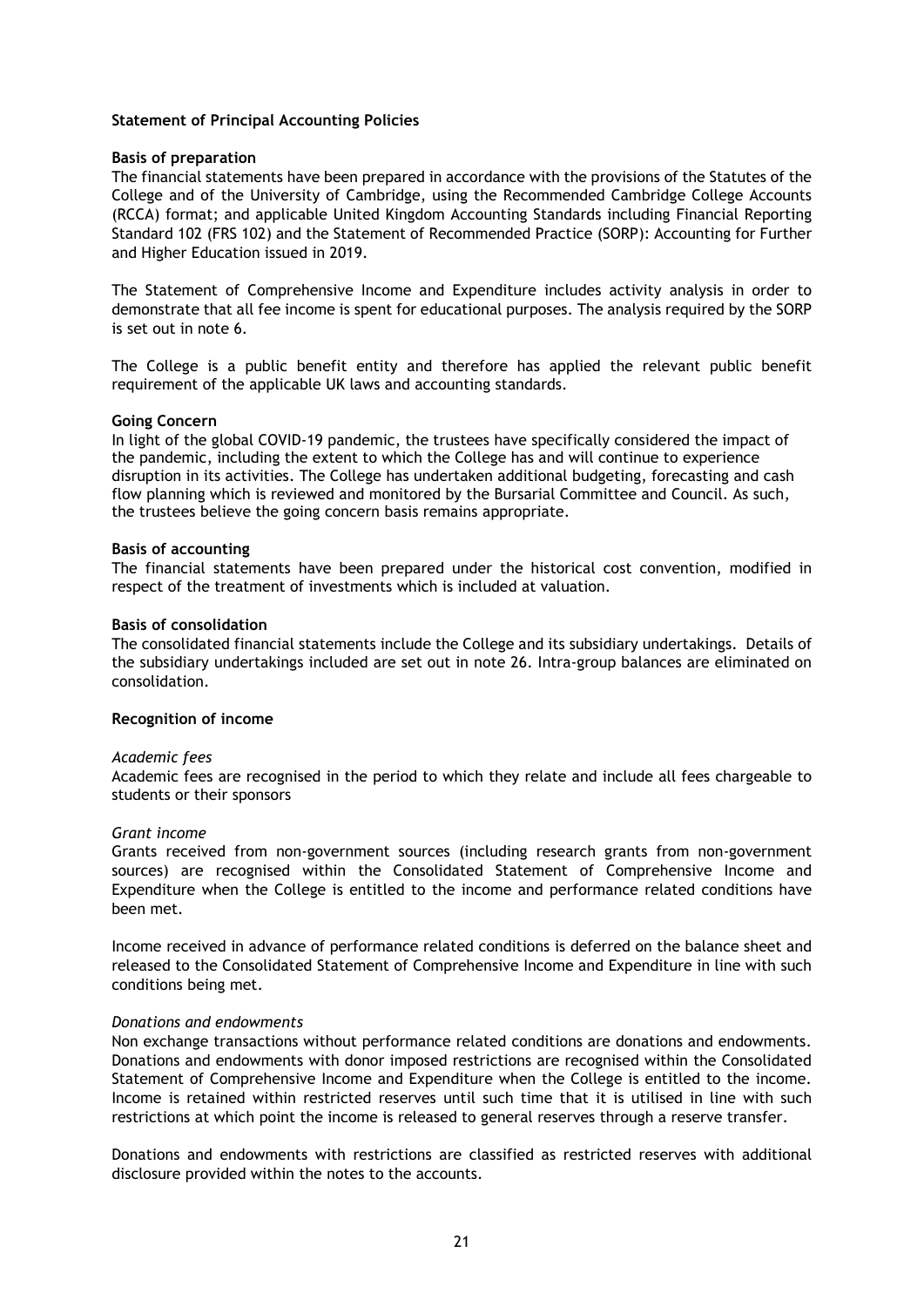There are four main types of donations and endowments with restrictions:

- 1. Restricted donations the donor has specified that the donation must be used for a particular objective.
- 2. Unrestricted permanent endowments the donor has specified that the fund is to be permanently invested to generate an income stream for the general benefit of the College.
- 3. Restricted expendable endowments the donor has specified a particular objective and the College can convert the donated sum into income.
- 4. Restricted permanent endowments the donor has specified that the fund is to be permanently invested to generate an income stream to be applied to a particular objective.

Donations with no restrictions are recorded within the Consolidated Statement of Comprehensive Income and Expenditure when the College is entitled to the income.

#### *Investment income and change in value of investment assets*

Investment income and change in value of investment assets is recorded in income in the year in which it arises and as either restricted or unrestricted income according to the terms or other restrictions applied to the individual endowment fund.

#### *Total return*

The College invests its endowment investment portfolio and allocates a proportion of the related earnings and capital appreciation to the statement of comprehensive income and expenditure in accordance with the total return concept. The allocation to income is determined by a spending rule which is designed to stabilise annual spending levels and to preserve the real value of the endowment portfolio over time. The income transferred to the income and expenditure account on this total return basis is calculated at 4% of the weighted average value of the College's investment portfolio over a five year period up to the commencement of the current accounting year.

#### *Other income*

Income is received from a range of activities including accommodation, catering conferences and other services rendered.

#### *Cambridge Bursary Scheme*

In 2020-21, payment of the Cambridge Bursaries has been made directly by the Student Loans Company (SLC). As a consequence the College reimbursed the SLC for the full amount paid to their eligible students and the College subsequently received a contribution from the University of Cambridge towards this payment.

The net payment of £173,352 (£171,502) is shown within the Consolidated Statement of Comprehensive Income and Expenditure as follows:

|             | 2020-21  | 2019-20  |
|-------------|----------|----------|
| Income      | £187,352 | £157,763 |
| Expenditure | £360,704 | £329,265 |

#### **Foreign currency translation**

Transactions denominated in foreign currencies are recorded at the rate of exchange ruling at the date of the transactions. Monetary assets and liabilities denominated in foreign currencies are translated into sterling at year end rates or, where there are forward foreign exchange contract, at contract rates. The resulting exchange differences are dealt with in the determination of the comprehensive income and expenditure for the financial year.

#### **Fixed assets**

#### *Land and buildings*

Fixed assets are stated at deemed cost less accumulated depreciation and accumulated impairment losses. Certain items of fixed assets that had been revalued to fair value on or prior to the date of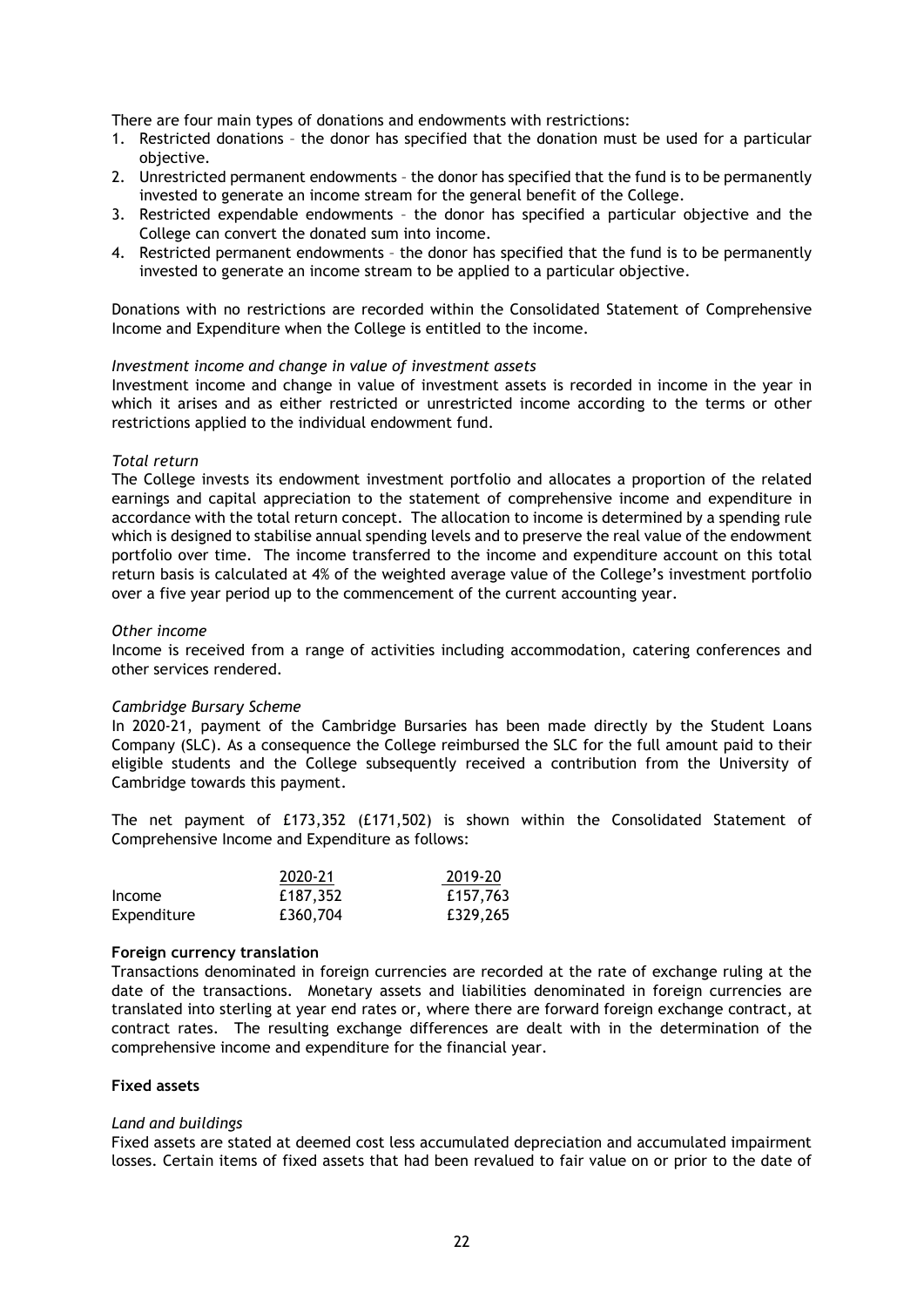transition to SORP, are measured on the basis of deemed cost, being the revalued amount at the date of that revaluation.

Where parts of a fixed asset have different useful lives, they are accounted for as separate items of fixed assets.

Costs incurred in relation to land and buildings after initial purchase or construction, and prior to valuation, are capitalised to the extent that they increase the expected future benefits to the College.

Freehold land is not depreciated as it is considered to have an indefinite useful life. Freehold buildings are depreciated on a straight line basis over their expected useful lives as follows:

> External Structures 200 years Internal Structures 50 years

Those freehold buildings that are houses off the main site are not depreciated and are subject to an annual impairment review. Transfers of properties from investment property to fixed assets are recorded at their current market value.

Leasehold land is depreciated over the life of the lease up to a maximum of 50 years.

Buildings under construction are valued at cost, based on the value of architects' certificates and other direct costs incurred. They are not depreciated until they are brought into use.

Land held specifically for development, investment and subsequent sale is included in current assets at the lower of cost and net realisable value.

The cost of additions to operational property shown in the balance sheet includes the cost of land. Furniture, fittings and equipment costing less than £10,000 per individual item or group of related items is written off in the year of acquisition. All other assets are capitalised and depreciated over their expected useful life as follows:

| Furniture and fittings               | 10% per annum  |
|--------------------------------------|----------------|
| Motor vehicles and general equipment | 20% per annum  |
| Computer equipment                   | 33% per annum. |

#### *Leased assets*

Leases in which the College assumes substantially all the risks and rewards of ownership of the leased asset are classified as finance leases. Leased assets acquired by way of finance leases are stated at an amount equal to the lower of their fair value and the present value of the minimum lease payments at inception of the lease, less accumulated depreciation and less accumulated impairment losses. Lease payments are accounted for as described below.

Minimum lease payments are apportioned between the finance charge and the reduction of the outstanding liability. The finance charge is allocated to each period during the lease term so as to produce a constant periodic rate of interest on the remaining balance of the liability.

Costs in respect of operating leases are charged on a straight-line basis over the lease term. Any lease premiums or incentives are spread over the minimum lease term.

#### *Heritage assets*

The College holds and conserves a number of collections, exhibits, artefacts and other assets of historical, artistic or scientific importance. Heritage assets acquired before 1999 have not been capitalised since reliable estimates of cost or value are not available on a cost-benefit basis. Acquisitions since 1999 have been capitalised at cost or, in the case of donated assets, at expert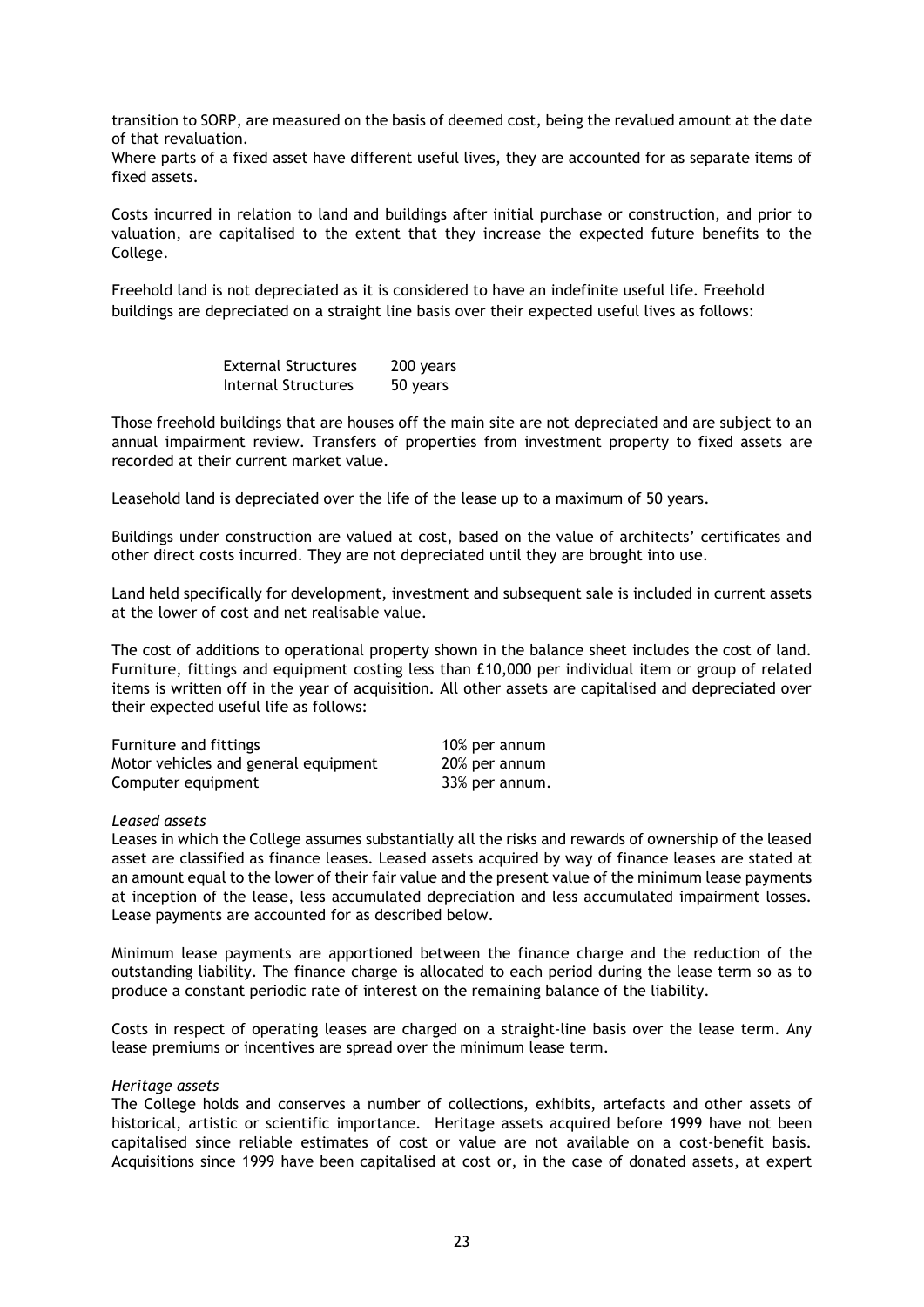valuation on receipt. Heritage assets are not depreciated since their long economic life and high residual value mean that any depreciation would not be material.

#### **Investments**

Fixed asset investments are included in the balance sheet at fair value, except for investments in subsidiary undertakings which are stated in the College's balance sheet at cost and eliminated on consolidation. Investments that are not listed on a recognised stock exchange are carried at historical cost less any provision for impairment in their value/market value.

#### **Stocks**

Stocks are stated at the lower of cost and net realisable value after making provision for slow moving and obsolete items.

#### **Provisions**

Provisions are recognised when the College has a present legal or constructive obligation as a result of a past event, it is probable that a transfer of economic benefits will be required to settle the obligation and a reliable estimate can be made of the amount of the obligation.

#### **Contingent liabilities and assets**

A contingent liability arises from a past event that gives the College a possible obligation whose existence will only be confirmed by the occurrence or otherwise of uncertain future events, not wholly within the control of the College. Contingent liabilities also arise in circumstances where a provision would otherwise be made but either it is not probable that an outflow of resources will be required or the amount of the obligation cannot be measured reliably.

A contingent asset arises where an event has taken place that gives the College a possible asset whose existence will only be confirmed by the occurrence or otherwise of uncertain future events not wholly within the control of the College.

Contingent assets and liabilities are not recognised in the balance sheet but are disclosed in the notes.

#### **Financial instruments**

The College has elected to adopt Sections 11 and 12 of FRS 102 in respect of the recognition, measurement and disclosure of financial instruments. Financial assets and liabilities are recognised when the College becomes party to the contractual provision of the instrument and they are classified according to the substance of the contractual arrangements entered into.

A financial asset and a financial liability are offset only when there is a legally enforceable right to set off the recognised amounts and an intention either to settle on a net basis, or to realise the asset and settle the liability simultaneously.

#### **Financial assets**

Basic financial assets include trade and other receivables, cash and cash equivalents and investments in commercial paper (i.e. deposits and bonds). These assets are initially recognised at transaction price unless the arrangement constitutes a financing transaction, where the transaction is measured at the present value of the future receipts discounted at a market rate of interest. Such assets are subsequently carried at amortised cost using the effective interest rate method. Financial assets are assessed for indicators of impairment at each reporting date. If there is objective evidence of impairment, an impairment loss is recognised in the Statement of Comprehensive Income.

For financial assets carried at amortised cost the impairment loss is the difference between the carrying amount of the asset and the present value of the estimated future cash flows, discounted at the asset's original effective interest rate.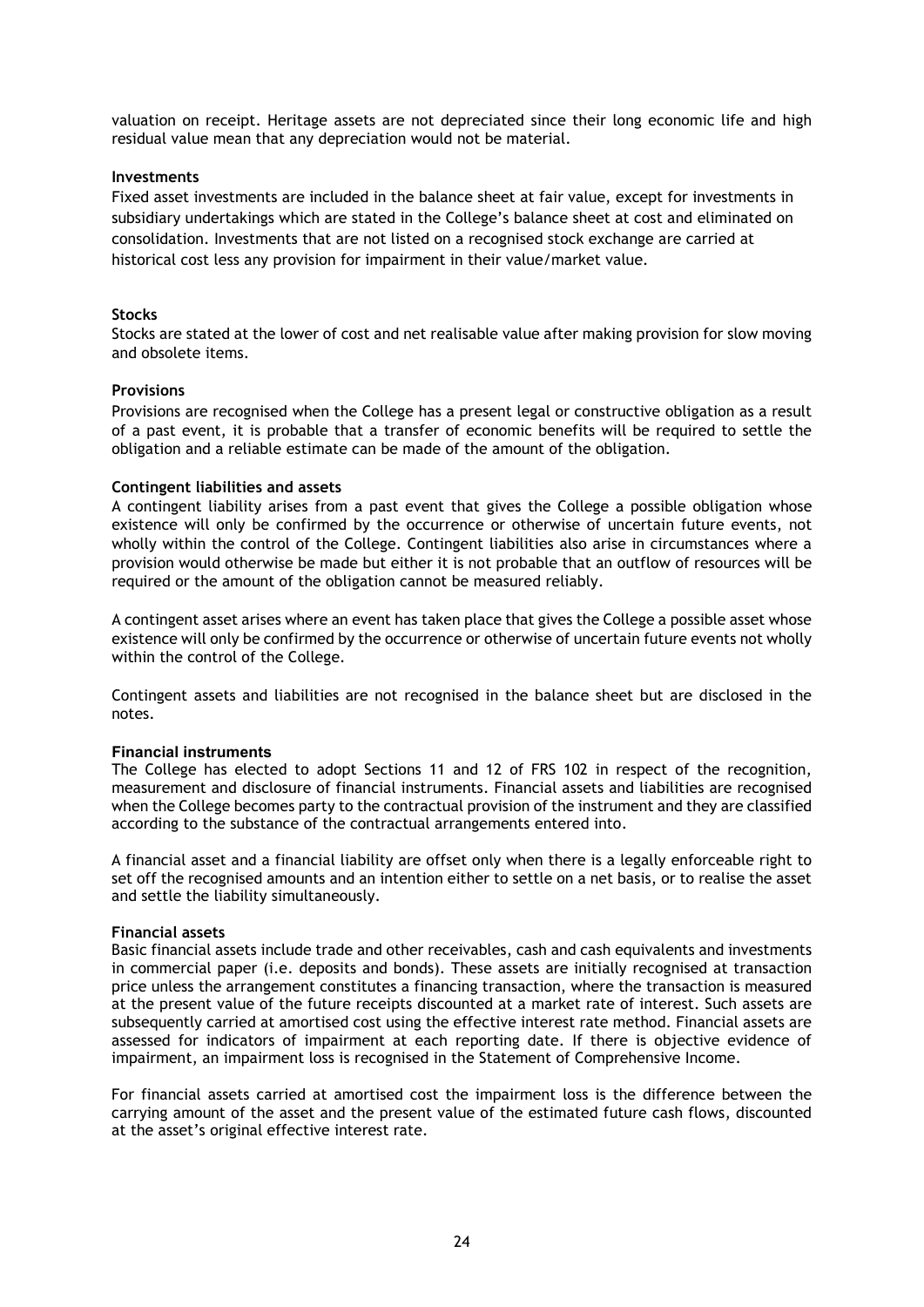Other financial assets, including investments in equity instruments, which are not subsidiaries or joint ventures, are initially measured at fair value which is typically the transaction price. These assets are subsequently carried at fair value and changes in fair value at the reporting date are recognised in the Statement of Comprehensive Income. Where the investment in equity instruments is not publicly traded and where the fair value cannot be reliably measured, the assets are measured at cost less impairment. Investments in property or other physical assets do not constitute a financial instrument and are not included.

Financial assets are de-recognised when the contractual rights to the cash flows from the asset expire or are settled or substantially all of the risks and rewards of ownership are transferred to another party.

#### **Financial Liabilities**

Basic financial liabilities include trade and other payables, bank loans and intergroup loans. These liabilities are initially recognised at transaction price unless the arrangement constitutes a financing transaction, where the debt instrument is measured at the present value of the future payments discounted at a market rate of interest. Debt instruments are subsequently carried at amortised cost using the effective interest rate method.

Fees paid on the establishment of loan facilities are recognised as transaction costs of the loan to the extent that it is probable that some or all of the facility will be drawn down.

Trade payables are obligations to pay for goods or services that have been acquired in the ordinary course of business from suppliers. Accounts payable are classified as current liabilities if payment is due within one year or less. If not, they are presented as non-current liabilities. Trade payables are recognised initially at transaction price and subsequently measured at amortised cost using the effective interest rate method.

Derivatives, including forward foreign exchange contracts, are not basic financial instruments. Derivatives are initially recognised at fair value on the date the derivative contract is entered into and are subsequently re-measured at their fair value at the reporting date. Changes in the fair value of derivatives are recognised in the Statement of Comprehensive Income in finance costs or finance income as appropriate, unless they are included in a hedging arrangement.

To the extent that the College enters into forward foreign exchange contracts which remain unsettled at the reporting date the fair value of the contracts is reviewed at that date. The initial fair value is measured as the transaction price on the date of inception of the contracts. Subsequent valuations are considered on the basis of the forward rates for those unsettled contracts at the reporting date. The College does not apply any hedge accounting in respect of forward foreign exchange contracts held to manage cash flow exposures of forecast transactions denominated in foreign currencies.

Financial liabilities are de-recognised when the liability is discharged, cancelled, or expires.

## **Taxation**

The College is a registered charity (number 1137462) and also a charity within the meaning of Section 467 of the Corporation Tax Act 2010. Accordingly, the College is exempt from taxation in respect of income or capital gains received within the categories covered by Sections 478 to 488 of the Corporation Tax Act 2010 or Section 256 of the Taxation of Chargeable Gains Act 1992 to the extent that such income or gains are applied to exclusively charitable purposes.

The College receives no similar exemption in respect of Value Added Tax.

## **Contribution under Statute G, II**

The College is liable to be assessed for Contribution under the provisions of Statute G,II of the University of Cambridge. Contribution is used to fund grants to colleges from the Colleges Fund. The liability for the year is as advised to the College by the University based on an assessable amount derived from the value of the College's assets as at the end of the previous financial year.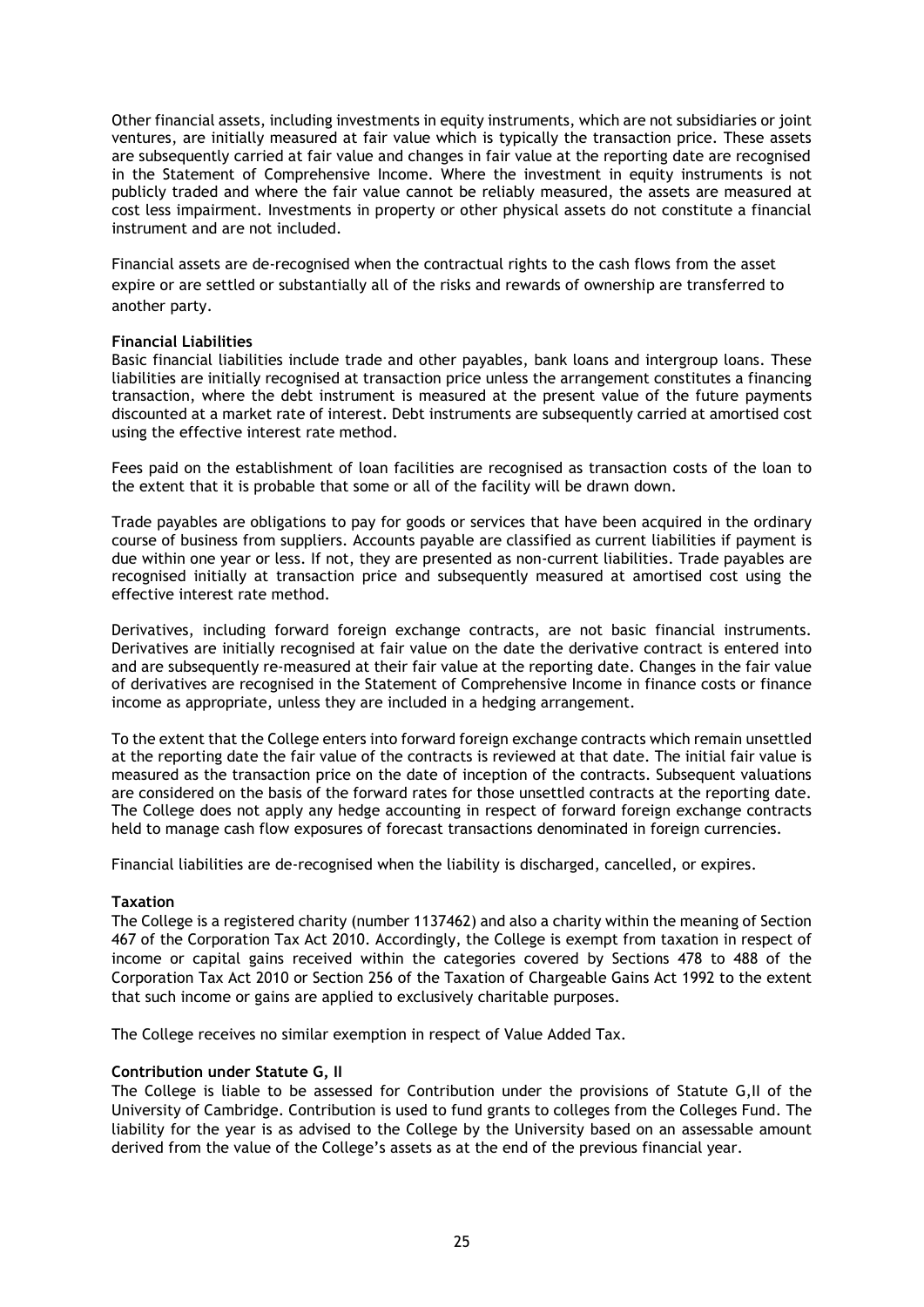#### **Pension costs**

Pensions are detailed in note 31 to the accounts.

#### **Employment benefits**

Short term employment benefits such as salaries and compensated absences are recognised as an expense in the year in which the employees render service to the College. Any unused benefits are accrued and measured as the additional amount the College expects to pay as a result of the unused entitlement.

#### **Reserves**

Reserves are allocated between restricted and unrestricted reserves. Endowment reserves include balances which, in respect of endowment to the College, are held as permanent funds, which the College must hold to perpetuity.

Restricted reserves include balances in respect of which the donor has designated a specific purpose and therefore the College is restricted in the use of these funds.

#### **Critical Accounting Estimates and Judgements**

The preparation of the College's accounts requires management to make judgements, estimates and assumptions that affect the application of accounting policies and reported amounts of assets and liabilities, income and expenses. These judgements, estimates and associated assumptions are based on historical experience and other factors, including expectations of future events that are believed to be reasonable under the circumstances. The resulting accounting estimates will, by definition, seldom equal the related actual results.

Management consider the areas set out below to be those where critical accounting judgements have been applied and the resulting estimates and assumptions may lead to adjustments to the future carrying amounts of assets and liabilities.

Income recognition – Judgement is applied in determining the value and timing of certain income items to be recognised in the accounts. This includes determining when performance related conditions have been met and determining the appropriate recognition timing for donations, bequests and legacies. In general, the later are recognised when at the probate stage.

Useful lives of property, plant and equipment – Property, plant and equipment represent a significant proportion of the College's total assets. Therefore the estimated useful lives can have a significant impact on the depreciation charged and the College's reported performance. Useful lives are determined at the time the asset is acquired and reviewed regularly for appropriateness. The lives are based on historical experiences with similar assets, professional advice and anticipation of future events. Details of the carrying values of property, plant and equipment are shown in note 8.

Recoverability of debtors – The provision for doubtful debts is based on the College's estimate of the expected recoverability of those debts. Assumptions are made based on the level of debtors which have defaulted historically, coupled with current economic knowledge. The provision is based on the current situation of the customer, the age profile of the debt and the nature of the amount due.

Investment property – Properties were revalued to their fair value at the reporting date by Bidwells. The valuation is based on the assumptions and judgements which are impacted by a variety of factors including market and other economic conditions.

Retirement benefit obligations – The cost of defined benefit pension plans are determined using actuarial valuations. The actuarial valuation involves making assumptions about discount rates, future salary increases, mortality rates and future pension increases. Due to the complexity of the valuation, the underlying assumptions and the long term nature of these plans, such estimates are subject to significant uncertainty. Further details are given in note 31.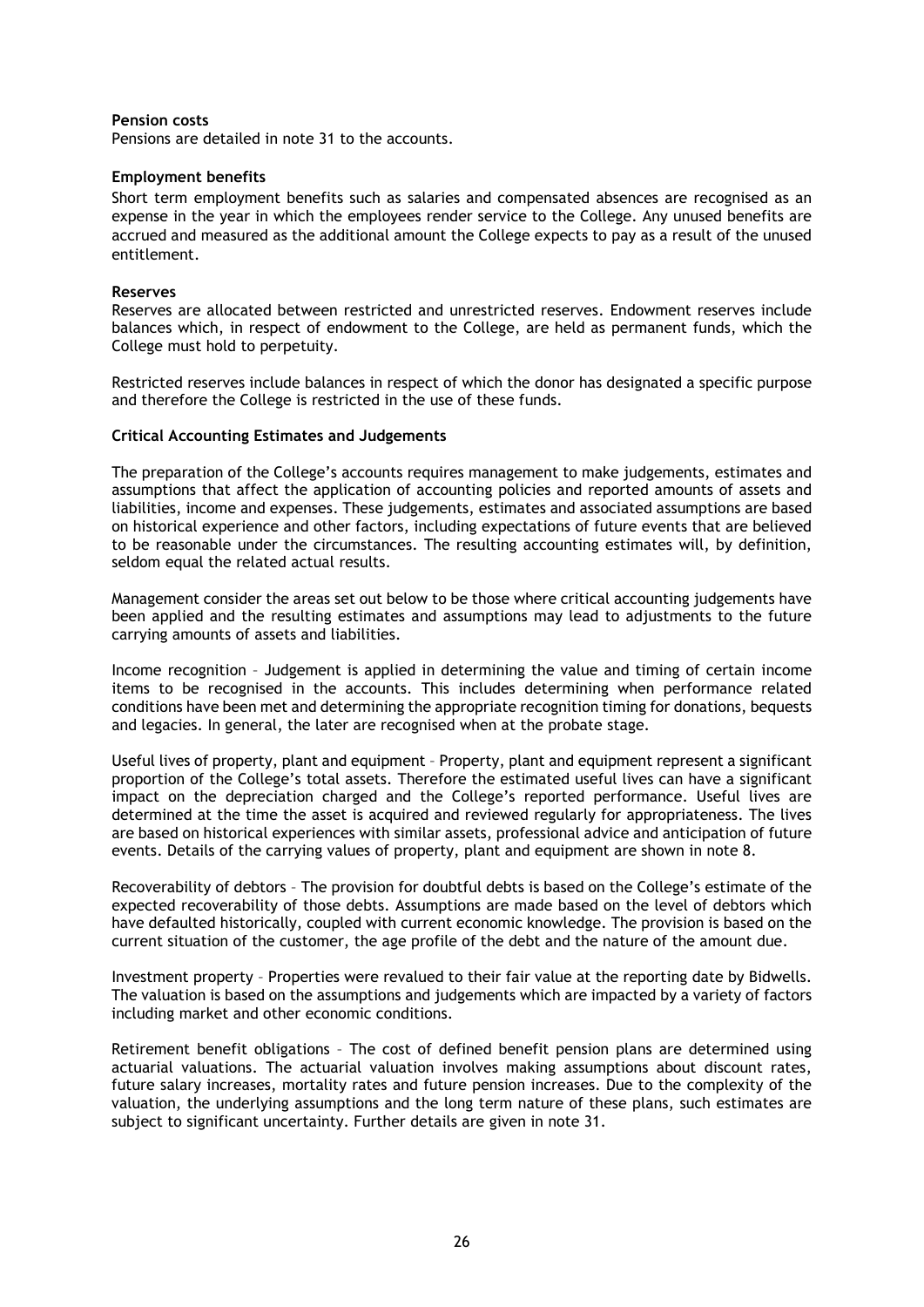Management are satisfied that Universities Superannuation Scheme meets the definition of a multiemployer scheme and has therefore recognised the discounted fair value of the contractual contributions under the funding plan in existence at the date of approving the accounts.

As the College is contractually bound to make deficit recovery payments to USS, this is recognised as a liability on the balance sheet. The provision is currently based on the USS deficit recovery plan agreed after the 2018 actuarial valuation, which defines the deficit payment required as a percentage of future salaries until 2028. These contributions will be reassessed within each triennial valuation of the scheme. The provision is based on management's estimate of expected future salary inflation, changes in staff numbers and the prevailing rate of discount. Further details are set out in note 31.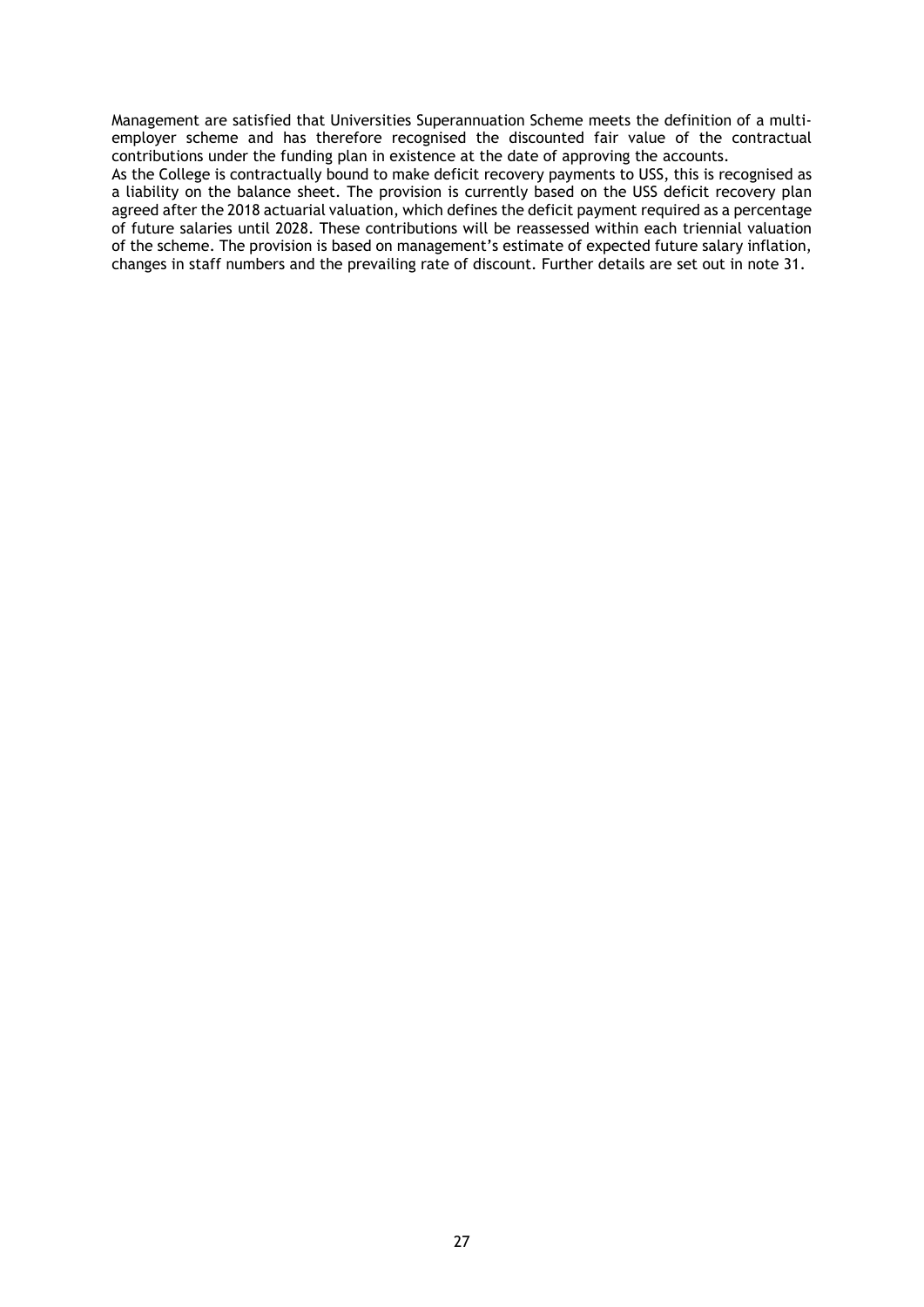|                                                     |                |                             |                           | <b>As Restated</b>       |                      |                             |                           | <b>As Restated</b>       |                      |
|-----------------------------------------------------|----------------|-----------------------------|---------------------------|--------------------------|----------------------|-----------------------------|---------------------------|--------------------------|----------------------|
|                                                     |                | <b>Unrestricted</b><br>2021 | <b>Restricted</b><br>2021 | <b>Endowment</b><br>2021 | <b>Total</b><br>2021 | <b>Unrestricted</b><br>2020 | <b>Restricted</b><br>2020 | <b>Endowment</b><br>2020 | <b>Total</b><br>2020 |
|                                                     |                | £                           | £                         | £                        | £                    | £                           | £                         | £                        | £                    |
| <b>Income</b>                                       | Note           |                             |                           |                          |                      |                             |                           |                          |                      |
| Academic fees and charges                           |                | 3,939,104                   |                           |                          | 3,939,104            | 3,840,748                   |                           |                          | 3,840,748            |
| Accommodation, catering and conferences             | $\overline{2}$ | 3,856,874                   |                           |                          | 3,856,874            | 6,176,215                   |                           |                          | 6,176,215            |
| Investment Income                                   | 3              | 119,119                     |                           | 6,467,136                | 6,586,255            | 107,353                     |                           | 6,676,725                | 6,784,078            |
| <b>Endowment Return Transferred</b>                 | 3              | 5,301,868                   | 1,471,268                 | (6,773,136)              |                      | 5,037,040                   | 1,337,080                 | (6,374,120)              |                      |
| Other income                                        |                | 873,702                     |                           |                          | 873,702              | 740,104                     |                           |                          | 740,104              |
| <b>Total Income before Donations and Endowments</b> |                | 14,090,667                  | 1,471,268                 | (306,000)                | 15,255,935           | 15,901,460                  | 1,337,080                 | 302,605                  | 17,541,145           |
| Donations                                           |                | 744,683                     | 581,080                   |                          | 1,325,763            | 499,208                     |                           |                          | 499,208              |
| <b>New Endowments</b>                               |                |                             |                           | 2,698,547                | 2,698,547            |                             |                           | 495,575                  | 495,575              |
| Other Capital Grants for Assets                     |                |                             | 69,968                    |                          | 69,968               |                             | 98,609                    |                          | 98,609               |
| <b>Total Donations and Endowments</b>               |                | 744,683                     | 651,048                   | 2,698,547                | 4,094,278            | 499,208                     | 98,609                    | 495,575                  | 1,093,392            |
| <b>Total Income</b>                                 |                | 14,835,350                  | 2,122,316                 | 2,392,547                | 19,350,213           | 16,400,668                  | 1,435,689                 | 798,180                  | 18,634,537           |
| <b>Expenditure</b>                                  |                |                             |                           |                          |                      |                             |                           |                          |                      |
| Education                                           | 4              | 6,069,015                   | 753,346                   |                          | 6,822,361            | 6,319,804                   | 805,191                   |                          | 7,124,995            |
| Accommodation, catering & conferences               | 5              | 7,442,805                   |                           |                          | 7,442,805            | 8,196,343                   |                           |                          | 8,196,343            |
| Other expenditure                                   |                | 694,228                     | 345,686                   |                          | 1,039,914            | 235,429                     | 380,415                   |                          | 615,844              |
| Contribution under Statute G II                     |                | 88,000                      |                           |                          | 88,000               | 87,000                      |                           |                          | 87,000               |
| <b>Total expenditure</b>                            | 6              | 14,294,048                  | 1,099,032                 |                          | 15,393,080           | 14,838,576                  | 1,185,606                 |                          | 16,024,182           |
| Surplus before other gains and losses               |                | 541,302                     | 1,023,284                 | 2,392,547                | 3,957,133            | 1,562,092                   | 250,083                   | 798,180                  | 2,610,355            |
| Gain on Investments                                 | 3 <sub>b</sub> |                             |                           | 23,917,251               | 23,917,251           |                             |                           | (3,897,659)              | (3,897,659)          |
| Surplus for the year                                |                | 541,302                     | 1,023,284                 | 26,309,798               | 27,874,384           | 1,562,092                   | 250,083                   | (3,099,479)              | (1, 287, 304)        |
| <b>Other Comprehensive Income</b>                   |                |                             |                           |                          |                      |                             |                           |                          |                      |
| Actuarial Gain in respect of Pension Schemes        | 15             | 248,000                     |                           |                          | 248,000              | 906,000                     |                           |                          | 906,000              |
|                                                     |                |                             |                           |                          |                      |                             |                           |                          |                      |
| Total Comprehensive Income for the year             |                | 789,302                     | 1,023,284                 | 26,309,798               | 28, 122, 384         | $\overline{2,}468,092$      | 250,083                   | (3,099,479)              | (381, 304)           |

All items dealt with in arriving at the surplus for 2021 and 2020 relate to continuing operations.

The notes on pages 32 to 50 form part of these accounts.

## **Year Ended 30 June 2021**

## **Consolidated Statement of Comprehensive Income and Expenditure**

## **Jesus College**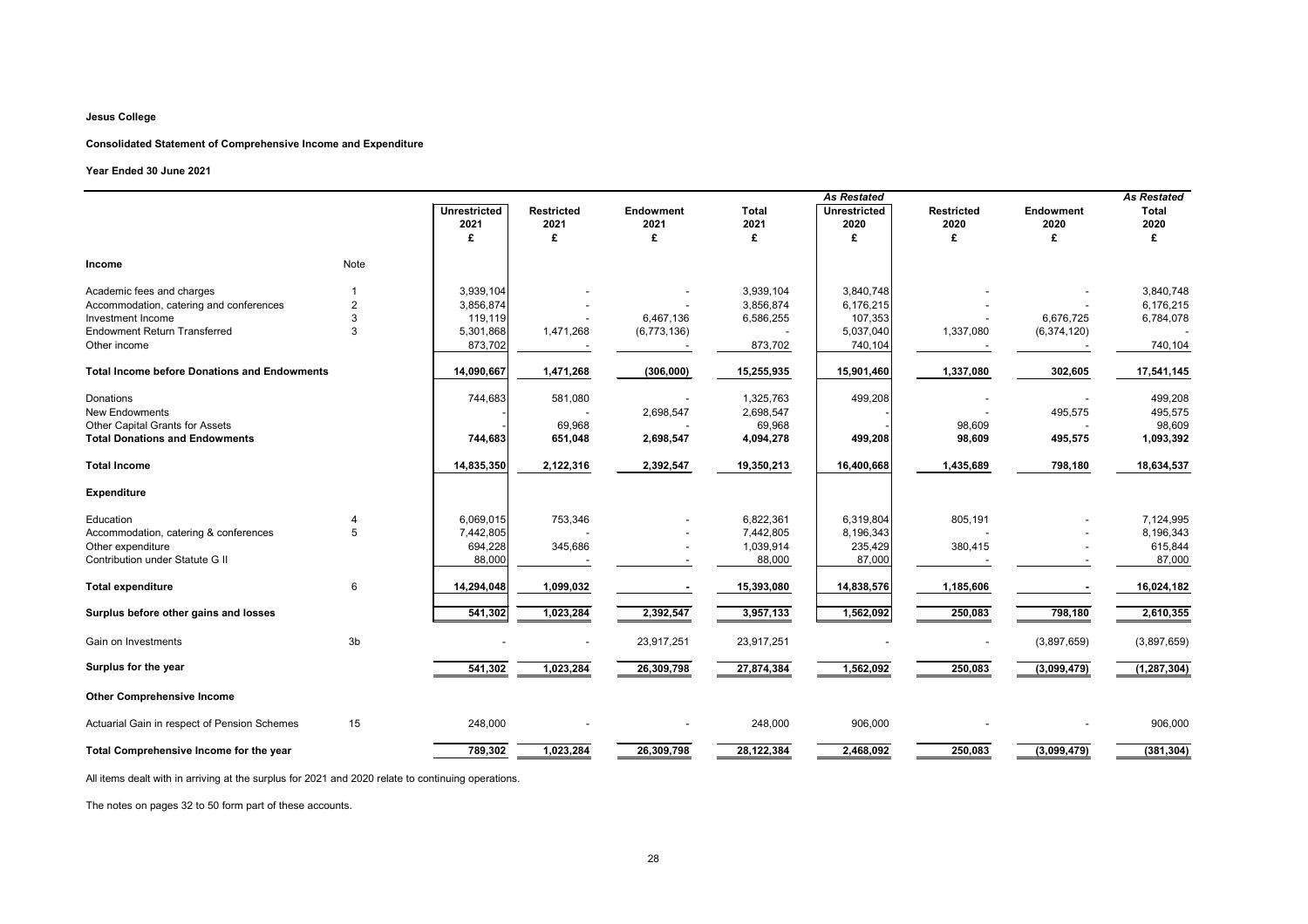## **Consolidated and College Balance Sheet as at 30 June 2021**

|                                                        | <b>Note</b> | Consolidated<br>2021 | College<br>2021 | <b>Consolidated</b><br>2020 | College<br>2020 |
|--------------------------------------------------------|-------------|----------------------|-----------------|-----------------------------|-----------------|
|                                                        |             | £                    | £               | £                           | £               |
| <b>Non-current assets</b>                              |             |                      |                 |                             |                 |
| Tangible assets                                        | 8           | 196,937,332          | 196,929,833     | 195, 101, 132               | 195,093,633     |
| Heritage assets                                        | 8           | 526,135              | 526,135         | 526,135                     | 526,135         |
| Investments                                            | 9           | 210,585,494          | 210,585,494     | 181,761,176                 | 181,761,176     |
| <b>Total Non-Current Assets</b>                        |             | 408,048,961          | 408,041,462     | 377,388,443                 | 377,380,944     |
| <b>Current assets</b>                                  |             |                      |                 |                             |                 |
| <b>Stocks</b>                                          | 10          | 1,349,939            | 264,296         | 1,345,547                   | 292,373         |
| Trade and other Receivables                            | 11          | 1,621,320            | 2,984,745       | 994,665                     | 2,127,559       |
| Cash and Cash Equivalents                              | 12          | 23,992,486           | 23,596,267      | 7,258,553                   | 7,079,835       |
| <b>Total current assets</b>                            |             | 26,963,745           | 26,845,308      | 9,598,765                   | 9,499,767       |
| Creditors: amounts falling due within one year         | 13          | (3,231,882)          | (3, 105, 946)   | (3,337,567)                 | (3,231,071)     |
| <b>Net current assets</b>                              |             | 23,731,863           | 23,739,362      | 6,261,198                   | 6,268,696       |
| <b>Total assets less current liabilities</b>           |             | 431,780,824          | 431,780,824     | 383,649,641                 | 383,649,640     |
| <b>Creditors: amounts falling due after</b>            |             |                      |                 |                             |                 |
| more than one year                                     | 14          | (60,000,000)         | (60,000,000)    | (40,000,000)                | (40,000,000)    |
| <b>Provisions</b>                                      |             |                      |                 |                             |                 |
| <b>Pension Provisions</b>                              | 15          | 1,458,581            | 1,458,581       | 1,467,381                   | 1,467,381       |
| <b>Total Net Assets</b>                                |             | 373,239,405          | 373,239,405     | 345,117,021                 | 345,117,021     |
|                                                        |             |                      |                 |                             |                 |
| <b>Restricted Reserves</b>                             |             |                      |                 |                             |                 |
| Income and Expenditure Reserve<br>- Endowment Reserve  | 16          | 233,967,374          | 233,967,374     | 207,657,576                 | 207,657,576     |
| Income and Expenditure Reserve<br>- Restricted Reserve | 17          | 1,552,465            | 1,552,465       | 494,752                     | 494,752         |
|                                                        |             |                      |                 |                             |                 |
| <b>Total Restricted Reserves</b>                       |             | 235,519,839          | 235,519,839     | 208, 152, 328               | 208, 152, 328   |
| <b>Unrestricted Reserves</b>                           |             |                      |                 |                             |                 |
| Income and Expenditure Reserve<br>- Unrestricted       |             | 137,719,566          | 137,719,566     | 136,964,693                 | 136,964,693     |
| <b>Total Unrestricted Reserves</b>                     |             | 137,719,566          | 137,719,566     | 136,964,693                 | 136,964,693     |
| <b>Total Reserves</b>                                  |             | 373,239,405          | 373,239,405     | 345, 117, 021               | 345,117,021     |

The notes on pages 32 to 50 form part of these accounts.

The financial Statements were approved by Council on 8 November 2021 and signed on its behalf by:

Ms S. Alleyne Dr R.F. Anthony

Ms Sonita Alleyne OBE **Dr Richard Anthony** Master Bursar (1999) and the set of the set of the set of the set of the set of the set of the set of the set o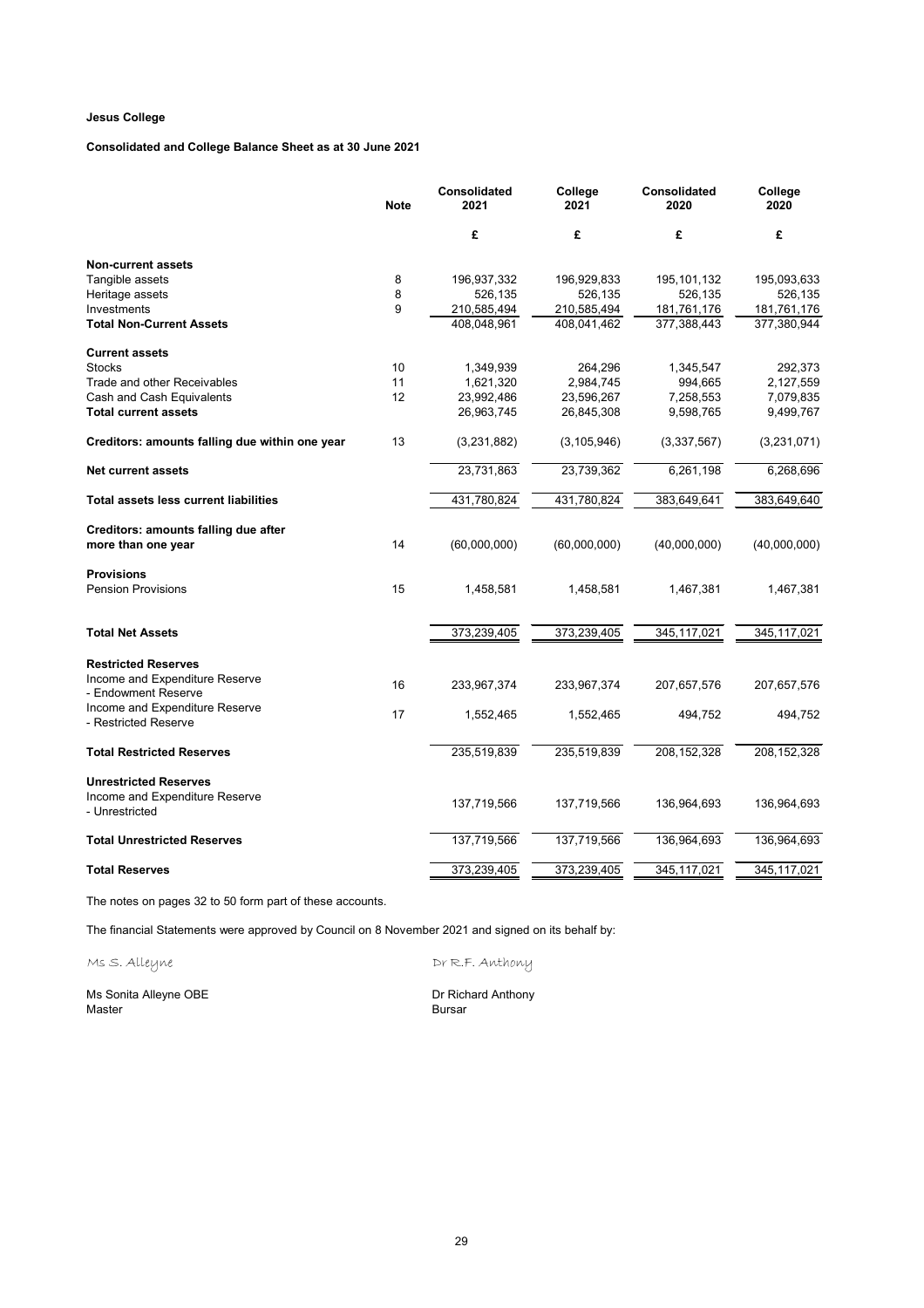## **Statement of Changes in Reserves**

## **Year Ended 30 June 2021**

|                                                                                       | <b>Income and Expenditure Reserve</b> |                      |                  |                       |
|---------------------------------------------------------------------------------------|---------------------------------------|----------------------|------------------|-----------------------|
|                                                                                       | Unrestricted                          | <b>Restricted</b>    | <b>Endowment</b> | <b>Total</b>          |
| Balance at 1 July 2020                                                                | 136.964.693                           | 494,752              | 207.657.576      | 345,117,021           |
| Surplus/(Deficit) from Income and Expenditure Statement<br>Other Comprehensive Income | 541,302<br>248,000                    | 1,023,284            | 26,309,798       | 27,874,384<br>248,000 |
| Release of Restricted Capital Funds Spent in the Year<br><b>Transfers</b>             | 69,968<br>(104, 397)                  | (69, 968)<br>104.397 |                  |                       |
| Balance at 30 June 2021                                                               | 137,719,566                           | 552,465              | 233,967,374      | 373,239,405           |

| <b>Income and Expenditure Reserve</b> |                   |                  |               |
|---------------------------------------|-------------------|------------------|---------------|
| Unrestricted                          | <b>Restricted</b> | <b>Endowment</b> | <b>Total</b>  |
| 133,712,992                           | 343,278           | 210,757,055      | 344,813,325   |
| 685,000                               |                   |                  |               |
| 134,397,992                           | 343,278           | 210,757,055      | 345,498,325   |
| 1,562,092                             | 250,083           | (3,099,479)      | (1, 287, 304) |
| 906,000                               |                   |                  | 906,000       |
| 98,609                                | (98, 609)         |                  |               |
| 136,964,693                           | 494,752           | 207,657,576      | 345,117,021   |
|                                       |                   |                  |               |

The notes on pages 32 to 50 form part of these accounts.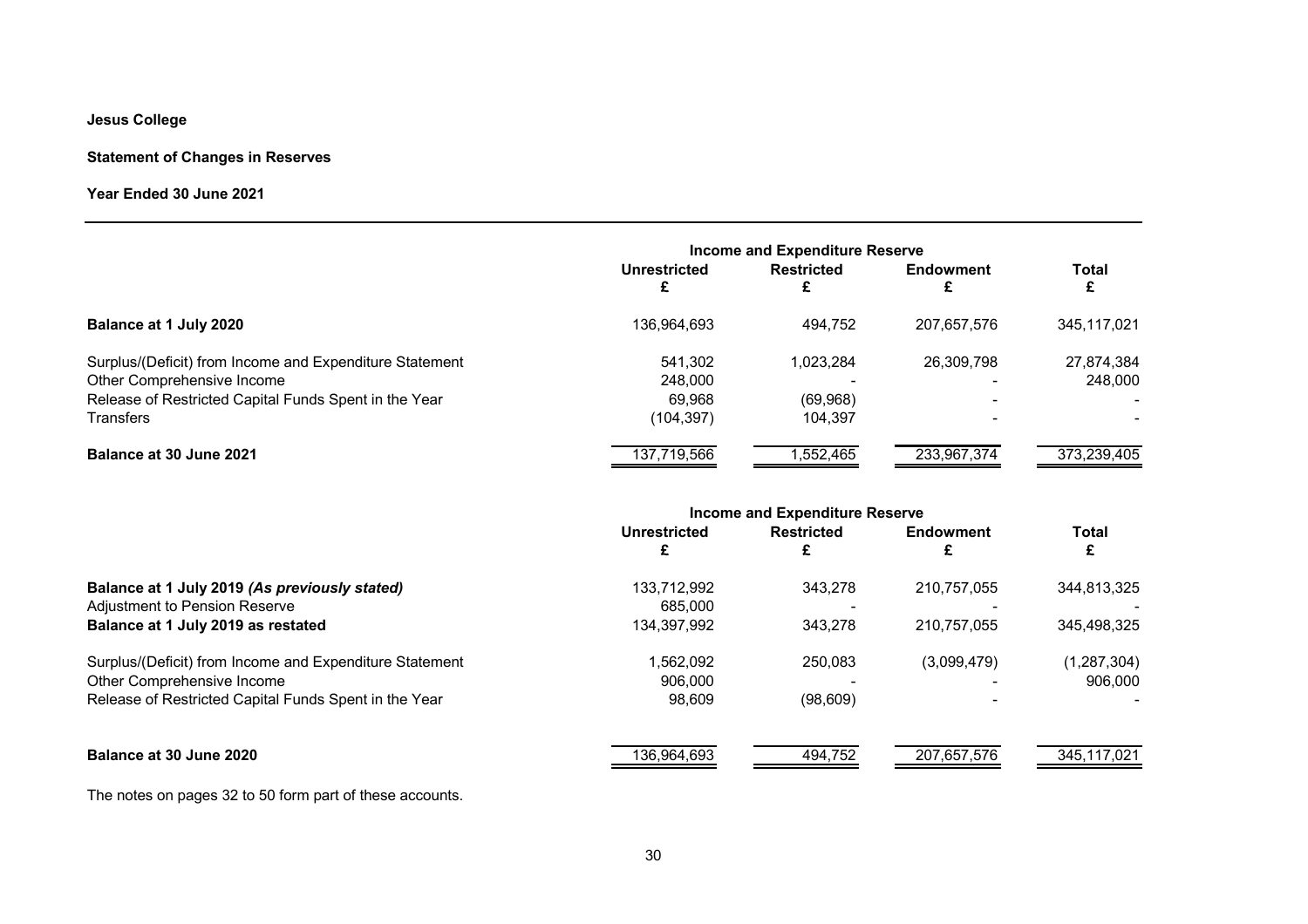## **Consolidated Cash Flow Statement**

## **Year Ended 30 June 2021**

|                                                              |             | 2021        | 2020        |
|--------------------------------------------------------------|-------------|-------------|-------------|
|                                                              | <b>Note</b> | £           | £           |
| Net cash inflow from operating activities                    | 19          | 21,094,773  | (2,831,883) |
| <b>Cash Flows from Investing Activities</b>                  | 20          | 897,231     | (1,452,400) |
| <b>Cash Flows from Financing Activities</b>                  | 21          | (1,891,927) | (1,543,391) |
| Increase/(decrease) in cash and cash equivalents in the year |             | 20,100,077  | (5,827,674) |
| Cash and Cash Equivalents at Beginning of the Year           |             | 9,366,855   | 15,194,529  |
| Cash and Cash Equivalents at end of the Year                 |             | 29,466,932  | 9,366,855   |
|                                                              |             |             |             |

The notes on pages 32 to 50 form part of these accounts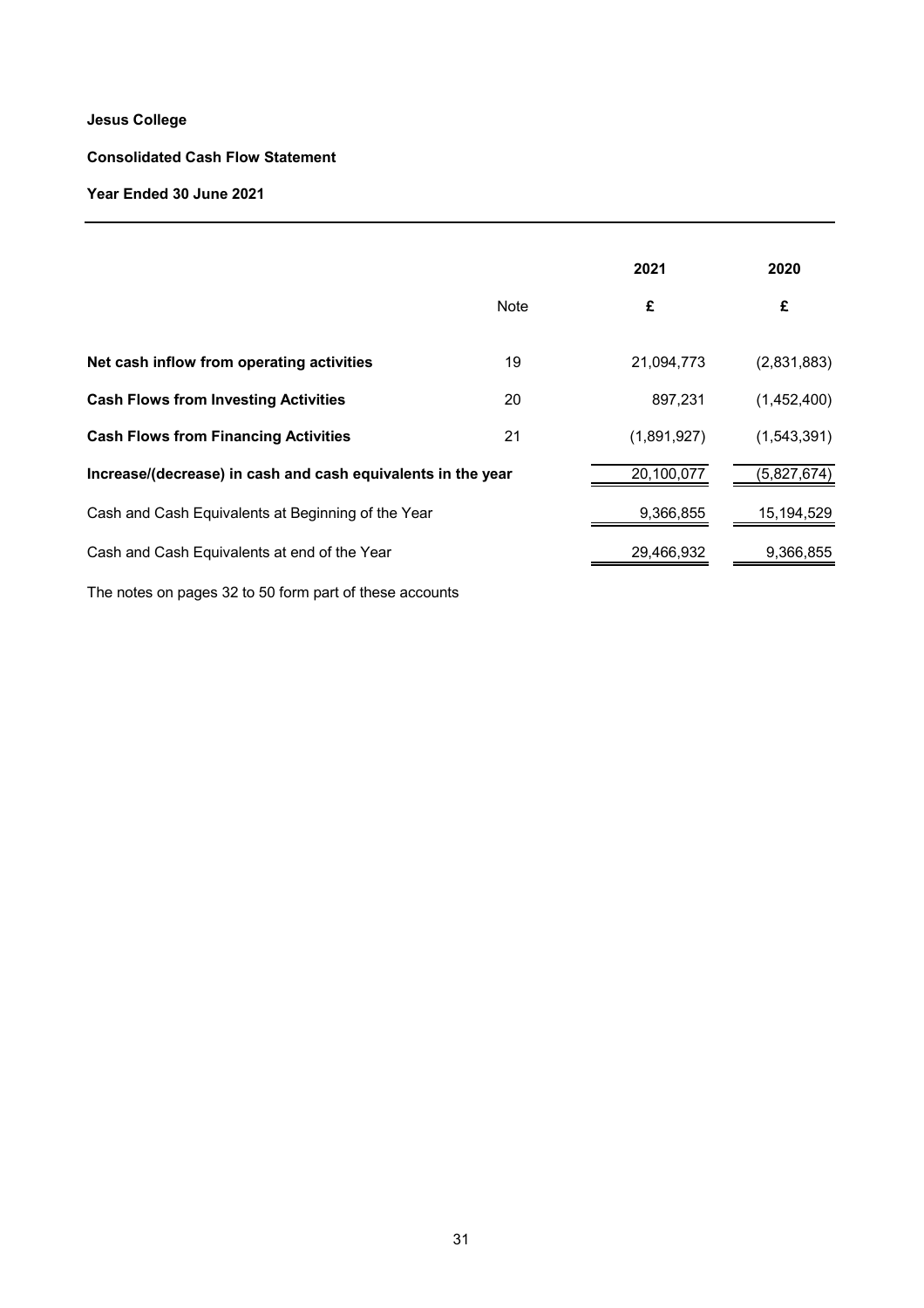32

#### **1 ACADEMIC FEES AND CHARGES**

|                                                           | 2021<br>£ | 2020<br>£ |
|-----------------------------------------------------------|-----------|-----------|
| College Fees:                                             |           |           |
| Fee income received at the Regulated Undergraduate rate   | 2,101,313 | 1,995,313 |
| Fee income received at the Unregulated Undergraduate rate | 260,185   | 326,580   |
| Fee income received at the Graduate rate                  | 1,392,249 | 1,347,789 |
| Cambridge Bursaries                                       | 187,352   | 157,762   |
| Other Income                                              | (1,995)   | 13,304    |
| Total                                                     | 3,939,104 | 3,840,748 |
|                                                           |           |           |

## **2 INCOME FROM ACCOMMODATION, CATERING AND CONFERENCES**

|                |                 | 2021<br>£ | 2020               |
|----------------|-----------------|-----------|--------------------|
|                |                 |           | <b>As Restated</b> |
| Accommodation: | College members | 3,180,192 | 3,121,831          |
|                | Conferences     | 208,004   | 1,474,688          |
| Catering:      | College members | 346,200   | 676,108            |
|                | Conferences     | 122,478   | 903,588            |
|                |                 |           |                    |

Total 3,856,874 6,176,215

## **3a ENDOWMENT RETURN AND INVESTMENT RETURN**

|                                                                  | 2021                 | 2020                 |
|------------------------------------------------------------------|----------------------|----------------------|
| Total return contribution (note 3b)<br>Other interest Receivable | 6,773,136<br>119,119 | 6,374,120<br>107,353 |
| Total                                                            | 6,892,255            | 6,481,473            |

The total return contribution is calculated as set out in the accounting policy on recognition of income and endowment return.

#### **3b SUMMARY OF TOTAL RETURN**

|                                                                      | 2021<br>£   | 2020<br>£     |
|----------------------------------------------------------------------|-------------|---------------|
| Income from:                                                         |             |               |
| Land and buildings                                                   | 3,928,817   | 4,352,458     |
| Quoted and other securities and cash                                 | 2,538,319   | 2,324,267     |
|                                                                      | 6,467,136   | 6,676,725     |
| Gains/(losses) on endowment assets:                                  |             |               |
| Land and buildings                                                   | 9,710,122   | (3, 150, 200) |
| Quoted and other securities and cash                                 | 16,058,675  | 670,232       |
|                                                                      | 25,768,797  | (2,479,968)   |
| Investment management costs (note 3c)                                | (1,851,546) | (1,417,691)   |
| <b>Total Return for the year</b>                                     | 30,384,387  | 2,779,066     |
| Total return transferred to income and expenditure account (note 3a) | (6,773,136) | (6,374,120)   |
| Unapplied total return for the year                                  | 23,611,251  | (3,595,054)   |

**Jesus College**

**Notes to the Accounts**

**Year Ended 30 June 2021**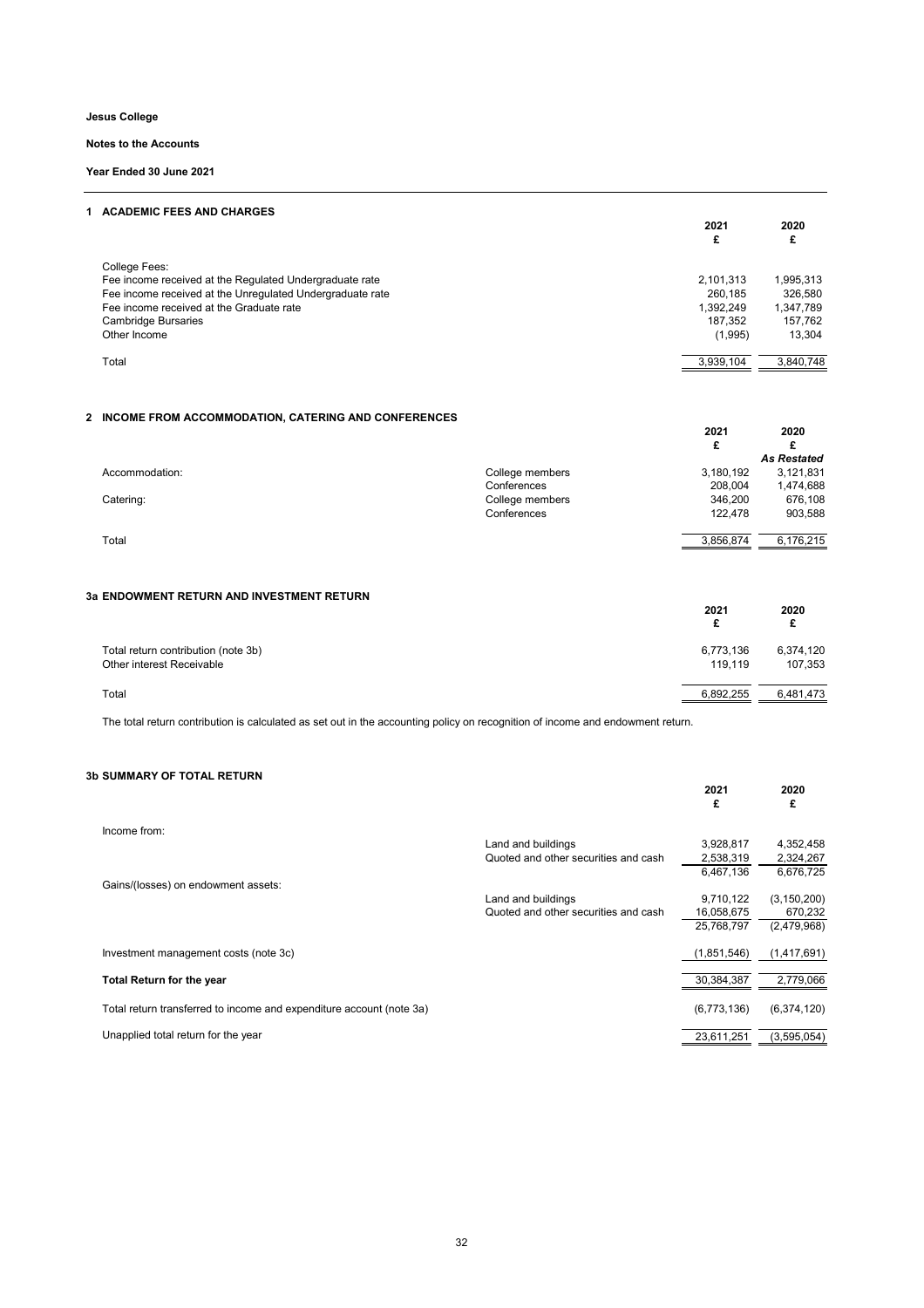33

## **3c INVESTMENT MANAGEMENT COSTS**

|                              | 2021<br>£ | 2020<br>£<br>~ |
|------------------------------|-----------|----------------|
| Land and buildings           | 890,783   | 789,502        |
| <b>Financial Investments</b> | 155,740   | 145,711        |
| Other investments            | 805,023   | 482,478        |
| Total                        | 1,851,546 | 1,417,691      |

## **4 EDUCATION EXPENDITURE**

|                              | 2021<br>£ | 2020<br>£          |
|------------------------------|-----------|--------------------|
|                              |           | <b>As Restated</b> |
| Teaching                     | 2,117,190 | 2,177,806          |
| Tutorial                     | 1,743,573 | 1,850,399          |
| Admissions                   | 528,498   | 563,689            |
| Research                     | 845,374   | 1,035,143          |
| Scholarships and awards      | 796,126   | 705,283            |
| Other educational facilities | 791,600   | 792,675            |
| Total                        | 6,822,361 | 7,124,995          |

## **5 ACCOMMODATION, CATERING AND CONFERENCES EXPENDITURE**

|               |                 | 2021<br>£ | 2020               |
|---------------|-----------------|-----------|--------------------|
|               |                 |           | <b>As Restated</b> |
| Accommodation | College members | 3,328,889 | 3,374,769          |
|               | Conferences     | 1,119,210 | 1,190,878          |
| Catering      | College members | 1,616,208 | 1,923,688          |
|               | Conferences     | 1,378,498 | 1,707,008          |
| Total         |                 | 7,442,805 | 8,196,343          |

**Jesus College**

**Notes to the Accounts**

**Year Ended 30 June 2021**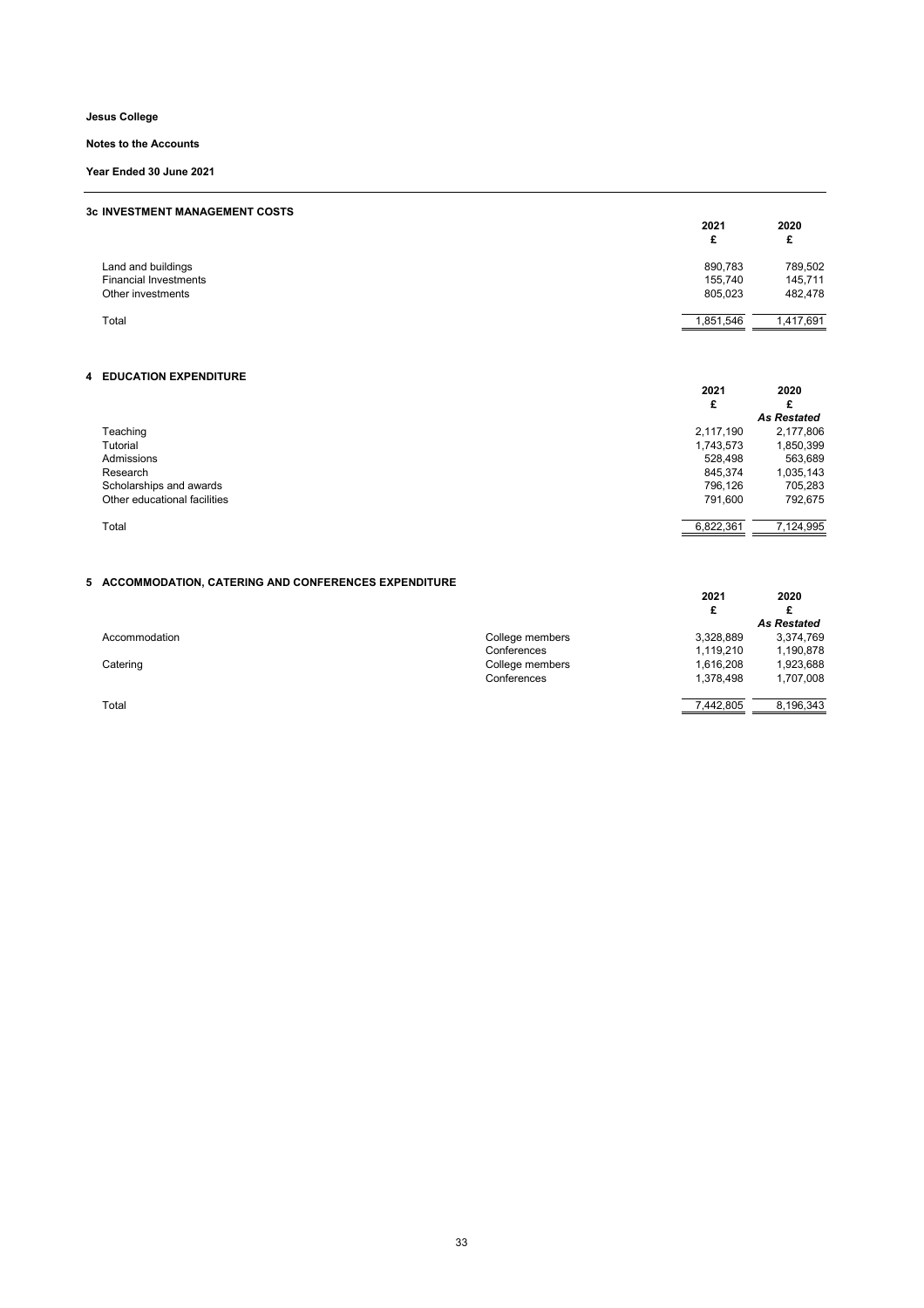**Notes to the Accounts**

**Year Ended 30 June 2021**

## **6 ANALYSIS OF EXPENDITURE BY ACTIVITY**

## **6a ANALYSIS OF 2020/21 EXPENDITURE BY ACTIVITY**

|                                        | <b>Staff Costs</b><br>(note 7) | <b>Other</b><br>operating<br>expenses | <b>Depreciation</b> | <b>Total</b> |
|----------------------------------------|--------------------------------|---------------------------------------|---------------------|--------------|
|                                        | £                              | £                                     | £                   | £            |
| Education                              | 3,418,881                      | 2,717,083                             | 686,397             | 6,822,361    |
| Accomodation, catering and conferences | 3,197,305                      | 2,763,157                             | 1,482,343           | 7,442,805    |
| Other                                  | 363,127                        | 621,628                               | 143,159             | 1,127,914    |
| Total                                  | 6,979,313                      | 6,101,868                             | 2,311,899           | 15,393,080   |

\*Other expenditure includes £191k (2020: £213k) as the costs of fundraising. This expenditure does not include the costs of alumni relations.

## **6b ANALYSIS OF 2019/20 EXPENDITURE BY ACTIVITY**

|                                         | <b>Other</b><br><b>Staff Costs</b><br>operating<br>(note 7)<br><b>Expenses</b> |                    | <b>Depreciation</b> | <b>Total</b>       |
|-----------------------------------------|--------------------------------------------------------------------------------|--------------------|---------------------|--------------------|
|                                         | £                                                                              |                    | £                   |                    |
|                                         |                                                                                | <b>As Restated</b> | <b>As Restated</b>  | <b>As Restated</b> |
| Education                               | 3,382,865                                                                      | 3,068,632          | 673,498             | 7,124,995          |
| Accommodation, catering and conferences | 3,163,623                                                                      | 3,575,736          | 1,456,978           | 8,196,337          |
| Other                                   | 359,302                                                                        | 203,221            | 140,321             | 702,844            |
| Total                                   | 6,905,790                                                                      | 6,847,589          | 2,270,797           | 16,024,176         |

\*The cost allocation method has been fully reviewed in 2020-21 and to ensure that the comparative figures are shown on a consistent basis, the allocations in notes 2, 4, 5 and 6b have been restated for 2019-20.

## **6c AUDITORS REMUNERATION**

|                                                       | 2021   | 2020   |
|-------------------------------------------------------|--------|--------|
|                                                       | £      | £      |
| Other operating expenses include:                     |        |        |
| Audit fees payable to the College's external auditors | 37,481 | 33,967 |
| Other fees payable to the College's external auditors | 2,586  | 11,607 |
|                                                       | 40,067 | 45,574 |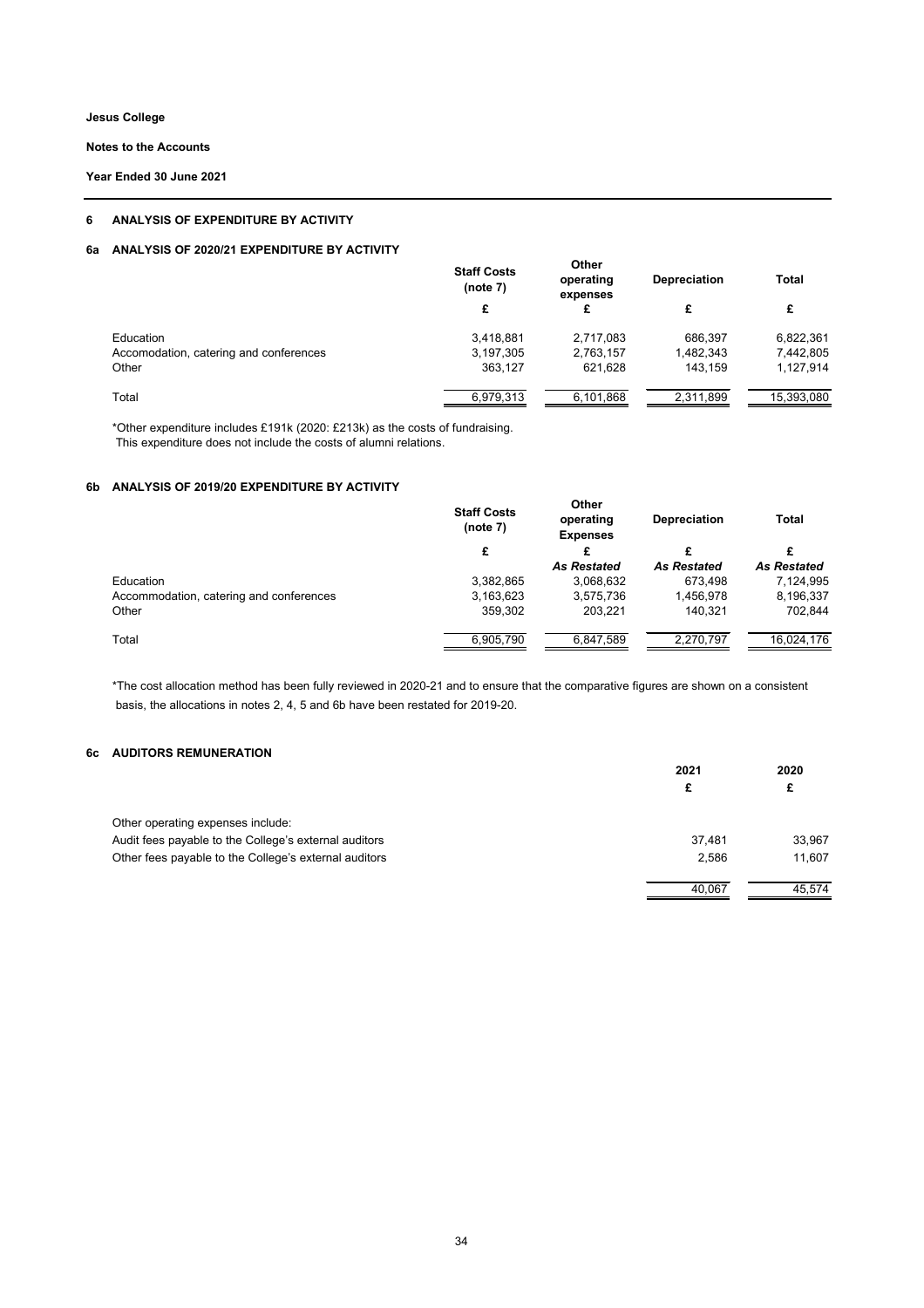

#### **7 STAFF COSTS**

| <b>Consolidated</b>                                                       | College<br><b>Fellows</b><br><b>Academic</b><br>2021 | College<br><b>Fellows</b><br>Non-<br><b>Academic</b><br>2021 | <b>Staff</b><br>Non-<br><b>Academics</b><br>2021 | <b>Total</b><br>2021 | <b>Total</b><br>2020 |
|---------------------------------------------------------------------------|------------------------------------------------------|--------------------------------------------------------------|--------------------------------------------------|----------------------|----------------------|
| <b>Staff costs</b>                                                        | £                                                    | £                                                            | £                                                | £                    | £                    |
| <b>Emoluments</b><br>Social security costs                                | 926,815<br>71,537                                    | 306,332<br>29,105                                            | 4,550,931<br>345,618                             | 5,784,078<br>446,260 | 6,264,612<br>482,706 |
| Other pension costs                                                       | 251,656                                              | 55,797                                                       | 441,522                                          | 748,975              | 158,472              |
| Total                                                                     | 1,250,008                                            | 391,234                                                      | 5,338,071                                        | 6,979,313            | 6,905,790            |
| Average staff numbers (full time equivalents)<br>Academic<br>Non-academic | 82                                                   | 5                                                            | 187                                              | 82<br>192            | 90<br>202            |
|                                                                           | 82                                                   | 5                                                            | 187                                              | 274                  | 292                  |

|                     | 2021                     | 2020                     |
|---------------------|--------------------------|--------------------------|
| £100,001 - £110,000 | $\overline{\phantom{a}}$ | $\sim$                   |
| £110,001 - £120,000 |                          |                          |
| £120,001 - £130,000 |                          | $\overline{\phantom{a}}$ |

#### **Key management personnel**

|                                                  | Total<br>2021 | Total<br>2020 |
|--------------------------------------------------|---------------|---------------|
| Key Management Personnel - Aggregated emoluments | 657,749       | 606,517       |

Key Management personnel are those persons having authority and responsibility for planning, directing and controlling the activities of the College. This includes the Master, Vice-Master, Bursar, Senior Tutor and the Trustees.

#### **Jesus College**

**Notes to the Accounts**

#### **Year Ended 30 June 2021**

The number of officers and employees of the College, including Head of House, who received remuneration in the following ranges was:

Remuneration includes salary, employer's national insurance, employer's pension contributions plus any taxable benefits either paid, payable or provided, gross of any salary sacrifice arrangements.

Members of Council received remuneration for their academic and administrative duties but were not remunerated for the role as Trustees of the Charity.

The Governing Body comprises the Master and 87 Fellows, together with 34 Emeritus Fellows of whom the 87 are declared above as stipendiary.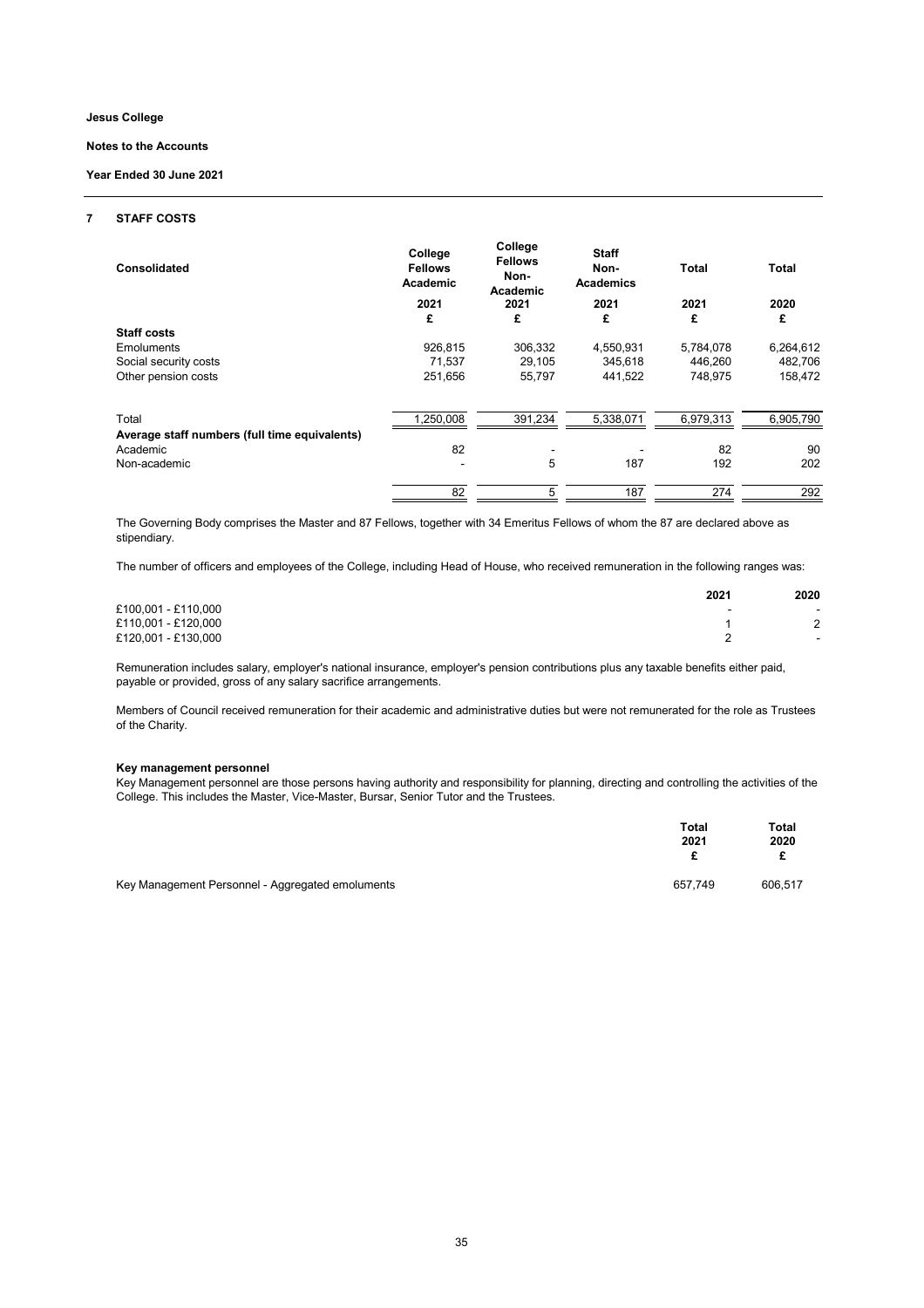## **8 FIXED ASSETS**

| College                                                                                                                      | <b>Land and</b><br><b>Buildings</b><br>2021 | Assets in<br><b>Construction</b><br>2021 | <b>Heritage Assets</b><br>2021 | <b>Equipment</b><br>2021  | <b>Total</b><br>2021                        | <b>Total</b><br>2020                     |
|------------------------------------------------------------------------------------------------------------------------------|---------------------------------------------|------------------------------------------|--------------------------------|---------------------------|---------------------------------------------|------------------------------------------|
|                                                                                                                              | £                                           | £                                        | £                              | £                         | £                                           | £                                        |
| <b>Cost or valuation</b><br>At beginning of year<br>Additions                                                                | 216,489,206<br>568,799                      | 2,945,078<br>4,050,803                   | 526,135                        | 4,559,726<br>453,278      | 224,520,145<br>5,072,880                    | 219,344,177<br>4,570,968                 |
| Transfers<br>Disposals                                                                                                       | (924, 780)                                  |                                          |                                |                           | (924, 780)                                  | 605,000                                  |
| At end of year                                                                                                               | 216, 133, 225                               | 6,995,881                                | 526,135                        | 5,013,004                 | 228,668,245                                 | 224,520,145                              |
| <b>Depreciation</b><br>At beginning of year<br>Charge for the year<br>Eliminated on disposals<br>Written back on revaluation | 26,463,776<br>1,822,701                     |                                          |                                | 2,436,602<br>489,198      | 28,900,378<br>2,311,899                     | 26,629,578<br>2,270,799                  |
| At end of year                                                                                                               | 28,286,477                                  |                                          |                                | 2,925,800                 | 31,212,277                                  | 28,900,377                               |
|                                                                                                                              |                                             |                                          |                                |                           |                                             |                                          |
| <b>Net Book Value</b><br>At beginning of year                                                                                | 190,025,430                                 | 2,945,078                                | 526,135                        | 2,123,124                 | 195,619,767                                 | 192,714,599                              |
| At end of year                                                                                                               | 187,846,748                                 | 6,995,881                                | 526,135                        | 2,087,204                 | 197,455,968                                 | 195,619,768                              |
|                                                                                                                              |                                             |                                          |                                |                           |                                             |                                          |
| <b>Consolidated</b>                                                                                                          | <b>Land and</b><br><b>Buildings</b>         | Assets in<br><b>Construction</b>         | <b>Heritage Assets</b>         | <b>Equipment</b>          | <b>Total</b>                                | <b>Total</b>                             |
|                                                                                                                              | 2021<br>£                                   | 2021                                     | 2021                           | 2021                      | 2021                                        | 2020                                     |
| <b>Cost or valuation</b><br>At beginning of year<br>Additions<br><b>Transfers</b><br>Disposals                               | 216,496,705<br>568,799<br>(924, 780)        | £<br>2,945,078<br>4,050,803              | £<br>526,135                   | £<br>4,559,726<br>453,278 | £<br>224,527,644<br>5,072,880<br>(924, 780) | £<br>219,351,676<br>4,570,968<br>605,000 |
| At end of year                                                                                                               | 216, 140, 724                               | 6,995,881                                | 526,135                        | 5,013,004                 | 228,675,744                                 | 224,527,644                              |
| <b>Depreciation</b><br>At beginning of year<br>Charge for the year<br>Eliminated on disposals<br>Written back on revaluation | 26,463,776<br>1,822,701                     |                                          |                                | 2,436,602<br>489,198      | 28,900,378<br>2,311,899                     | 26,629,578<br>2,270,799                  |
| At end of year                                                                                                               | 28,286,477                                  |                                          |                                | 2,925,800                 | 31,212,277                                  | 28,900,377                               |
| <b>Net Book Value</b><br>At beginning of year                                                                                | 190,032,929                                 | 2,945,078                                | 526,135                        | 2,123,124                 | 195,627,266                                 | 192,722,098                              |

The insured value of freehold land and buildings as at 30 June 2021 was £261 million (2020: £257 million). The College is unable to split land and buildings.

## **Heritage Assets**

|                                    | 2021                     | 2020  | 2019                     | 2018   | 2017    |
|------------------------------------|--------------------------|-------|--------------------------|--------|---------|
|                                    |                          |       |                          |        |         |
| Value of acquisitions By Donation  | $\overline{\phantom{a}}$ |       | $\overline{\phantom{a}}$ | $\sim$ | 101,800 |
| Value of acquisitions By Purchases |                          | 2,500 | 21,000                   |        |         |
| Total acquisitions capitalised     |                          | 2,500 | 21,000                   |        | 101,800 |

The College holds and conserves certain collections, artefacts and other assets of historical, artistic or scientific importance.

As stated in the statement of principal accounting policies, heritage assets acquired since 2011 have been capitalised. However, the majority of assets held in the College's collections were acquired prior to this date. As reliable estimates of cost or valuation are not available for these on a cost-benefit basis, they have not been capitalised. As a result the total included in the balance sheet is partial.

## **Jesus College**

**Notes to the Accounts**

**Year Ended 30 June 2021**

Amounts for the current and previous years were as follows: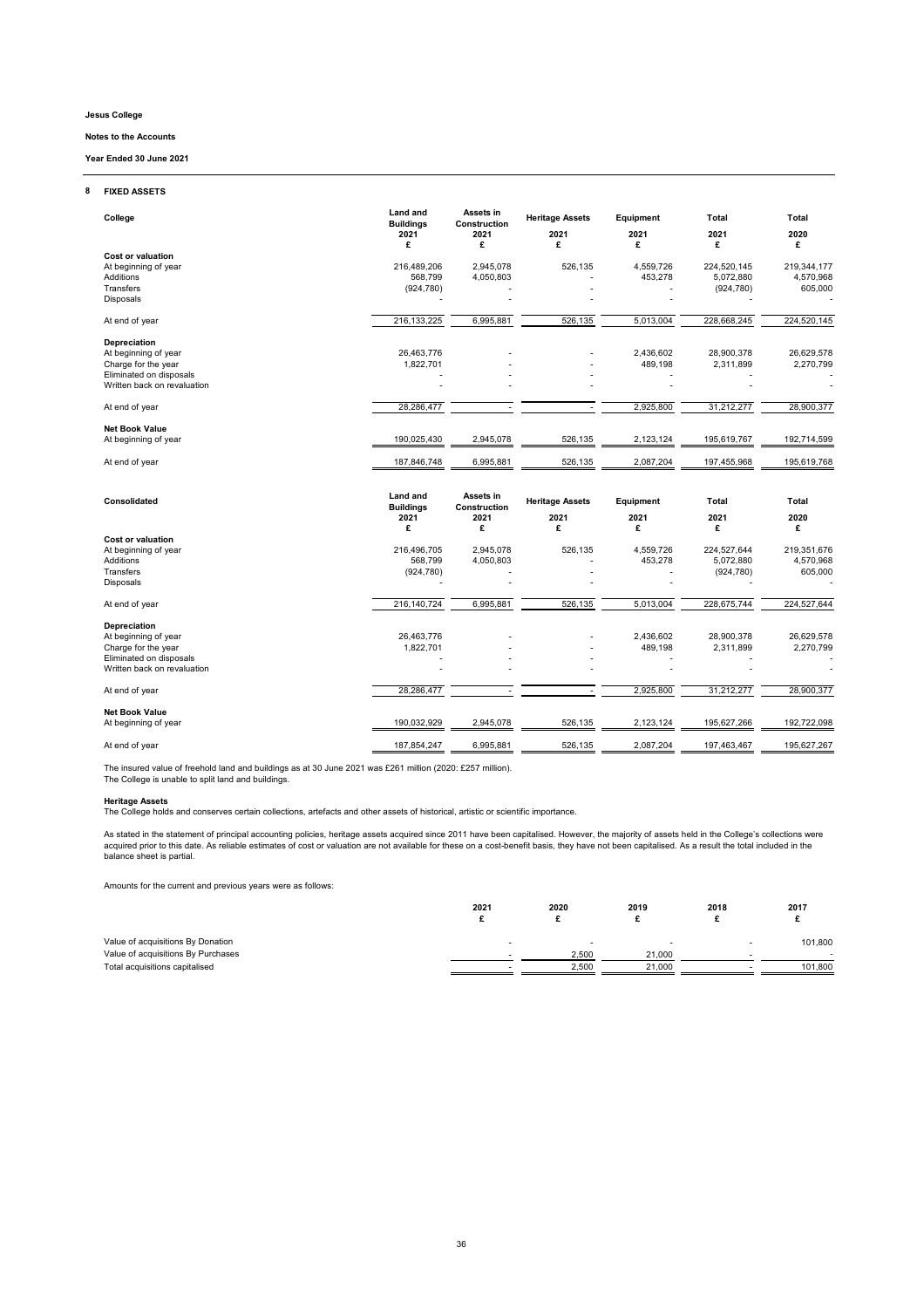## **Notes to the Accounts**

**Year Ended 30 June 2021**

## **9 INVESTMENTS**

|                                                            | <b>Consolidated</b><br>2021<br>£ | College<br>2021<br>£ | <b>Consolidated</b><br>2020<br>£ | College<br>2020<br>£ |
|------------------------------------------------------------|----------------------------------|----------------------|----------------------------------|----------------------|
| Balance at beginning of year                               | 181,761,176                      | 181,761,176          | 184,190,865                      | 184,190,865          |
| Transfer from (to) operational assets                      | 924,780                          | 924,780              | (605,000)                        | (605,000)            |
| <b>Additions</b>                                           | 23,920,061                       | 23,920,061           | 18,120,624                       | 18,120,624           |
| <b>Disposals</b>                                           | (24, 306, 626)                   | (24, 306, 626)       | (15,883,154)                     | (15,883,154)         |
| Gain/(Loss) on Disposals                                   | 439,918                          | 439,918              | (1,323,397)                      | (1,323,397)          |
| Gain/(Loss)                                                | 24,480,041                       | 24,480,041           | (1, 146, 223)                    | (1, 146, 223)        |
| Increase/ (decrease) in cash balances held at fund manager | 3,366,144                        | 3,366,144            | (1,592,539)                      | (1,592,539)          |
| Balance at the end of the year                             | 210,585,494                      | 210,585,494          | 181,761,176                      | 181,761,176          |
| Represented by:                                            |                                  |                      |                                  |                      |
| Property                                                   | 101,356,200                      | 89,493,200           | 93,421,700                       | 85,451,700           |
| Quoted securities - equities                               | 43,936,329                       | 43,936,329           | 36,924,788                       | 36,924,788           |
| <b>Fixed interest securities</b>                           |                                  |                      |                                  |                      |
| Investments in subsidiary undertakings                     |                                  | 11,863,000           |                                  | 7,970,000            |
| Cash in hand and at investment managers                    | 5,474,446                        | 5,474,446            | 2,108,302                        | 2,108,302            |
| <b>Cambridge University Endowment Fund</b>                 | 43,869,155                       | 43,869,155           | 36,015,579                       | 36,015,579           |
| Other investments                                          | 15,949,364                       | 15,949,364           | 13,290,807                       | 13,290,807           |
| Total                                                      | 210,585,494                      | 210,585,494          | 181,761,176                      | 181,761,176          |
| <b>STOCKS</b><br>10                                        |                                  |                      |                                  |                      |
|                                                            | <b>Consolidated</b><br>2021      | College<br>2021      | <b>Consolidated</b><br>2020      | College<br>2020      |
|                                                            | £                                | £                    | £                                | £                    |
| Land for resale                                            | 1,085,643                        |                      | 1,053,174                        |                      |
| Goods                                                      | 264,296                          | 264,296              | 292,372                          | 292,372              |
| Total                                                      | 1,349,939                        | 264,296              | 1,345,546                        | 292,372              |

## **11 DEBTORS**

|                                          | <b>Consolidated</b><br>2021<br>£ | College<br>2021<br>£ | <b>Consolidated</b><br>2020<br>£ | College<br>2020<br>£ |
|------------------------------------------|----------------------------------|----------------------|----------------------------------|----------------------|
|                                          |                                  |                      |                                  |                      |
| Members of the College                   | 148,420                          | 148.420              | 148,725                          | 148,725              |
| Amounts due from subsidiary undertakings |                                  | 1,416,974            |                                  | 1,194,810            |
| Other                                    | 1,418,925                        | 1,365,376            | 807.127                          | 745,211              |
| Prepayments and accrued income           | 53,975                           | 53.975               | 38,813                           | 38,813               |
|                                          |                                  |                      |                                  |                      |
| Total                                    | 1,621,320                        | 2,984,745            | 994,665                          | 2,127,559            |

## **12 CASH AND CASH EQUIVALENTS**

|                                            | <b>Consolidated</b><br>2021<br>£ | College<br>2021<br>£ | <b>Consolidated</b><br>2020<br>£ | College<br>2020<br>£ |
|--------------------------------------------|----------------------------------|----------------------|----------------------------------|----------------------|
| Current accounts                           | 5,913,241                        | 5,517,022            | 4,044,130                        | 3,865,412            |
| Cash in hand                               | 911                              | 911                  | 2,423                            | 2,423                |
| <b>Short-term Money Market Investments</b> | 18,078,334                       | 18,078,334           | 3,212,000                        | 3,212,000            |
| Total                                      | 23,992,486                       | 23,596,267           | 7,258,553                        | 7,079,835            |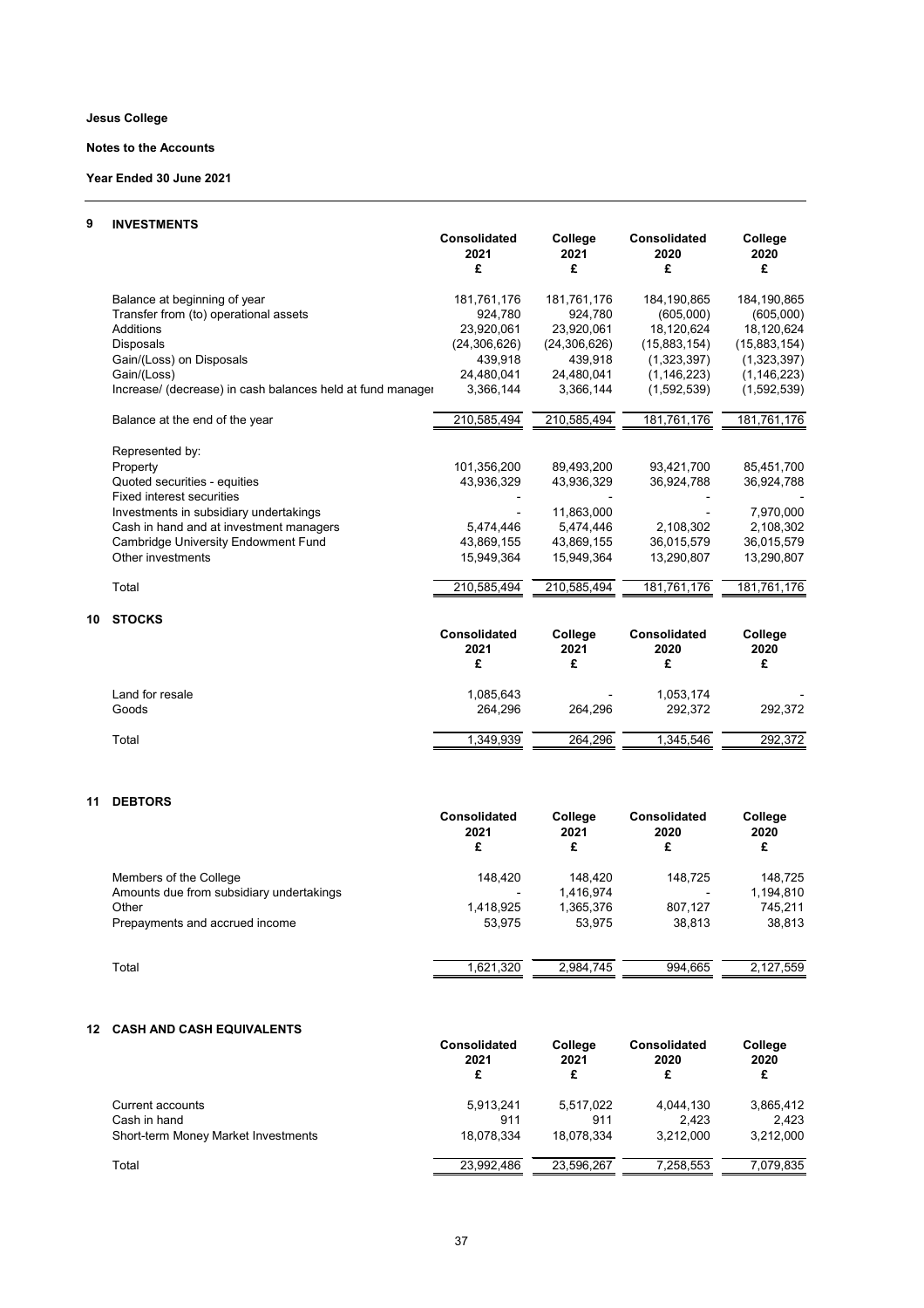**Year Ended 30 June 2021**

## **13 CREDITORS: AMOUNTS FALLING DUE WITHIN ONE YEAR**

|                                        | <b>Consolidated</b><br>2021 | College<br>2021 | <b>Consolidated</b><br>2020 | College<br>2020 |
|----------------------------------------|-----------------------------|-----------------|-----------------------------|-----------------|
|                                        | £                           | £               | £                           | £               |
| <b>Trade Creditors</b>                 | 398,087                     | 398,087         | 400.782                     | 400,782         |
| Members of the College                 | 758.439                     | 758,439         | 678,936                     | 678,936         |
| Amounts due to Subsidiary Undertakings |                             |                 |                             | 2,206           |
| University Fees                        | 45.013                      | 45,013          | 598,006                     | 598,006         |
| <b>Contribution to Colleges Fund</b>   | 88,000                      | 88,000          | 87.000                      | 87,000          |
| Other creditors (e.g. VAT)             | 1,066,699                   | 949.565         | 1,010,757                   | 907,854         |
| Accruals and Deferred Income           | 875,644                     | 866,842         | 562,086                     | 556,286         |
| Total                                  | 3,231,882                   | 3,105,946       | 3,337,567                   | 3,231,070       |

## **14 CREDITORS: AMOUNTS FALLING DUE AFTER MORE THAN ONE YEAR**

|             | <b>Consolidated</b><br>2021 | College<br>2021 | <b>Consolidated</b><br>2020 | College<br>2020 |
|-------------|-----------------------------|-----------------|-----------------------------|-----------------|
| Total loans | 60,000,000                  | 60,000,000      | 40,000,000                  | 40,000,000      |
| Total       | 60,000,000                  | 60,000,000      | 40,000,000                  | 40,000,000      |

In October 2018 the College entered into an agreement to borrow £40m through two private placement bonds. Each bond was for £20m:

'A' - drawdown in October 2018 and repayable in 2058.

'B' - drawdown in October 2020 and repayable in 2068.

The College also has an unsecured fixed rate bank loan of £20m repayable in 2039.

## **15 PENSION PROVISIONS**

|                                                         | <b>USS</b><br>2021<br>£ | <b>JCCPS</b><br>2021<br>£ | <b>USS</b><br>2020<br>£ | <b>JCCPS</b><br>2020<br>£ |
|---------------------------------------------------------|-------------------------|---------------------------|-------------------------|---------------------------|
| Balance at the beginning of the year                    | (480, 619)              | 1,948,000                 | (944, 412)              | 1,193,000                 |
| Movement in the year:                                   |                         |                           |                         |                           |
| Current service cost including life assurance           | 56,831                  | (287,000)                 | (478, 714)              | (246,000)                 |
| Contributions                                           | (293, 202)              | 65,000                    | (267, 514)              | 69,000                    |
| Other finance (income)/cost                             | 172,571                 | 29,000                    | 1,210,021               | 26,000                    |
| Actuarial gain recognised in Statement of Comprehensive |                         |                           |                         |                           |
| Income and Expenditure                                  |                         | 248,000                   |                         | 906,000                   |
| Balance at the end of the year                          | (544, 419)              | 2,003,000                 | (480, 619)              | 1,948,000                 |
| The total is comprised of the following:                | 2021                    |                           | 2020                    |                           |
| Universities Superannuation Scheme                      | (544,419)               |                           | (480, 619)              |                           |
| Jesus College Cambridge Pension Scheme                  | 2,003,000               |                           | 1,948,000               |                           |
|                                                         | 1,458,581               |                           | 1,467,381               |                           |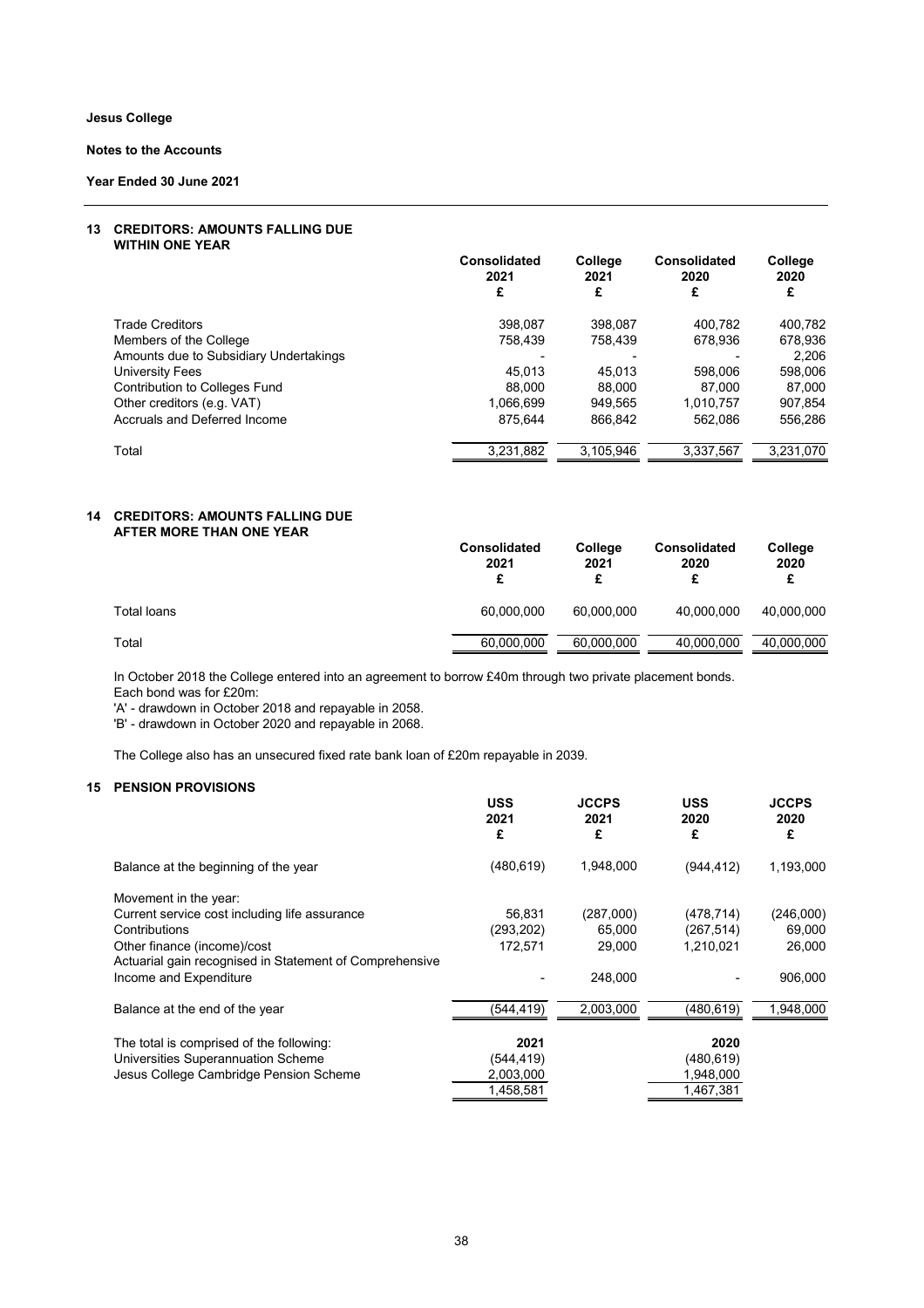## **16 ENDOWMENT FUNDS**

Restricted net assets relating to endowments are as follows:

| <b>Consolidated &amp; College</b>                  | <b>Restricted</b><br><b>Permanent</b> | <b>Unrestricted</b><br><b>Permanent</b> | <b>Total</b>  | <b>Total</b>  |
|----------------------------------------------------|---------------------------------------|-----------------------------------------|---------------|---------------|
|                                                    | 2021<br>£                             | 2021<br>£                               | 2021<br>£     | 2020<br>£     |
| Balance at the beginning of the year               |                                       |                                         |               |               |
| Capital<br>Unspent Income                          | 30,801,678                            | 176,855,898                             | 207,657,576   | 210,757,055   |
|                                                    | 30,801,678                            | 176,855,898                             | 207,657,576   | 210,757,055   |
| Increase/(decrease) in market value of investments | 6,438,513                             | 19,330,284                              | 25,768,797    | (2,479,968)   |
| <b>Total Return Transfer</b>                       | (988, 452)                            | (1, 169, 095)                           | (2, 157, 547) | (1, 115, 086) |
| New endowments received                            | 1,662,936                             | 1,035,612                               | 2,698,548     | 495,575       |
| Balance at the end of the year                     | 37,914,675                            | 196,052,699                             | 233,967,374   | 207,657,576   |
| Comprising:                                        |                                       |                                         |               |               |
| Capital                                            | 37,914,675                            | 196,052,699                             | 233,967,374   | 207,657,576   |
| Balance at the end of the year                     | 37,914,675                            | 196,052,699                             | 233,967,374   | 207,657,576   |
| <b>Representing:</b>                               |                                       |                                         |               |               |
| Fellowship Funds                                   | 6,425,458                             |                                         | 6,425,458     | 4,651,229     |
| <b>Student Support</b>                             | 9,688,881                             |                                         | 9,688,881     | 8,073,728     |
| <b>Bursary</b>                                     | 6,728,222                             |                                         | 6,728,222     | 5,822,618     |
| Income for College                                 | 11,060,124                            |                                         | 11,060,124    | 8,838,202     |
| Prizes                                             | 404,620                               |                                         | 404,620       | 351,261       |
| Travel & Leisure                                   | 302,789                               |                                         | 302,789       | 262,859       |
| <b>Other Funds</b>                                 | 3,304,581                             |                                         | 3,304,581     | 2,801,781     |
| <b>General Endowments</b>                          |                                       | 196,052,699                             | 196,052,699   | 176,855,898   |
| <b>Total</b>                                       | 37,914,675                            | 196,052,699                             | 233,967,374   | 207,657,576   |
| <b>Analysis by Asset</b>                           |                                       |                                         |               |               |
| Property                                           |                                       | 23,381,880                              | 23,381,880    | 25,896,400    |
| Investments                                        | 37,914,675                            | 172,670,819                             | 210,585,494   | 181,761,176   |
| Cash                                               |                                       |                                         |               |               |
|                                                    | 37,914,675                            | 196,052,699                             | 233,967,374   | 207,657,576   |

In financial year 2010-11 the Maitland Memorial Fund was established. The capital value of the fund as at 30 June 2021 was £578,753 (2020: £502,951). The Fund's income in 2020-21 was £17,476.

## **17 RESTRICTED RESERVES**

Reserves with restrictions are as follows:

| <b>Consolidated &amp; College</b> | <b>Permanent</b><br><b>Capital Grants</b><br>unspent and<br>other restricted<br><b>Unspent</b><br>income |      | <b>Restricted</b><br>expendable<br>endowment | <b>Total</b> | Total |
|-----------------------------------|----------------------------------------------------------------------------------------------------------|------|----------------------------------------------|--------------|-------|
|                                   | 2021                                                                                                     | 2021 | 2021                                         | 2021         | 2020  |
|                                   |                                                                                                          | ◠    | ~                                            | ◠            |       |
|                                   |                                                                                                          |      |                                              |              |       |

**Balance at the beginning of the year**

Capital - - - - -

| Unspent Income                          |           | 494,752       |         | 494,752       | 343,278     |
|-----------------------------------------|-----------|---------------|---------|---------------|-------------|
|                                         |           | 494,752       |         | 494,752       | 343,278     |
| New donations                           | 69,968    |               | 581,081 | 651,049       | 98,609      |
| Income from Endowment Asset Investments |           | 1,546,963     |         | 1,546,963     | 1,183,756   |
| Expenditure                             |           | (1, 174, 728) |         | (1, 174, 728) | (1,032,282) |
| Capital grants utilised                 | (69, 968) |               |         | (69, 968)     | (98, 609)   |
| Transfers                               |           | 104,397       |         | 104,397       |             |
| Balance at the end of the year          |           | 971,384       | 581,081 | 1,552,465     | 494,752     |
| Comprising:                             |           |               |         |               |             |
| Capital                                 |           |               | 581,081 |               |             |
| Unspent Income                          |           | 971,384       |         | 971,384       | 494,752     |
| Balance at the end of the year          |           | 971,384       | 581,081 | 971,384       | 494,752     |
|                                         |           |               |         |               |             |
| <b>Representing:</b>                    |           |               |         |               |             |
| Fellowship Funds                        |           |               |         |               | 2,692       |
| <b>Student Support</b>                  |           | 599,441       |         | 599,441       | 295,075     |
| <b>Bursary</b>                          |           | 107,584       |         | 107,584       | 82,825      |
| Income for College                      |           | 16,013        |         | 16,013        | 1,721       |
| Travel & Leisure                        |           | 1,289         |         | 1,289         | 1,185       |
| <b>Other Funds</b>                      |           | 247,057       |         | 247,057       | 111,254     |
| <b>General Endowments</b>               |           |               | 581,081 | 581,081       |             |
| <b>Total</b>                            |           | 971,384       | 581,081 | 1,552,465     | 494,752     |

**Jesus College**

**Notes to the Accounts**

**Year Ended 30 June 2021**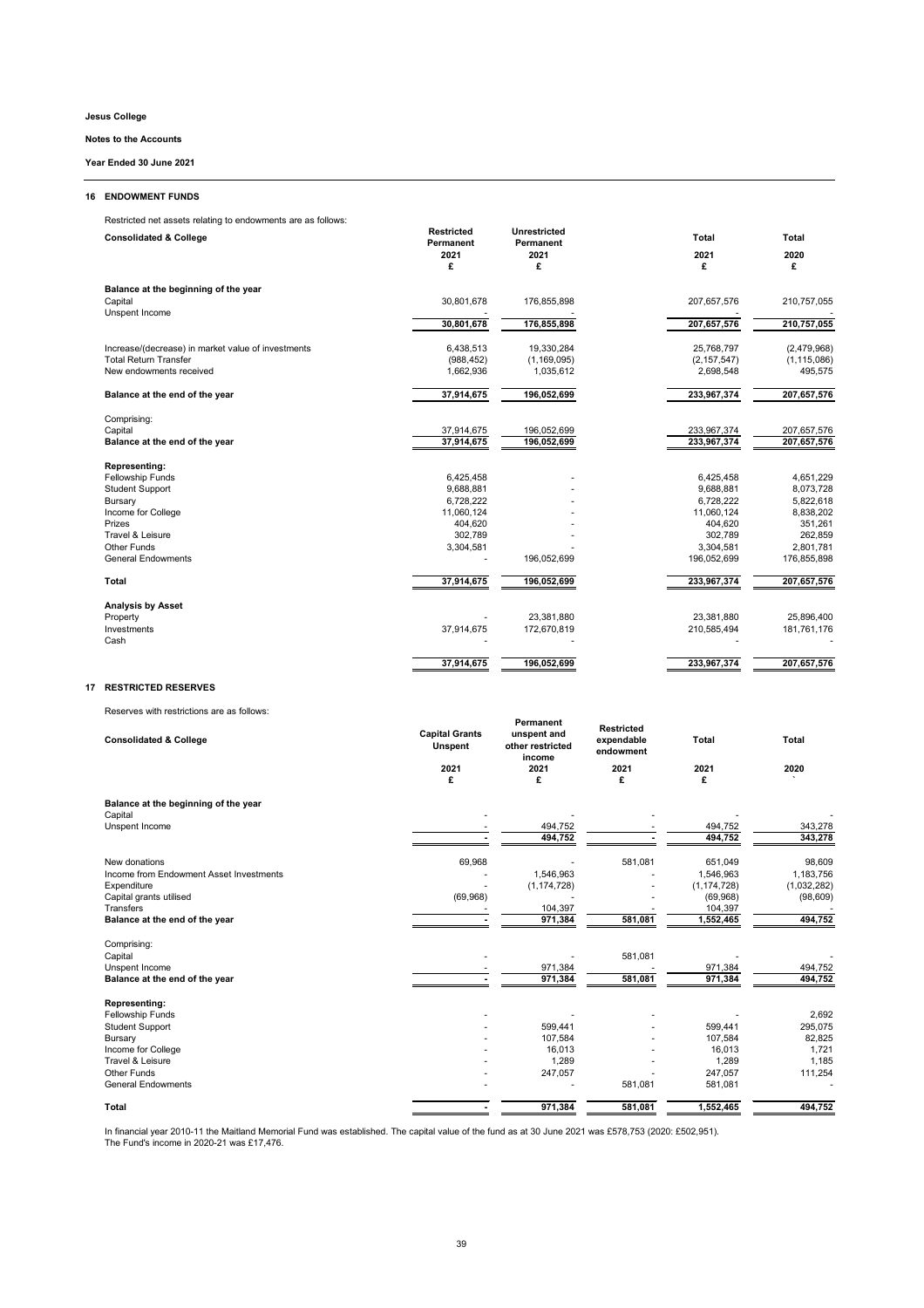**Notes to the Accounts**

**Year Ended 30 June 2021**

## **18 MEMORANDUM OF UNAPPLIED TOTAL RETURN**

Included within reserves the following amounts represent the Unapplied Total Return of the College.

|    |                                                                                                        | 2021<br>£      | 2020<br>£     |
|----|--------------------------------------------------------------------------------------------------------|----------------|---------------|
|    | Unapplied Total Return at beginning of year                                                            | 93,549,126     | 97,144,180    |
|    | Unapplied Total Return for year (see note 3b)                                                          | 23,611,251     | (3,595,054)   |
|    | Unapplied Total Return at end of year                                                                  | 117,160,377    | 93,549,126    |
| 19 | RECONCILIATION OF CONSOLIDATED OPERATING SURPLUS TO NET CASH<br><b>INFLOW FROM OPERATING ACTIVTIES</b> |                |               |
|    |                                                                                                        | 2021<br>£      | 2020<br>£     |
|    | Surplus/(deficit) for the year                                                                         | 27,874,384     | (1, 287, 304) |
|    | <b>Adjustment for Non-Cash Items:</b>                                                                  |                |               |
|    | Depreciation                                                                                           | 2,311,899      | 2,270,799     |
|    | Loss/(gain) on endowments, donations and investment property                                           | (23, 917, 251) | 3,897,659     |
|    | Decrease/(Increase) in stocks                                                                          | (4,385)        | (665, 348)    |
|    | Decrease/(increase) in trade and other receivables                                                     | (626, 661)     | (164, 177)    |
|    | (Decrease)/increase in creditors excluding bank loans                                                  | (105, 685)     | (1,330,032)   |
|    | Increase/(Decrease) in provisions                                                                      | 63,800         | (463, 793)    |
|    | Pension costs less contributions payable                                                               | 193,000        | 151,000       |
|    | Adjustment for investing or financing activities                                                       |                |               |
|    | Investment income                                                                                      | (6,586,255)    | (6,784,078)   |
|    | Interest payable                                                                                       | 1,891,927      | 1,543,391     |
|    | Loss/(Profit) on the sale of non-current assets                                                        |                |               |
|    | (Decrease)/Increase in short term loans                                                                |                |               |
|    | (Decrease)/Increase in long term loans                                                                 | 20,000,000     |               |
|    | Net cash (outflow)/inflow from operating activities                                                    | 21,094,773     | (2,831,883)   |
|    |                                                                                                        |                |               |

## **20 CASH FLOWS FROM INVESTING ACTIVITIES**

|                                                    | 2021         | 2020<br>£    |
|----------------------------------------------------|--------------|--------------|
| Non-Current Investment Disposal                    | 23,303,917   | 14.455.114   |
| Investment Income                                  | 6.586.255    | 6.784.078    |
| Payments made to acquire non-current assets        | (28,992,941) | (22,691,592) |
| <b>Total Cash Flowed From Investing Activities</b> | 897.231      | (1,452,400)  |

## **21 CASH FLOWS FROM FINANCING ACTIVITIES**

|                                                    | 2021        | 2020<br>£   |
|----------------------------------------------------|-------------|-------------|
| <b>Interest Paid</b>                               | (1,891,927) | (1,543,391) |
| <b>Total Cash Flowed From Financing Activities</b> | (1,891,927) | (1,543,391) |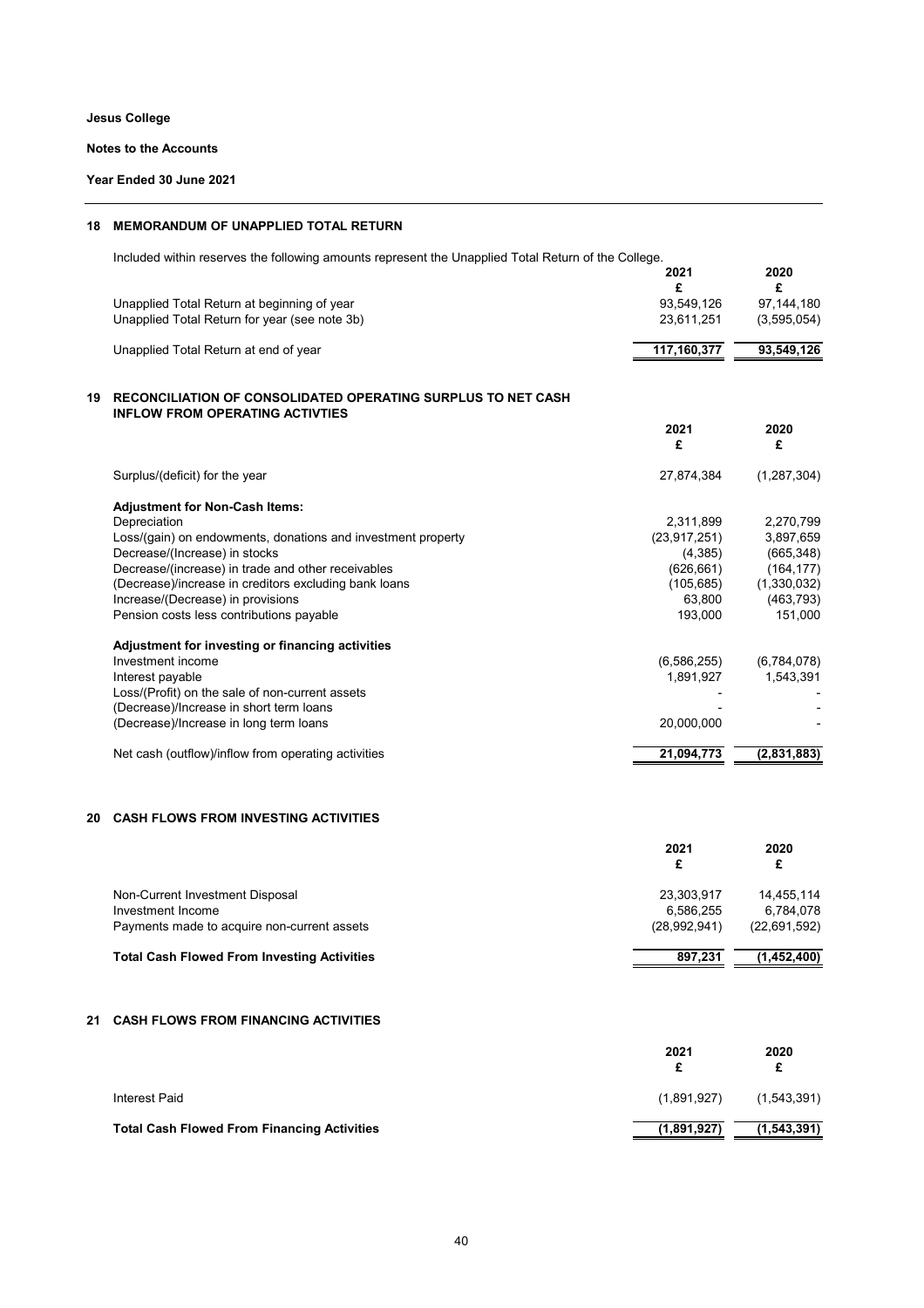**Notes to the Accounts**

**Year Ended 30 June 2021**

## **22 CONSOLIDATED RECONCILIATION AND ANALYSIS OF NET DEBT**

|    |                                                                          | At 1 July 2020 | <b>Cash Flows</b> | <b>Acquisition</b><br>and disposal | <b>New finance</b><br>leases | At 30 June 2021 |
|----|--------------------------------------------------------------------------|----------------|-------------------|------------------------------------|------------------------------|-----------------|
|    |                                                                          | £              | £                 | £                                  | £                            | £               |
|    | <b>Cash and cash equivalents</b>                                         | 9,366,855      | 20,100,077        |                                    |                              | 29,466,932      |
|    | <b>Borrowings:</b>                                                       |                |                   |                                    |                              |                 |
|    | amounts falling due within one year                                      |                |                   |                                    |                              |                 |
|    | Secured loans                                                            |                |                   |                                    |                              |                 |
|    | Unsecured loans<br><b>Bank overdraft</b>                                 |                |                   |                                    |                              |                 |
|    | Obligations under finance leases                                         |                |                   |                                    |                              |                 |
|    |                                                                          |                |                   |                                    |                              |                 |
|    | <b>Borrowings:</b>                                                       |                |                   |                                    |                              |                 |
|    | Amounts falling due after more than one year                             |                |                   |                                    |                              |                 |
|    | Secured loans                                                            | (40,000,000)   | (20,000,000)      |                                    |                              | (60,000,000)    |
|    | Unsecured loans                                                          |                |                   |                                    |                              |                 |
|    | Obligations under finance leases                                         |                |                   |                                    |                              |                 |
|    |                                                                          | (40,000,000)   | (20,000,000)      |                                    |                              | (60,000,000)    |
|    | <b>Total</b>                                                             | (30, 633, 145) | 100,077           |                                    | $\blacksquare$               | (30, 533, 068)  |
| 23 | <b>FINANCIAL INSTRUMENTS</b>                                             |                |                   |                                    |                              |                 |
|    |                                                                          |                |                   |                                    |                              |                 |
|    |                                                                          |                |                   |                                    | 2021                         | 2020            |
|    |                                                                          |                |                   |                                    | £                            | £               |
|    | <b>Financial assets</b>                                                  |                |                   |                                    |                              |                 |
|    | Financial assets at fair value through Statement of Comprehensive income |                |                   |                                    |                              |                 |
|    | Listed equity investments (note 9)                                       |                |                   |                                    | 87,805,484                   | 72,940,367      |
|    | Other investments (note 9)                                               |                |                   |                                    | 15,949,364                   | 13,290,807      |
|    | Financial assets that are debt instruments measured at amortised cost    |                |                   |                                    |                              |                 |
|    | Cash and cash equivalents (notes 9 and 12)                               |                |                   |                                    | 29,466,932                   | 9,366,855       |
|    | Other debtors (note 11)                                                  |                |                   |                                    | 1,567,345                    | 955,852         |
|    | <b>Financial liabilities</b>                                             |                |                   |                                    |                              |                 |
|    | Financial liabilities measured at amortised cost                         |                |                   |                                    |                              |                 |
|    | Bank overdraft                                                           |                |                   |                                    |                              |                 |
|    | Loans (note 14)                                                          |                |                   |                                    | 60,000,000                   | 60,000,000      |
|    | Trade creditors (note 13)                                                |                |                   |                                    | 398,087                      | 400,782         |
|    | Other creditors (note 13)                                                |                |                   |                                    | 1,958,151                    | 2,374,699       |
| 24 | <b>CAPITAL COMMITMENTS</b>                                               |                |                   |                                    | 2021                         | 2020            |
|    |                                                                          |                |                   |                                    | £                            | £               |
|    | Capital commitments at 30 June 2021 were as follows:                     |                |                   |                                    |                              |                 |
|    | Authorised and contracted                                                |                |                   |                                    | 10,588,000                   | 3,580,000       |
|    | Authorised but not yet contracted for                                    |                |                   |                                    | 4,375,000                    | 575,000         |

## **25 LEASE OBLIGATIONS**

At 30 June the College had commitments under non-cancellable operating leases as follows:

|                                     | 2021                     | 2020<br>£ |
|-------------------------------------|--------------------------|-----------|
| Other:<br>Expiring within one year  | $\overline{\phantom{a}}$ |           |
| Expiring between two and five years | 9,983                    | 25,810    |
| Total                               | 9,983                    | 25,810    |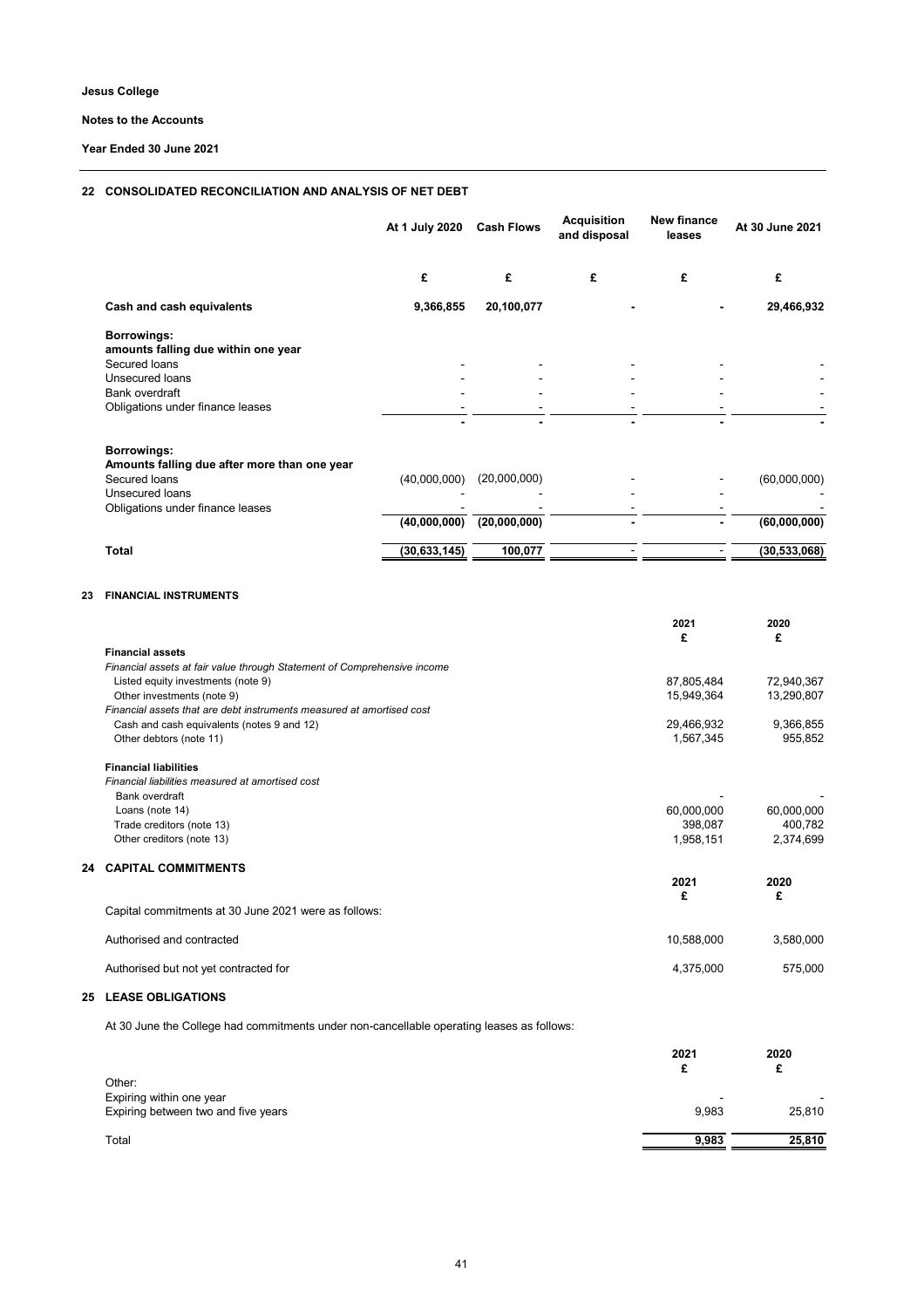#### **26 PRINCIPAL SUBSIDIARY AND ASSOCIATED UNDERTAKINGS AND OTHER SIGNIFICANT INVESTMENTS**

|                                                  | Country of<br>Incorporation<br>and Operation | Cost<br>£ | Class of<br>shares | <b>Holding</b> |
|--------------------------------------------------|----------------------------------------------|-----------|--------------------|----------------|
| Jesus College Cambridge Conferences Limited      | England                                      | 100       | Ordinarv           | 100%           |
| Jesus College Developments Limited               | England                                      |           | Ordinary           | 100%           |
| Jesus College (Station Road Investments) Limited | England                                      | 3,065,002 | Ordinary           | 100%           |
| Jesus College (Harston Barns) Limited            | England                                      |           | Ordinary           | 100%           |
| Jesus College Cambridge Properties Limited       | England                                      | 2         | Ordinarv           | 100%           |
| Alcock Investments Limited                       | England                                      | 2         | Ordinary           | 100%           |

The principal activities of the above companies are detailed in the directors' report of the individual companies' financial statements and are all included in the consolidated financial statements.

Jesus College Cambridge Conferences Limited activity during the year was that of conference trading. Jesus College Developments Limited activity during the year was building contract management. Jesus College (Station Road Investments) Limited activity during the year was investing in property. Jesus College (Harston Barns) Limited activity during the year was housing development.

Companies that remained dormant throughout the year were: Jesus College Cambridge Properties Limited Alcock Investments Limited

## **27 CONTINGENT LIABILITIES**

With effect from 16 March 2007, the Universities Superannuation Scheme (USS) positioned itself as a "last man standing" scheme so that in the event of an insolvency of any of the participating employers in USS, the amount of any pension funding shortfall (which cannot otherwise be recovered) in respect of that employer will be spread across the remaining participant employers.

#### **28 PENSIONS**

| The total pension cost was as follows:                         | 2021<br>£ | 2020    |
|----------------------------------------------------------------|-----------|---------|
| Universities Superannuation Scheme: Contributions              | 293.202   | 267.514 |
| JCCPS: Charged to income and expenditure account               | (316,000) | 220,000 |
| Defined Contribution Scheme: Contributions                     | 133,825   | 132,430 |
| <b>Church of England Funded Pensions Scheme: Contributions</b> |           | 2.451   |
| Total                                                          | 111.027   | 622.395 |

#### **29 RELATED PARTY TRANSACTIONS**

Owing to the nature of the College's operations and the composition of the Governing Body it is inevitable that transactions will take place with organisations in which a member of the Governing Body may have an interest. All transactions involving organisations in which a member of the Governing Body may have an interest are conducted at arm's length and in accordance with the College's normal procedures.

The College Maintains a register of interests for all College Council members and where any member of the College Council has a material interest in a College matter they are required to declare that fact.

During the year no fees or expenses were paid to Fellows in respect of their duties as Trustees.

Fellows are remunerated for teaching, research and other duties within the College. Fellows are billed for any private catering. The Trustees remuneration is overseen by the Remuneration Committee.

The salaries paid to Trustees in the year are summarised below:

| From $(E)$ | To $(E)$     | 2021 Number | 2020 Number |
|------------|--------------|-------------|-------------|
| 0          | 10,000       | 8           | 8           |
| 10,001     | 20,000       |             |             |
| 20,001     | 30,000       | 2           | 3           |
| 30,001     | 40,000       | -           |             |
| 40,001     | 50,000       |             |             |
| 50,001     | 60,000       |             |             |
| 60,001     | 70,000       |             |             |
| 70,001     | 80,000       |             | っ           |
| 80,001     | 90,000       |             | າ           |
| 90,001     | 100,000      | 2           |             |
|            | <b>Total</b> | 17          | 16          |

The total Trustee salaries were £557,076 for the year (2020: £467,344).

The trustees were also paid other taxable benefits (including associated employer National Insurance contributions and employer contributions to pensions) which totalled £100,673 for the year (2020: £139,173).

Approved loans to Trustees during the year totalled £82,953 (2020: £7,877).

The College has a number of trading and dormant subsidiary undertakings which are consolidated into these accounts. All subsidiary undertakings are 100% owned by the College and are registered and operating in England and Wales.

The College has taken advantage of the exemption within section 33 of FRS 102 not to disclose transactions with wholly owned group companies that are related parties.

**Jesus College**

#### **Notes to the Accounts**

#### **Year Ended 30 June 2021**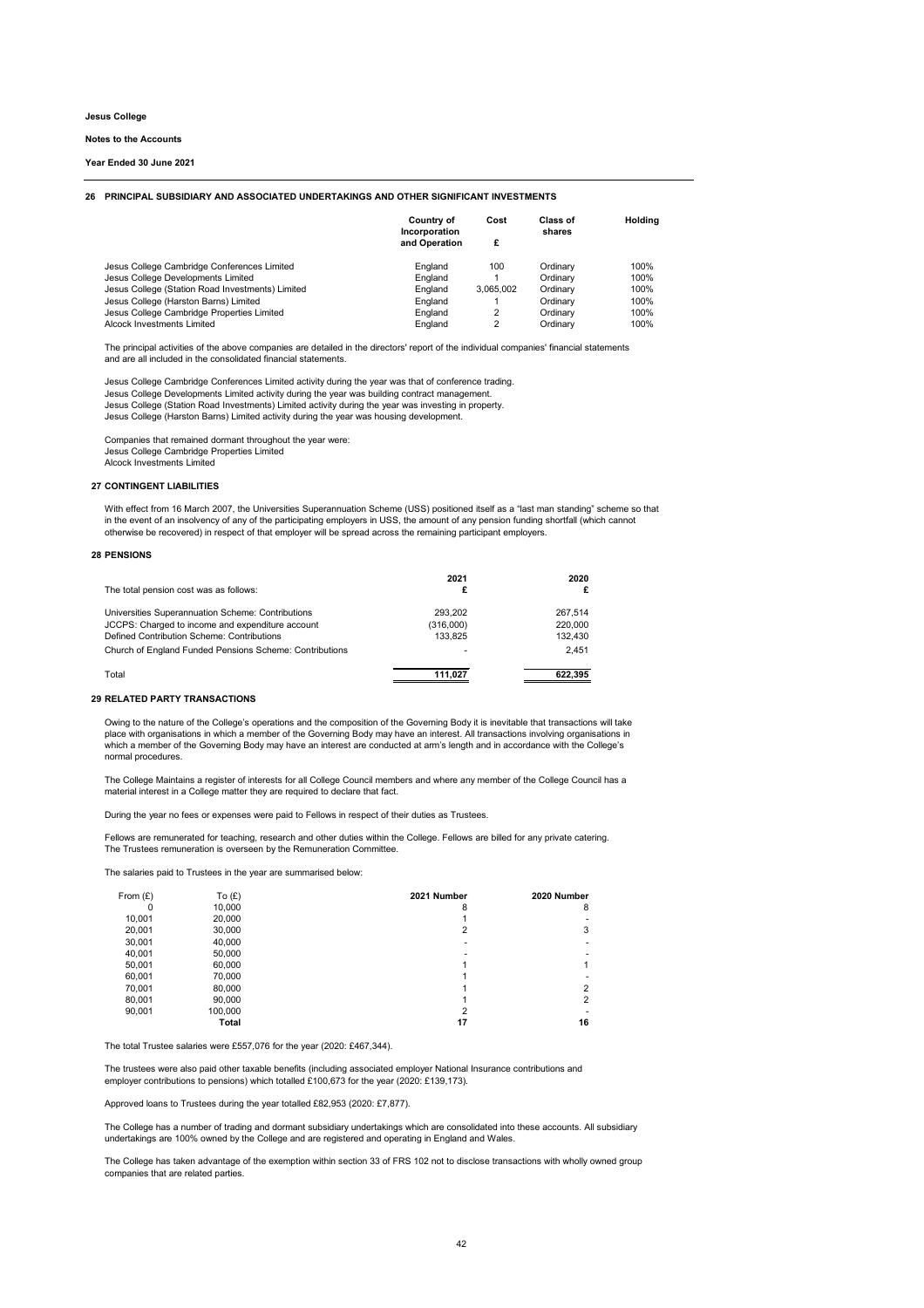#### **30 POST BALANCE SHEET EVENT**

Since the year end, following the completion of the 2020 actuarial valuation, a new deficit recovery plan has been agreed in respect of the USS pension scheme. A new Schedule of Contributions based on the 2020 actuarial valuation has been agreed, and become effective, post year end. This results in an increase of £846,091 in the provision for the obligation to fund the deficit on the USS pension which would instead be £1,390,510. As the Schedule of Contributions was not in place at the financial year end this adjustment will be reflected in the Financial Statements for the year ended 30 June 2022. If the Joint Negotiating Committee (JNC) recommended deed on benefit charges has not been executed by 28 February 2022 then a different schedule of contributions would become applicable. If this were to happen then there would be an increase of £1,708,605 in the provision for the obligation to fund the deficit on the USS pension which would instead be £2,253,024.

**Jesus College**

**Notes to the Accounts**

**Year Ended 30 June 2021**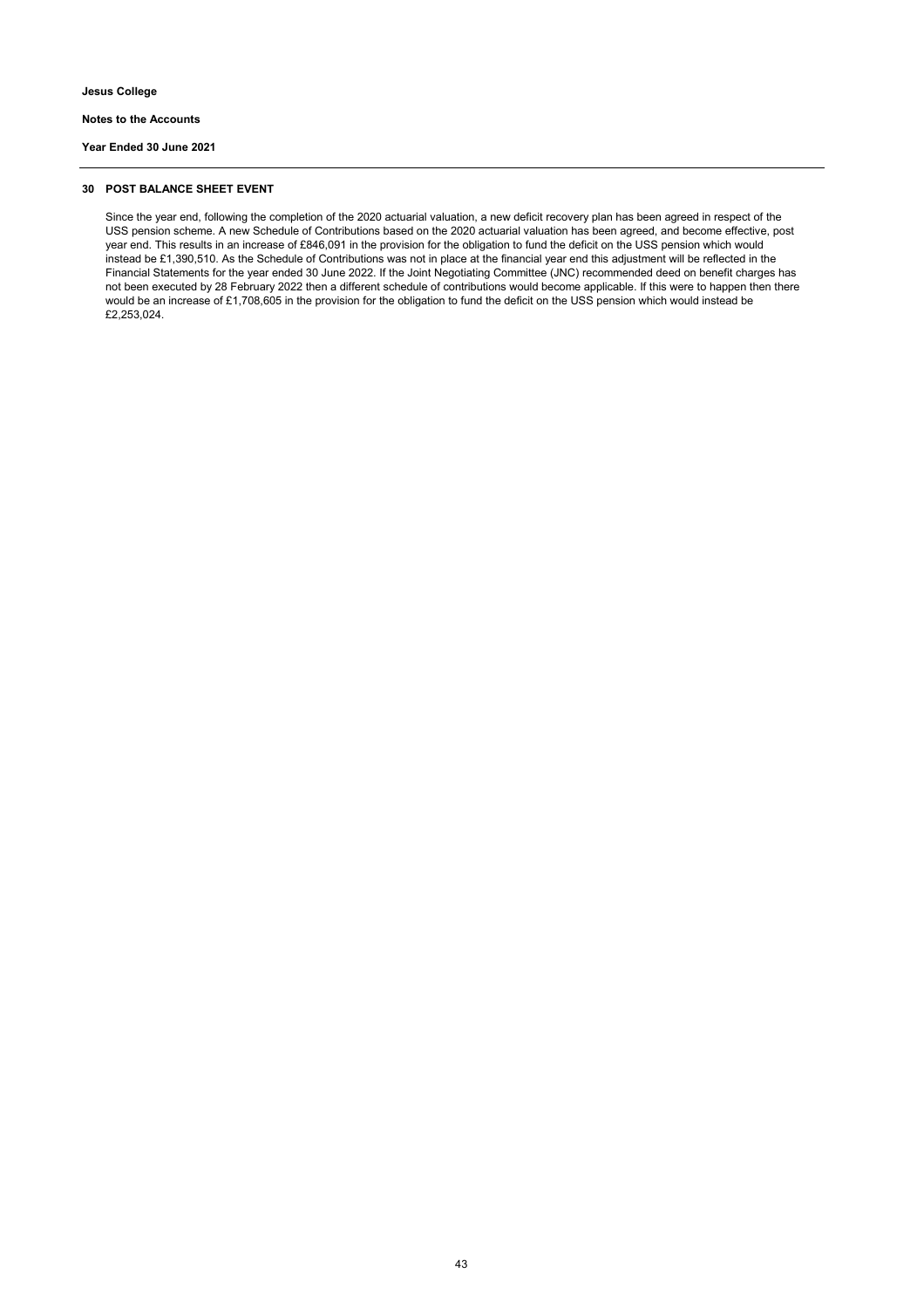**Year Ended 30 June 2021**

#### **31 Pension Schemes**

#### **Universities Superannuation Scheme**

The College participates in Universities Superannuation Scheme. The assets of the scheme are held in a separate trustee-administered fund. Because of the mutual nature of the scheme, the assets are not attributed to individual institutions and a scheme-wide contribution rate is set. The institution is therefore exposed to actuarial risks associated with other institutions' employees and is unable to identify its share of the underlying assets and liabilities of the scheme on a consistent and reasonable basis. As required by Section 28 of FRS 102 "Employee benefits", the institution therefore accounts for the scheme as if it were a defined contribution scheme. As a result, the amount charged to the profit and loss account represents the contributions payable to the scheme. Since the institution has entered into an agreement (the Recovery Plan) that determines how each employer within the scheme will fund the overall deficit, the institution recognises a liability for the contributions payable that arise from the agreement (to the extent that they relate to the deficit) with related expenses being recognised through the profit and loss account.

FRS 102 makes the distinction between a group plan and a multi-employer scheme. A group plan consists of a collection of entities under common control typically with a sponsoring employer. A multi-employer scheme is a scheme for entities not under common control and represents (typically) an industry-wide scheme such as Universities Superannuation Scheme. The accounting for a multi-employer scheme where the employer has entered into an agreement with the scheme that determines how the employer will fund a deficit results in the recognition of a liability for the contributions payable that arise from the agreement (to the extent that they relate to the deficit) and the resulting expense in profit or loss in accordance with section 28 of FRS 102. The directors are satisfied that Universities Superannuation Scheme meets the definition of a multi-employer scheme and has therefore recognised the discounted fair value of the contractual contributions under the recovery plan in existence at the date of approving these financial statements.

#### **Pension Costs**

The total cost charged to the profit and loss account is £293,202 (2020: £267,514) as shown in note 28.

Deficit recovery contributions due within one year for the institution are £21,566 (2020: £20,129).

As at the 30 June 2021, the latest available complete actuarial valuation of the Retirement Income Builder was at 31 March 2018 (the valuation date), which was carried out using the projected unit method. Since the year end the valuation as at 31 March 2020 was signed and filed with The Pensions Regulator with an effective date of 1 October 2021. As the new valuation was not in place at the financial year end, any adjustment in the deficit provision will be reflected in the financial statements for the year ended 30 June 2022

Since the College cannot identify its share of scheme assets and liabilities, the following disclosures reflect those relevant for the scheme as a whole.

The 2018 valuation was the fifth valuation for the scheme under the scheme-specific funding regime introduced by the Pensions Act 2004, which requires schemes to adopt a statutory funding objective, which is to have sufficient and appropriate assets to cover their technical provisions. At the valuation date, the value of the assets of the scheme was £63.7 billion and the value of the scheme's technical provisions was £67.3 billion indicating a shortfall of £3.6 billion and a funding ratio of 95%.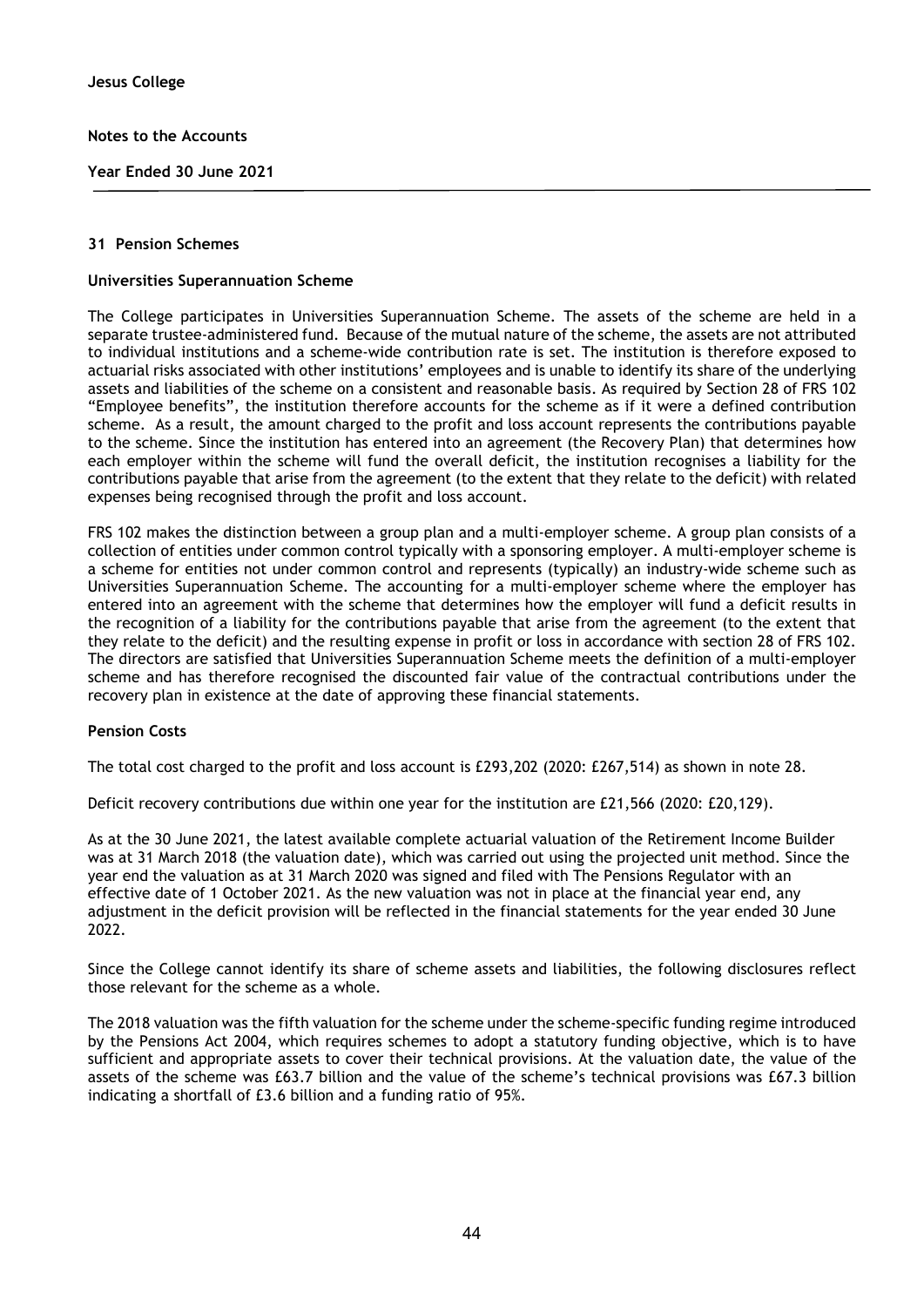#### **Year Ended 30 June 2021**

The key financial assumptions used in the 2018 valuation are described below. More detail is set out in the Statement of Funding Principles.

| Pension increases (CPI)       | Term dependent rates in line with the difference between the Fixed Interest<br>and Index Linked yield curves, less 1.3% p.a.                                   |
|-------------------------------|----------------------------------------------------------------------------------------------------------------------------------------------------------------|
| Discount rate (forward rates) | Years 1-10: CPI + 0.14% reducing linearly to CPI - $0.73\%$<br>Years 11-20: CPI + 2.52% reducing linearly to CPI + 1.55% by year 21<br>Years 21 +: CPI + 1.55% |

The main demographic assumption used relates to the mortality assumptions. These assumptions are based on analysis of the scheme's experience carried out as part of the 2018 actuarial valuation. The mortality assumptions used in these figures are as follows:

| Pre-Retirement:                  |                                                                                                                             |
|----------------------------------|-----------------------------------------------------------------------------------------------------------------------------|
| Male members' mortality          | 71% of AMC00 (duration 0)                                                                                                   |
| Female members' mortality        | 112% of AFC00 (duration 0)                                                                                                  |
| Post retirement:                 |                                                                                                                             |
| Male members' mortality          | 97.6% of SAPS S1NMA "light"                                                                                                 |
| Female members' mortality        | 102.7% of RFV00                                                                                                             |
| Future improvements to mortality | CMI_2017 with a smoothing parameter of 8.5 and a long term<br>improvement rate of 1.8% pa for males and 1.6% pa for females |

The current life expectancies on retirement at age 65 are:

|                                   | 2021 | 2020 |
|-----------------------------------|------|------|
| Males currently aged 65 (years)   | 24.6 | 24.4 |
| Females currently aged 65 (years) | 26.1 | 25.9 |
| Males currently aged 45 (years)   | 26.6 | 26.3 |
| Females currently aged 45 (years) | 27.9 | 27.7 |

A new deficit recovery plan was put in place as part of the 2018 valuation, which requires payment of 2% of salaries over the period 1 October 2019 to 30 September 2021 at which point the rate will increase to 6%. The 2021 deficit recovery liability reflects this plan. The liability figures have been produced using the following assumptions:

| Discount rate*             | 2021<br>0.87% | 2020<br>1.45% |
|----------------------------|---------------|---------------|
| Pensionable salary growth* | 1.00%         | 1.00%         |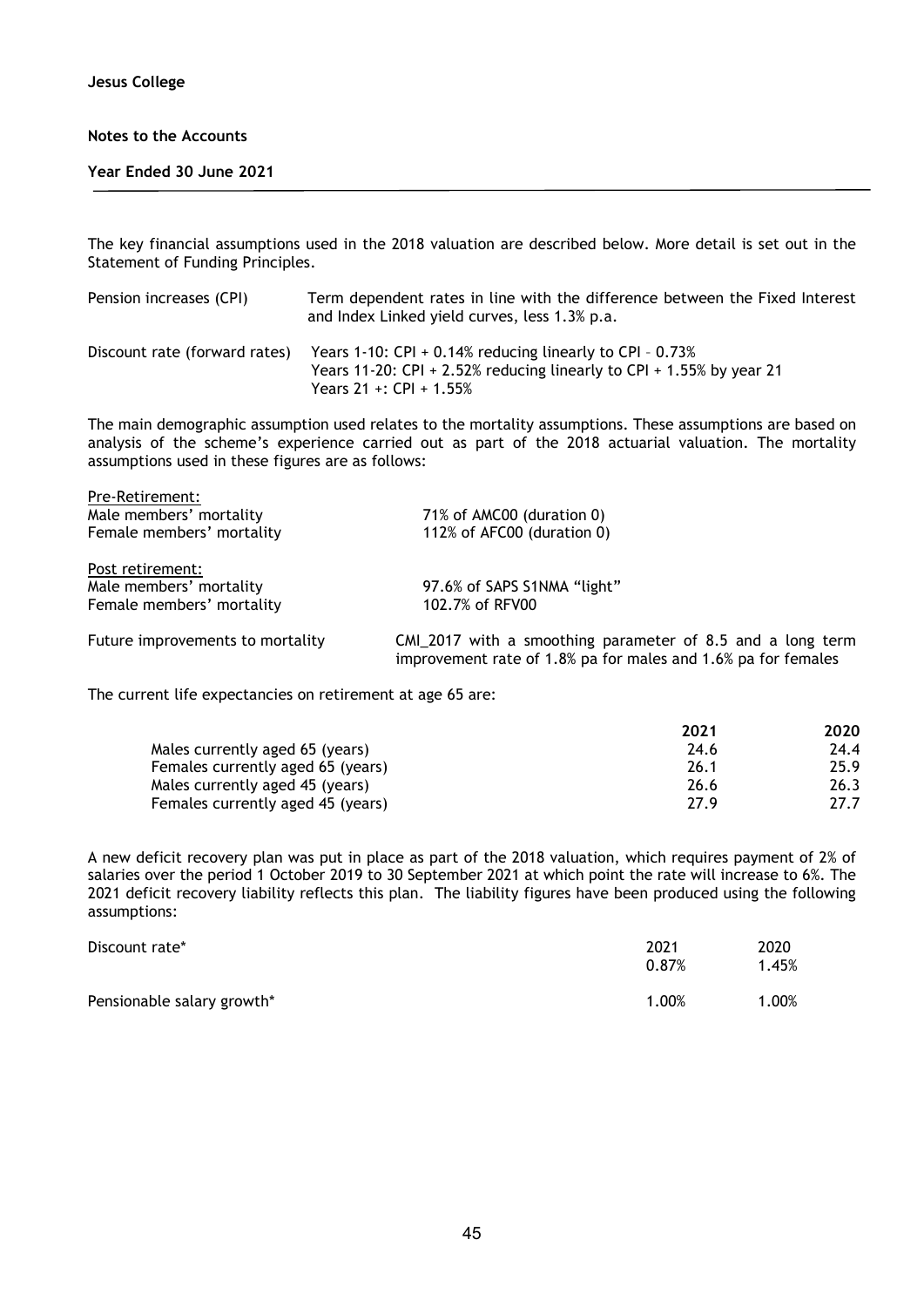### **Year Ended 30 June 2021**

#### **The Jesus College Cambridge Pension Scheme**

The College operates a defined benefit scheme in the UK. This is a separate trustee administered fund holding the pension scheme assets to meet long term pension liabilities. A full actuarial valuation was carried out at 30 June 2018 and updated to 30 June 2021 by a qualified actuary, independent of the scheme's sponsoring employer. The major assumptions used by the actuary are shown below.

The most recent actuarial valuation showed a surplus of £2,251,000. The college has agreed that it will pay 9.3% of pensionable earnings in respect of the cost of accruing benefits and will meet Pension Protection Fund levies, insurance premiums towards death in service benefits and management and administration expenses (excluding those covered by the Phoenix Life Limited contract) as and when they are due. Member contributions are payable in addition at the rate of 6% of pensionable salaries.

#### **Present values of scheme liabilities, fair value of assets and surplus (deficit)**

|                                                    | 30 June<br>2021 | 30 June<br>2020 | 30 June<br>2019 |
|----------------------------------------------------|-----------------|-----------------|-----------------|
|                                                    | £               | £               |                 |
| Fair value of scheme assets                        | 14,501,000      | 15,312,000      | 12,889,000      |
| Present value of scheme liabilities                | 12,498,000      | 13,364,000      | 11,696,000      |
| Surplus (deficit) in scheme                        | 2,003,000       | 1,948,000       | 1,193,000       |
| Unrecognised surplus                               |                 |                 |                 |
| Defined benefit asset (liability) to be recognised | 2,003,000       | 1,948,000       | 1,193,000       |
|                                                    |                 |                 |                 |

## **Reconciliation of opening and closing balances of the defined benefit obligation**

|                                                       | <b>Year Ending</b><br>30 June<br>2021 | <b>Year Ending</b><br>30 June<br>2020 |
|-------------------------------------------------------|---------------------------------------|---------------------------------------|
|                                                       | £                                     | £                                     |
| Scheme liabilities at start of period                 | 13,364,000                            | 11,696,000                            |
| Current service cost                                  | 287,000                               | 246,000                               |
| Interest cost                                         | 212,000                               | 267,000                               |
| Contributions by scheme participants                  | 42,000                                | 45,000                                |
| Actuarial losses (gains)                              | (807,000)                             | 1,530,000                             |
| Benefits paid and death in service insurance premiums | (600,000)                             | (420,000)                             |
|                                                       |                                       |                                       |
| Scheme liabilities at end of period                   | 12,498,000                            | 13,364,000                            |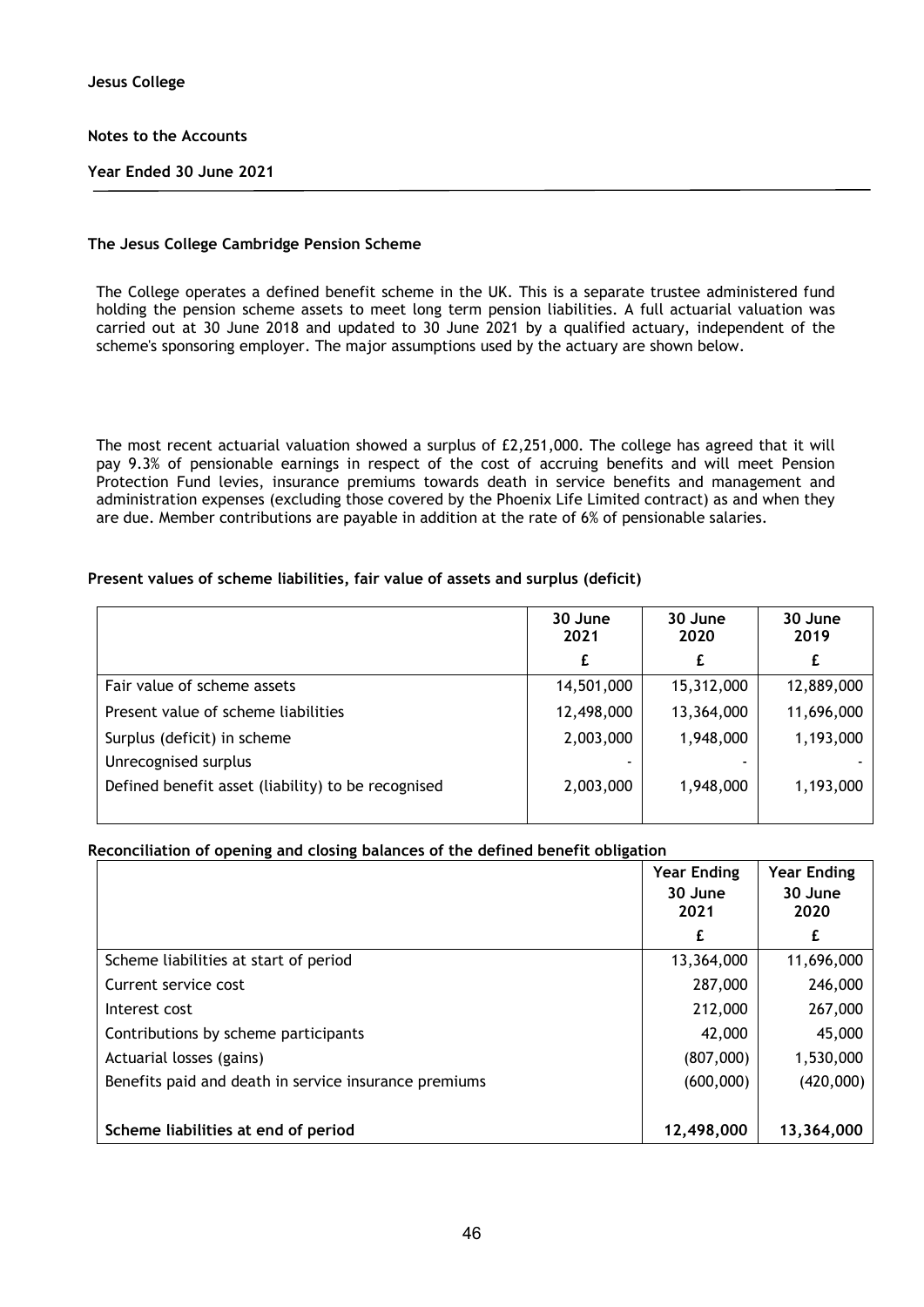**Year Ended 30 June 2021**

## **Reconciliation of opening and closing balances of the fair value of scheme assets**

|                                                       | <b>Year Ending</b><br>30 June<br>2021 | <b>Year Ending</b><br>30 June<br>2020 |
|-------------------------------------------------------|---------------------------------------|---------------------------------------|
|                                                       | £                                     | £                                     |
| Fair value of scheme assets at start of period        | 15,312,000                            | 12,889,000                            |
| Expected return on scheme assets                      | 241,000                               | 293,000                               |
| Actuarial gains (losses)                              | (559,000)                             | 2,436,000                             |
| Contributions by the college                          | 65,000                                | 69,000                                |
| Contributions by scheme participants                  | 42,000                                | 45,000                                |
| Benefits paid and death in service insurance premiums | (600,000)                             | (420,000)                             |
| Fair value of scheme assets at end of year            | 14,501,000                            | 15,312,000                            |

The actuarial return on the scheme assets over the period ending 30 June 2021 was £2,729,000.

## **Defined Benefit costs recognised in profit or loss**

|                                                     | <b>Year Ending</b><br>30 June<br>2021 | <b>Year Ending</b><br>30 June<br>2020 |
|-----------------------------------------------------|---------------------------------------|---------------------------------------|
|                                                     | £                                     | £                                     |
| Current service cost                                | 287,000                               | 246,000                               |
| Net Interest cost                                   | (29,000)                              | (26,000)                              |
| Total expense recognised in profit and loss account | 258,000                               | 220,000                               |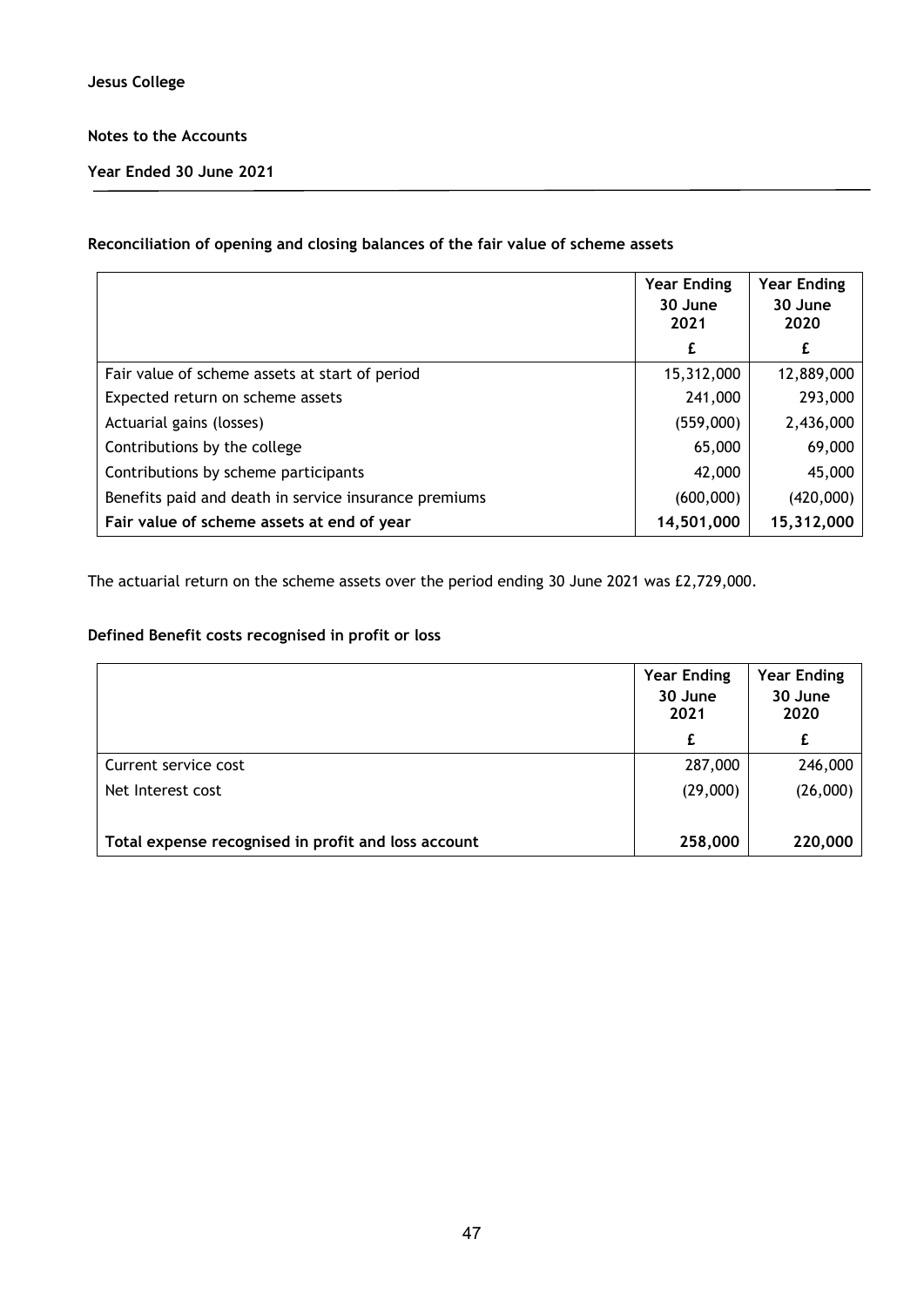**Year Ended 30 June 2021**

## **Defined Benefit Costs Recognised in Other Comprehensive Income**

|                                                                                                                                         | <b>Year Ending</b><br>30 June<br>2021 | <b>Year Ending</b><br>30 June<br>2020 |
|-----------------------------------------------------------------------------------------------------------------------------------------|---------------------------------------|---------------------------------------|
|                                                                                                                                         |                                       |                                       |
|                                                                                                                                         |                                       |                                       |
| Difference between expected and actual return on scheme assets - gain<br>(loss)                                                         | 248,000                               | 260,000                               |
| Effects of changes in the demographic and financial assumptions underlying<br>the present value of the assets - gain (loss)             | (807,000)                             | 2,176,000                             |
| Experience gains and losses arising on the scheme liabilities - gain (loss)                                                             | 335,000                               | 389,000                               |
| Effects of changes in the demographic and financial assumptions underlying<br>the present value of the scheme liabilities - gain (loss) | 472,000                               | (1,919,000)                           |
| Effects of change in the amount of surplus that is not recoverable (excluding<br>amounts included in net interest cost) - gain (loss)   |                                       |                                       |
|                                                                                                                                         |                                       |                                       |
| Total amount recognised in Consolidated Statement of Comprehensive<br>Income and Expenditure                                            | 248,000                               | 906,000                               |

## **Assets**

|                      | 30 June<br>2021 | 30 June<br>2020 | 30 June<br>2019 |
|----------------------|-----------------|-----------------|-----------------|
|                      | £               | £               |                 |
| With Profit Contract | 14,501,000      | 15,312,000      | 12,889,000      |
| <b>Total Assets</b>  | 14,501,000      | 15,312,000      | 12,889,000      |

None of the fair values of the assets shown above include any direct investments in the College's own financial instruments or any property occupied by, or other assets used by the College.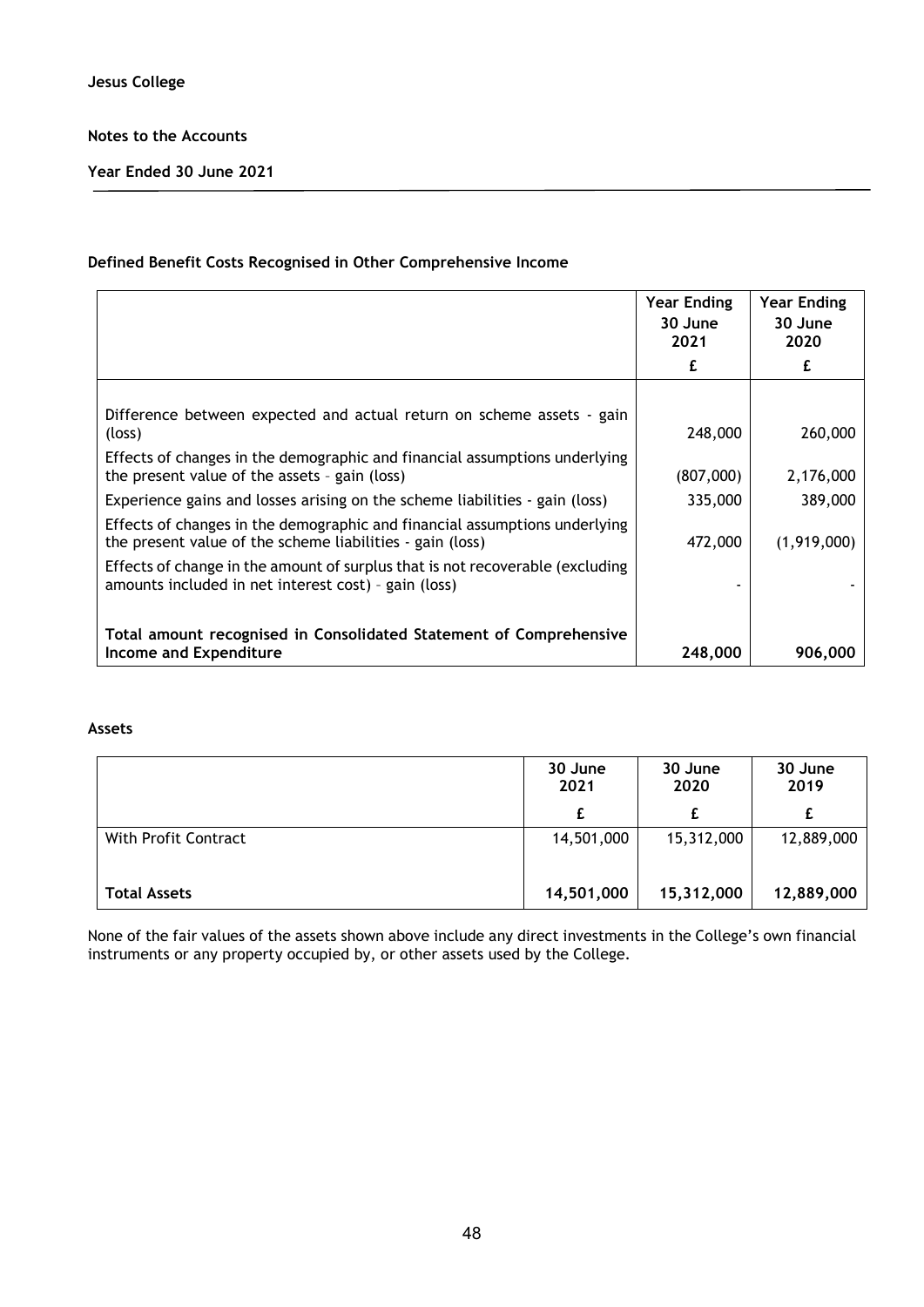**Year Ended 30 June 2021**

#### **Assumptions**

|                                                                                  | 30 June<br>2021 | 30 June<br>2020 | 30 June<br>2019 |
|----------------------------------------------------------------------------------|-----------------|-----------------|-----------------|
|                                                                                  | % per annum     | % per annum     | % per annum     |
| Discount rate                                                                    | 1.90            | 1.60            | 2.30            |
| Inflation (RPI)                                                                  | 3.30            | 3.00            | 3.30            |
| Inflation (CPI)                                                                  | 2.80            | 2.50            | 2.40            |
| Salary Growth                                                                    | 4.80            | 4.50            | 4.80            |
| Allowance for revaluation of deferred pensions of CPI or<br>5% p.a. if less      | 2.80            | 2.50            | 2.40            |
| Allowance for revaluation of deferred pensions of CPI or<br>$2.5\%$ p.a. if less | 2.50            | 2.50            | 2.40            |
| Allowance for pension in payment increases of RPI or<br>5% p.a. if less          | 3.10            | 2.90            | 3.10            |
| Allowance for pension in payment increases of CPI or<br>3% p.a. if less          | 2.20            | 2.10            | 2.00            |
| Allowance for pension in payment increases of RPI or<br>$2.5\%$ p.a. if less     | 2.10            | 2.00            | 2.10            |
| Allowance for commutation of pension for cash at<br>retirement                   | None            | None            | None            |

The mortality assumptions adopted at 30 June 2021 imply the following future life expectancies at age 65:

| Male retiring in 2021   | 22.1 years |
|-------------------------|------------|
| Female retiring in 2021 | 23.8 years |
| Male retiring in 2041   | 23.4 years |
| Female retiring in 2041 | 25.4 years |

The best estimate of contributions to be paid by the college to the scheme for the period commencing 1 July 2021 is £68,000.

It should be noted that the deferred benefit asset for JCCPS was incorrectly recorded in the 2019 and 2020 accounts as £508,000 instead of £1,193,000 for 2018-19 and £1,404,000 instead of £1,948,000 for 2019-20, as stated on page 46. This resulted in a prior year adjustments figure of £544,000. In the SOCIE for 2020, the figure of £1,047,000 has been restated to the correct value of £906,000.